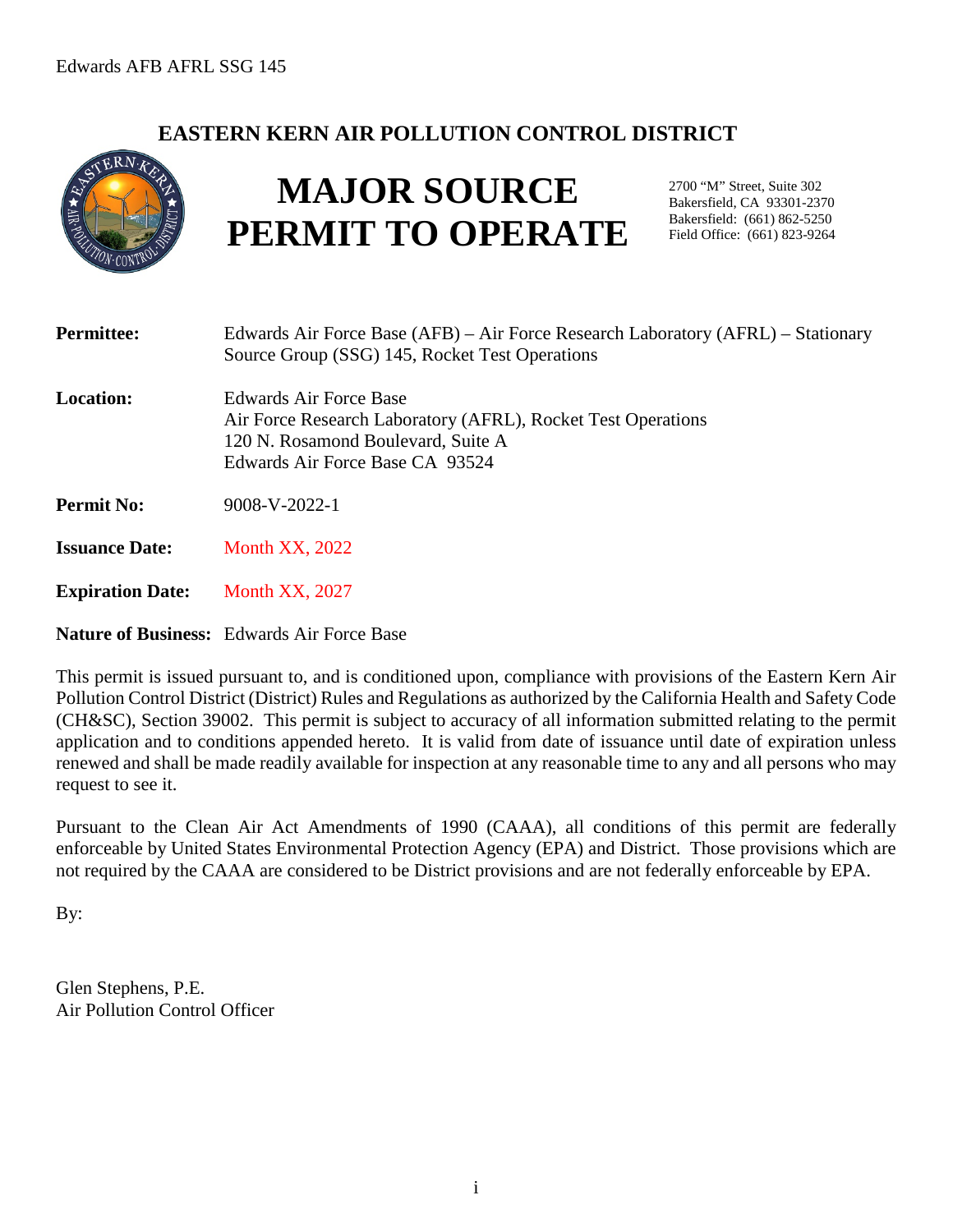# **TABLE OF CONTENTS**

General Permit Conditions

| <b>Emission Unit</b> | <b>Description of Source</b>                              |
|----------------------|-----------------------------------------------------------|
| 0145023              | Rocket Test Stand 1-A                                     |
| 0145024              | Rocket Test Stand 2-A                                     |
| 0145025              | <b>Rocket Test Stand 1-B</b>                              |
| 0145026              | Rocket Test Stand 1-C                                     |
| 0145027              | <b>Rocket Test Stand 1-D</b>                              |
| 0145028              | Rocket Test Stand 1-E                                     |
| 0145029              | <b>Satellite Propulsion Complex</b>                       |
| 0145030              | <b>Propellant Laboratory</b>                              |
| 0145031              | <b>Solid Propellant Component Complex</b>                 |
| 0145032              | <b>Space Environment Propulsion Complex</b>               |
| 0145033              | Chemical Handling & Disposal Research Facility            |
| 0145034              | <b>Propulsion Sciences Laboratory</b>                     |
| 0145035              | <b>Carbon Research Laboratory</b>                         |
| 0145036              | PL Area 1-100 Open Burn/Open Detonation (OB/OD) Operation |
| 0145037              | <b>Rocket Nozzle Construction Operation</b>               |
| 0145038              | <b>Rocket Motor Behavior Complex</b>                      |
| 0145039              | <b>Rocket Propellant Preparation Laboratory</b>           |
| 0145040              | <b>Rocket Propellant Storability Complex</b>              |
| 0145042              | <b>Rocket Engine Testing Operation</b>                    |

# **Federal Regulations**

| 40 CFR Part 60<br>Subpart A | <b>General Provisions</b> |
|-----------------------------|---------------------------|
| 40 CFR Part 61<br>Subpart M | Asbestos                  |
| 40 CFR Part 63<br>Subpart A | <b>General Provisions</b> |

# **Appendices**

Appendix A SSG 145 Potential Emissions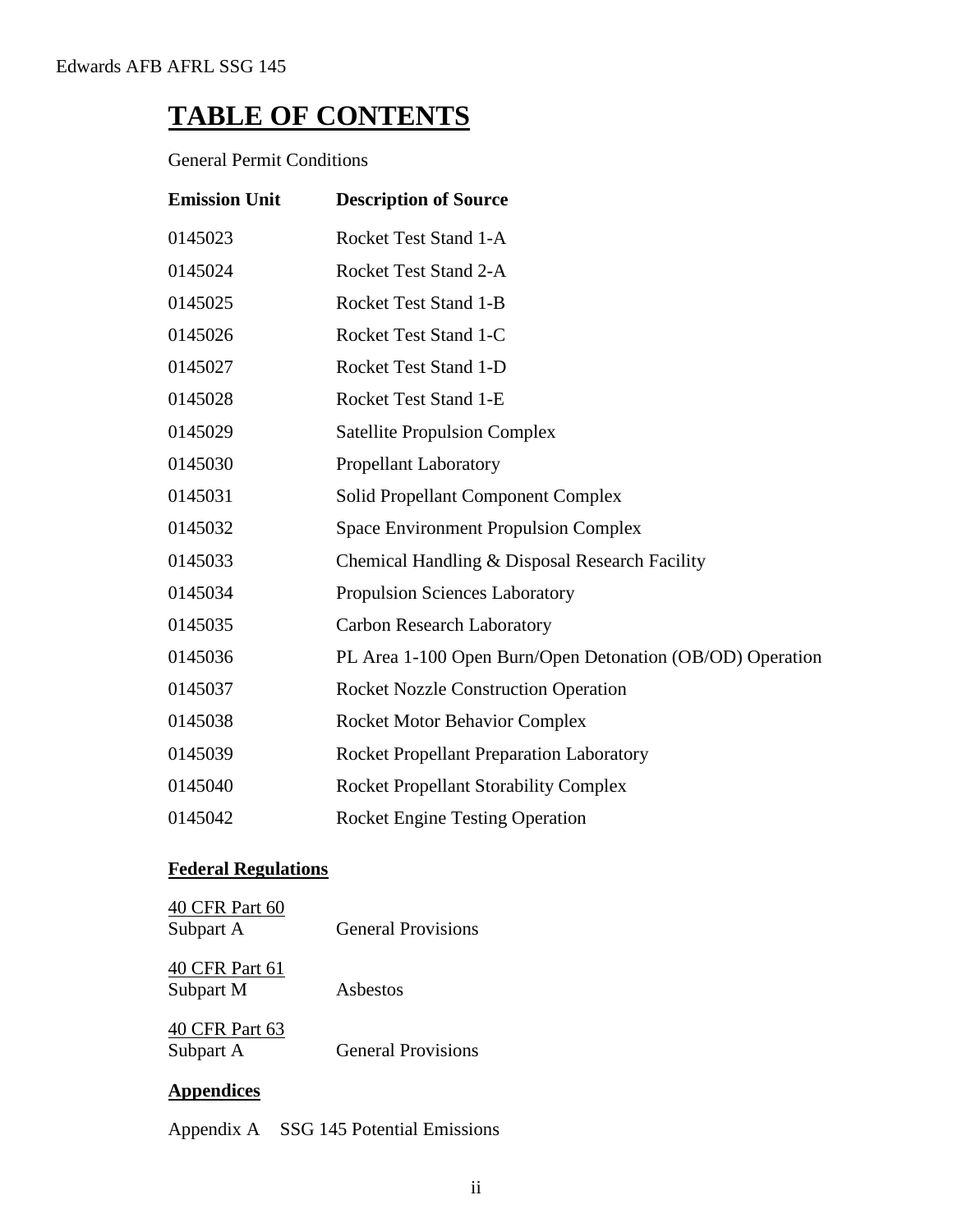# **General Permit Conditions**

In accordance with CH&SC, Sections 39002 and 42301.10 through 42301.12 and all applicable District Rules and Regulations, the conditions which are listed below are hereby contained in and made a part of this permit:

|    | <b>Federally Enforceable Conditions</b>                                                                                                                                                                                                                                                                                                                                                                                                                                                                                                                                                                                                                                                                                                                                                                                                                       | <b>Reg/Rule</b>       |
|----|---------------------------------------------------------------------------------------------------------------------------------------------------------------------------------------------------------------------------------------------------------------------------------------------------------------------------------------------------------------------------------------------------------------------------------------------------------------------------------------------------------------------------------------------------------------------------------------------------------------------------------------------------------------------------------------------------------------------------------------------------------------------------------------------------------------------------------------------------------------|-----------------------|
| 1. | <b>Inspections</b><br>Inspections shall be made by the enforcement agency for the purpose of obtaining<br>information necessary to determine whether air pollution sources are in compliance with<br>applicable rules and regulations, including authority to require record keeping and to<br>make inspections and conduct tests of air pollution sources.                                                                                                                                                                                                                                                                                                                                                                                                                                                                                                   | Reg. I,<br>Rule 107   |
| 2. | <b>Stack Monitoring</b><br>Upon the request of and as directed by the Control Officer, the owner shall provide,<br>install, and operate continuous monitoring equipment on such operations as directed.<br>The owner shall maintain, calibrate, and repair the equipment and shall keep the<br>equipment operating at design capabilities.                                                                                                                                                                                                                                                                                                                                                                                                                                                                                                                    | Reg. I,<br>Rule 108   |
| 3. | <b>Source Sampling</b><br>Upon the request of the Control Officer and as directed by him the owner of any source<br>operation which emits or may emit air contaminants, for which emission limits have<br>been established, shall provide the necessary and proper facilities for source sampling.<br>The applicable test method, if not specified in the rule, shall be conducted in accordance<br>with Title 40 CFR, Subpart 60, Appendix A - Reference Methods, except particulate<br>matter ( $PM_{10}$ ) for compliance with Rule 210.1 requirements shall be conducted in<br>accordance with Title 40 CFR, Subpart 51, Appendix M, Method 201 or 201A. Where<br>no test method exists in the preceding references for a source type source sampling shall<br>be conducted in accordance with California Air Resources Board (CARB) approved<br>methods. | Reg. I,<br>Rule 108.1 |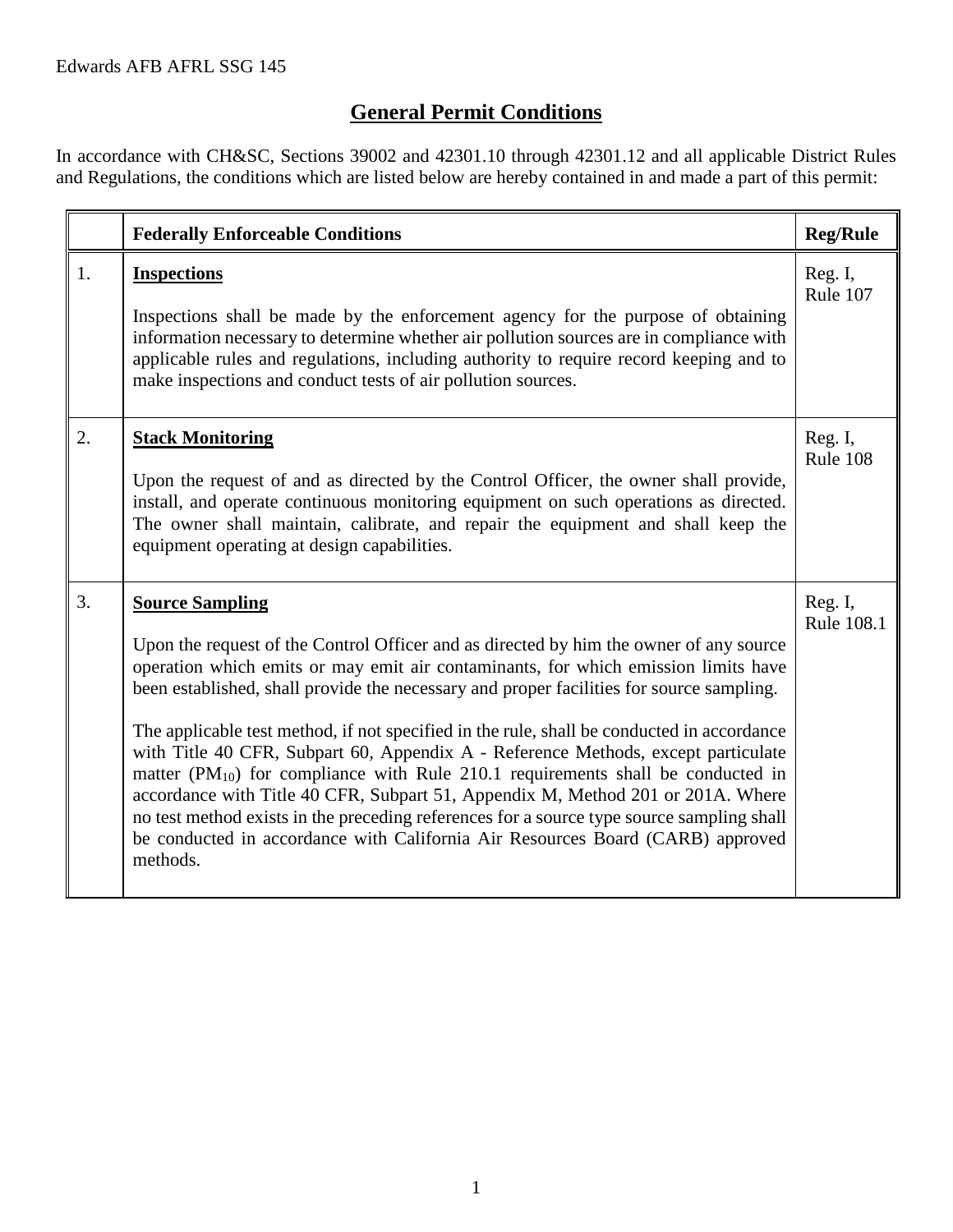|    | <b>Federally Enforceable Conditions</b>                                                                                                                                                                                                                                                                                                                                                                                                                                                                                                                                                                                                                                                                                                                                                                                                                                                                                                            | <b>Reg/Rule</b>        |
|----|----------------------------------------------------------------------------------------------------------------------------------------------------------------------------------------------------------------------------------------------------------------------------------------------------------------------------------------------------------------------------------------------------------------------------------------------------------------------------------------------------------------------------------------------------------------------------------------------------------------------------------------------------------------------------------------------------------------------------------------------------------------------------------------------------------------------------------------------------------------------------------------------------------------------------------------------------|------------------------|
| 4. | <b>Severability</b><br>If any provision, clause, sentence, paragraph, section or part of these Regulations or<br>application thereof to any person or circumstance shall for any reason be adjudged by a<br>court of competent jurisdiction to be unconstitutional or invalid, such judgment shall not<br>affect or invalidate the remainder of this Regulation and the application of such provision<br>to other persons or circumstances, but shall be confined in its operation to the provision,<br>clause, sentence, paragraph, section or part thereof directly involved in the controversy<br>in which such judgment shall have been rendered and to the person or circumstance<br>involved, and it is hereby declared to be the intent of the Eastern Kern Air Pollution<br>Control Board that these Regulations would have been issued in any case had such<br>invalid provision or provisions not been included.                         | Reg. I,<br>Rule 114    |
| 5. | <b>Applicability of Federally Enforceable Conditions</b><br>Federally Enforceable Conditions shall apply to Design Conditions, Operational<br>Conditions, Special Conditions, Compliance Testing Requirements, and Emission<br>Limits. Any District or State-only condition (not required by the EPA) does not apply.                                                                                                                                                                                                                                                                                                                                                                                                                                                                                                                                                                                                                              | Reg. II,<br>Rule 201.1 |
| 6. | <b>Compliance with Permit Conditions</b><br>A. Edwards AFB shall comply with all permit conditions;<br>Permit does not convey any property rights or any exclusive privilege;<br>Β.<br>Non-compliance with any permit condition shall be grounds for permit<br>C.<br>termination, revocation and reissuance, modification, enforcement action or denial<br>of permit renewal;<br>Edwards AFB shall not use "need to halt or reduce a permitted activity in order to<br>D.<br>maintain compliance" as a defense for non-compliance with any permit condition;<br>Pending permit action or notification of anticipated non-compliance does not stay<br>Ε.<br>any permit condition; and<br>F.<br>Within a reasonable time period, Edwards AFB shall furnish any information<br>requested by the APCO, in writing, for purpose of determining: 1) compliance with<br>the permit, or 2) whether or not cause exists for a permit or enforcement action. | Reg. II,<br>Rule 201.1 |
| 7. | <b>Permit Life</b><br>The life of this permit shall be five years from the date of issuance.                                                                                                                                                                                                                                                                                                                                                                                                                                                                                                                                                                                                                                                                                                                                                                                                                                                       | Reg. II,<br>Rule 201.1 |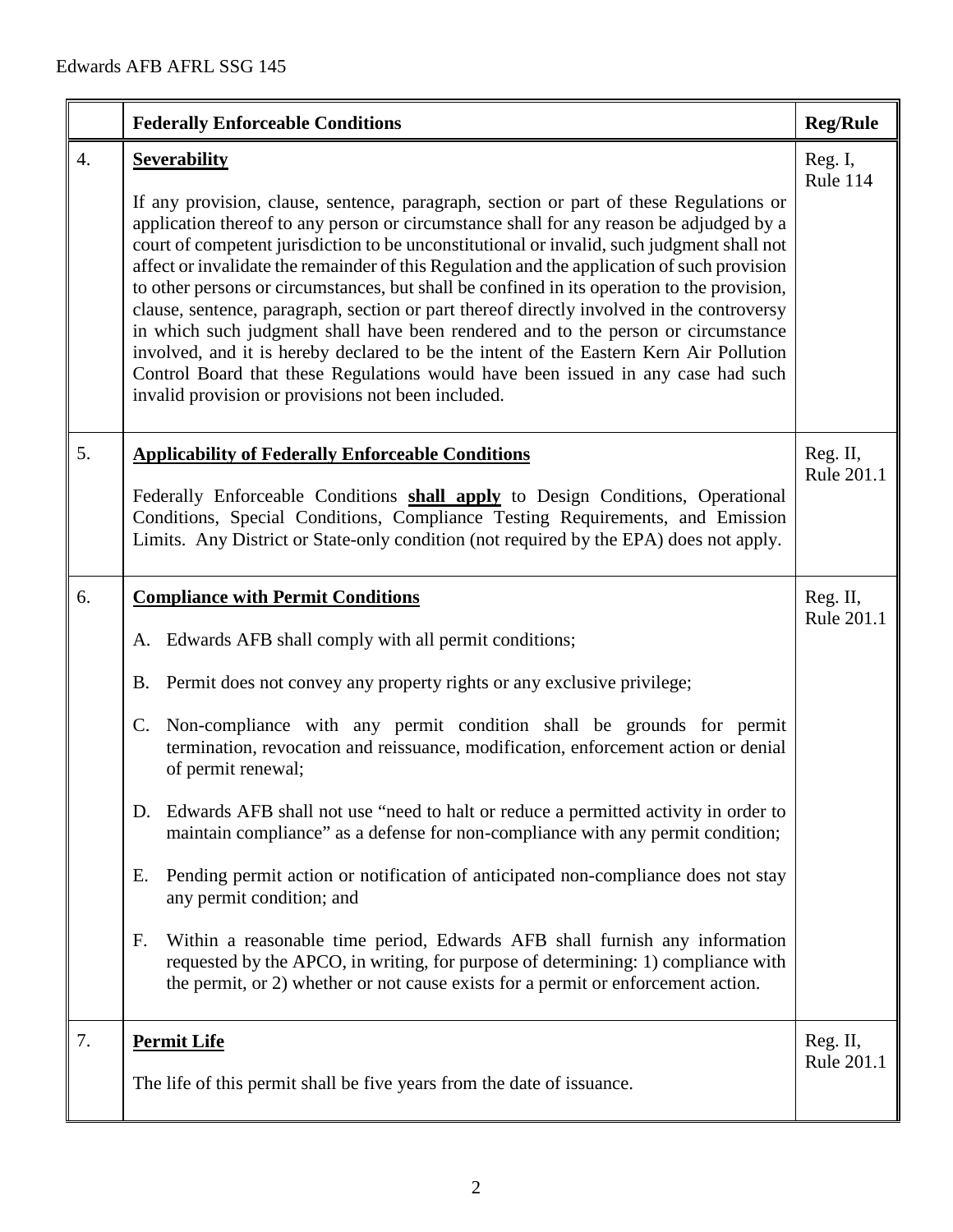|     | <b>Federally Enforceable Conditions</b>                                                                                                                                                                                                                                                                                                                                                                                                                                                                                                                                                                                                                                                                                                                                                                                                                                                                                                                                                                                                                                                                                                                                                                                                                      | <b>Reg/Rule</b>        |
|-----|--------------------------------------------------------------------------------------------------------------------------------------------------------------------------------------------------------------------------------------------------------------------------------------------------------------------------------------------------------------------------------------------------------------------------------------------------------------------------------------------------------------------------------------------------------------------------------------------------------------------------------------------------------------------------------------------------------------------------------------------------------------------------------------------------------------------------------------------------------------------------------------------------------------------------------------------------------------------------------------------------------------------------------------------------------------------------------------------------------------------------------------------------------------------------------------------------------------------------------------------------------------|------------------------|
| 8.  | <b>Administrative Permit Amendment and Minor Permit Modification</b><br>Administrative Permit Amendment and Minor Permit Modification are those actions<br>taken by the District as defined in Rule 201.1.                                                                                                                                                                                                                                                                                                                                                                                                                                                                                                                                                                                                                                                                                                                                                                                                                                                                                                                                                                                                                                                   | Reg. II,<br>Rule 201.1 |
| 9.  | <b>Emergency Provisions</b><br>A. Edwards AFB shall comply with the requirements and the emergency provisions<br>contained in all permit streamlining requirements imposed in accordance with<br>Subsection VI.J. all District-only rules which apply in accordance with Subsection<br>VI.K.1. and all applicable federal requirements not subsumed by such permit<br>streamlining requirement(s) or District-only rules;<br>Within two weeks of an emergency event, an owner or operator of the source shall<br>B.<br>submit to the District a properly signed, contemporaneous log or other relevant<br>evidence which demonstrates that:<br>1)<br>An emergency occurred;<br>2)<br>The permittee can identify the cause(s) of the emergency;<br>The facility was being properly operated at the time of the emergency;<br>3)<br>All steps were taken to minimize the emissions resulting from the emergency;<br>4)<br>and<br>Within two working days of the emergency event, the permittee provided the<br>5)<br>District with a description of the emergency and any mitigating or corrective<br>actions taken;<br>In any enforcement proceeding, the permittee has the burden of proof for<br>$\mathbf{C}$ .<br>establishing that an emergency occurred. | Reg. II,<br>Rule 201.1 |
| 10. | <b>Record Keeping</b><br>Recording of maintenance of all monitoring and support information associated<br>A.<br>with all permit streamlining requirements imposed in accordance with Rule 201.1,<br>Subsection VI.J., all District-only rules which apply in accordance with Rule 201.1,<br>Subsection VI.K.1., and all applicable federal requirements not submitted by such<br>permit streamlining requirement(s) or District-only rules, including:<br>Date, place, and time of sampling;<br>1)<br>Operating conditions at time of sampling;<br>2)<br>Date, place, and method of analysis; and<br>3)<br>Results of analysis;<br>4)                                                                                                                                                                                                                                                                                                                                                                                                                                                                                                                                                                                                                        | Reg. II,<br>Rule 201.1 |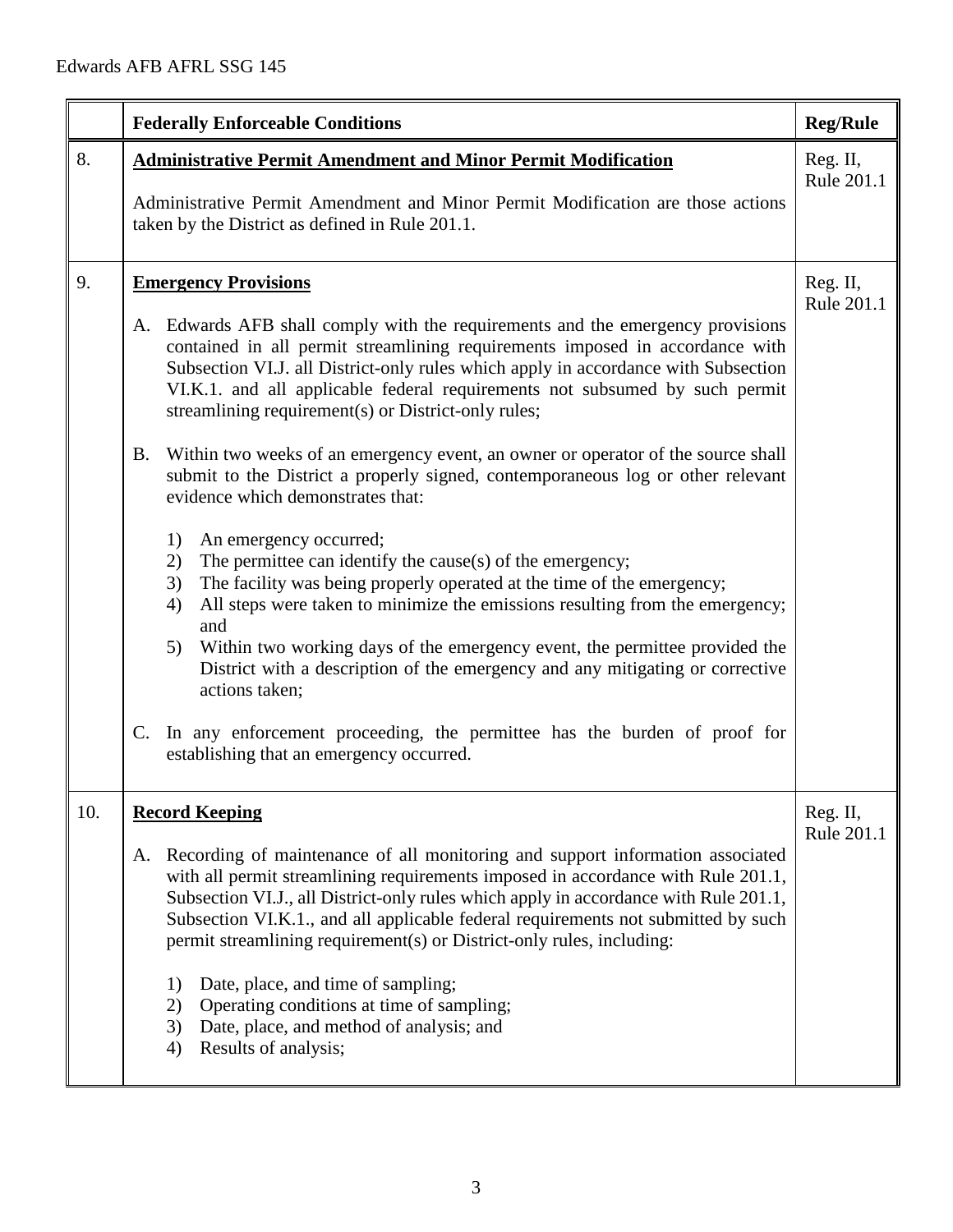|     | <b>Federally Enforceable Conditions</b>                                                                                                                                                                                                                                                                                                                                                                                    | Reg/Rule               |
|-----|----------------------------------------------------------------------------------------------------------------------------------------------------------------------------------------------------------------------------------------------------------------------------------------------------------------------------------------------------------------------------------------------------------------------------|------------------------|
| 10. | Retention of records of all required monitoring data and support information for a<br>B.<br>period of at least five years from the date of sample collection, measurement, report,<br>or application; and                                                                                                                                                                                                                  |                        |
|     | Any other record keeping deemed necessary by the APCO to ensure compliance<br>$\mathbf{C}$ .<br>with all permit streamlining requirements imposed in accordance with Rule 201.1,<br>Subsection VI.J., all District-only rules which apply in accordance with Rule 201.1,<br>Subsection VI.K.1., and all applicable federal requirements not subsumed by such<br>permit streamlining requirement(s) or District-only rules. |                        |
| 11. | <b>Referencing of District and Applicable Requirements</b>                                                                                                                                                                                                                                                                                                                                                                 | Reg. II,<br>Rule 201.1 |
|     | Pursuant to Rule 201.1.VI.C. District hereby references the following documents which<br>are clearly identified and available to the District and to the public:                                                                                                                                                                                                                                                           |                        |
|     | Each reference shall include, at a minimum, title or document number, author and<br>recipient if applicable, date, citation of relevant sections of the Rule or document, and<br>identification of specific source activities or equipment for which the referencing<br>applies.                                                                                                                                           |                        |
| 12. | <b>Reporting</b>                                                                                                                                                                                                                                                                                                                                                                                                           | Reg. II,<br>Rule 201.1 |
|     | A. Any non-conformance with permit requirements, including any attributable to<br>emergency conditions (as defined in Rule 201.1) shall be promptly reported to the<br>APCO and in accordance with notification requirement set forth in the applicable<br>federal regulation or District Rule;                                                                                                                            |                        |
|     | Monitoring report shall be submitted at least every six months identifying any non-<br>Β.<br>conformance with permit requirements, including any previously reported to the<br>APCO;                                                                                                                                                                                                                                       |                        |
|     | All reports of non-conformance with permit requirements shall include probable<br>C.<br>cause of non-conformance and any preventative or corrective action taken;                                                                                                                                                                                                                                                          |                        |
|     | Progress report shall be made on a compliance schedule at least semi-annually and<br>D.<br>including:<br>Date when compliance will be achieved,<br>1)<br>Explanation of why compliance was not, or will not be achieved by the<br>2)<br>scheduled date, and<br>Log of any preventative or corrective action taken; and<br>3)                                                                                               |                        |
|     | Each monitoring report shall be accompanied by a written statement from the<br>Ε.<br>responsible official certifying the truth, accuracy, and completeness of the report.                                                                                                                                                                                                                                                  |                        |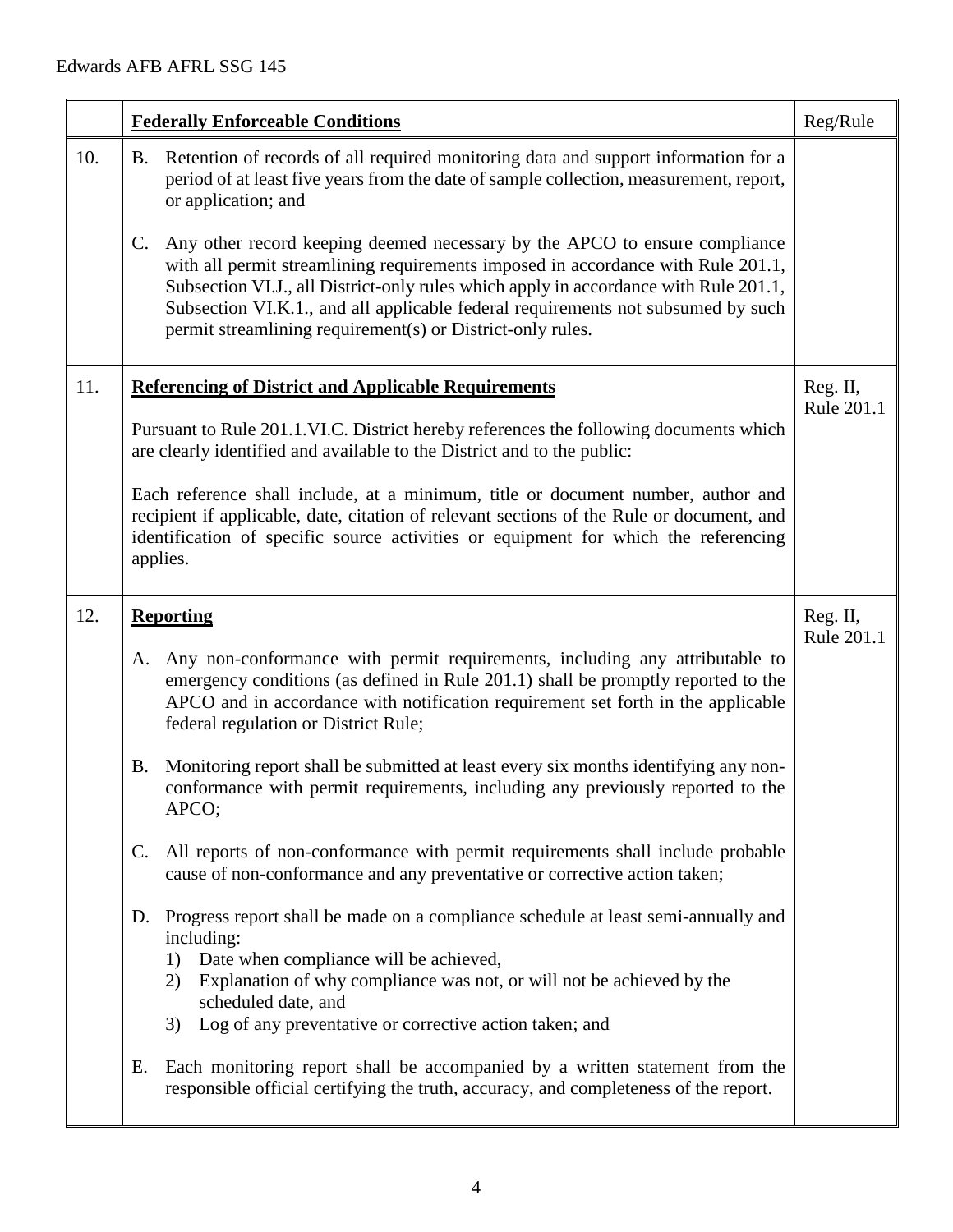| <b>Federally Enforceable Conditions</b>                                                                                                                                                                                                                                                                                                                                                                                                                                                                                                                                                                                                                                                                                                                                                                                                                                                                                                                                                                                                                                                                                                                                                                                                                                                                                                                                                                                                                                                                                                                                                                                                                                                                                                                                                                                                                                    | Reg/Rule               |
|----------------------------------------------------------------------------------------------------------------------------------------------------------------------------------------------------------------------------------------------------------------------------------------------------------------------------------------------------------------------------------------------------------------------------------------------------------------------------------------------------------------------------------------------------------------------------------------------------------------------------------------------------------------------------------------------------------------------------------------------------------------------------------------------------------------------------------------------------------------------------------------------------------------------------------------------------------------------------------------------------------------------------------------------------------------------------------------------------------------------------------------------------------------------------------------------------------------------------------------------------------------------------------------------------------------------------------------------------------------------------------------------------------------------------------------------------------------------------------------------------------------------------------------------------------------------------------------------------------------------------------------------------------------------------------------------------------------------------------------------------------------------------------------------------------------------------------------------------------------------------|------------------------|
| 13.<br><b>Right of Entry</b><br>Edwards AFB shall allow entry of District, CARB, or U.S. EPA officials for purpose of<br>inspection and sampling, including:<br>A. Inspection of the stationary source, including equipment, work practices,<br>operations, and emission-related activity;<br>Inspection and duplication of records required by the permit to operate; and<br>Β.<br>Source sampling or other monitoring activities.<br>C.                                                                                                                                                                                                                                                                                                                                                                                                                                                                                                                                                                                                                                                                                                                                                                                                                                                                                                                                                                                                                                                                                                                                                                                                                                                                                                                                                                                                                                  | Reg. II,<br>Rule 201.1 |
| 14.<br><b>Periodic Monitoring</b><br><b>Non-Point</b><br>Edwards AFB shall conduct testing semi-annually, in accordance with the methodology<br>contained in EPA Method 22 for all active non-point sources where conditions allow for<br>a valid Method 22. This testing will be the basis for determining compliance with the<br>visible emission standard in District Rule 401. If no emissions are observed utilizing<br>Method 22, the non-point source shall be deemed to be in compliance with the visible<br>emission standard. If emissions are observed from any non-point source operating under<br>normal operating conditions, Edwards AFB shall conduct testing on that non-point<br>source within 24 hours of the Method 22 testing in accordance with EPA Method 9 to<br>verify compliance with the visible emission standard.<br>NOTE: This requirement does not apply to permitted emission sources such as the<br>application of paint that is not sprayed or atomized, or to fugitive emissions resulting<br>from activities not covered by a permit to operate, unless the source is subject to District<br>Rule 210.1 (NSR) requirements. Additionally, this requirement does not apply to<br>classified operations that do not have external venting to an unclassified area.<br><b>Point</b><br>Edwards AFB shall conduct testing semi-annually, in accordance with the methodology<br>contained in EPA Method 22 for all active/in use point sources. This condition is only<br>applicable to areas where a valid Method 22 or Method 9 can be performed. This testing<br>will be the basis for determining compliance with the visible emission standard in<br>District Rule 401. If no emissions are observed utilizing Method 22, the point source<br>shall be deemed to be in compliance with the visible emission standard. If emissions are | Reg. II,<br>Rule 201.1 |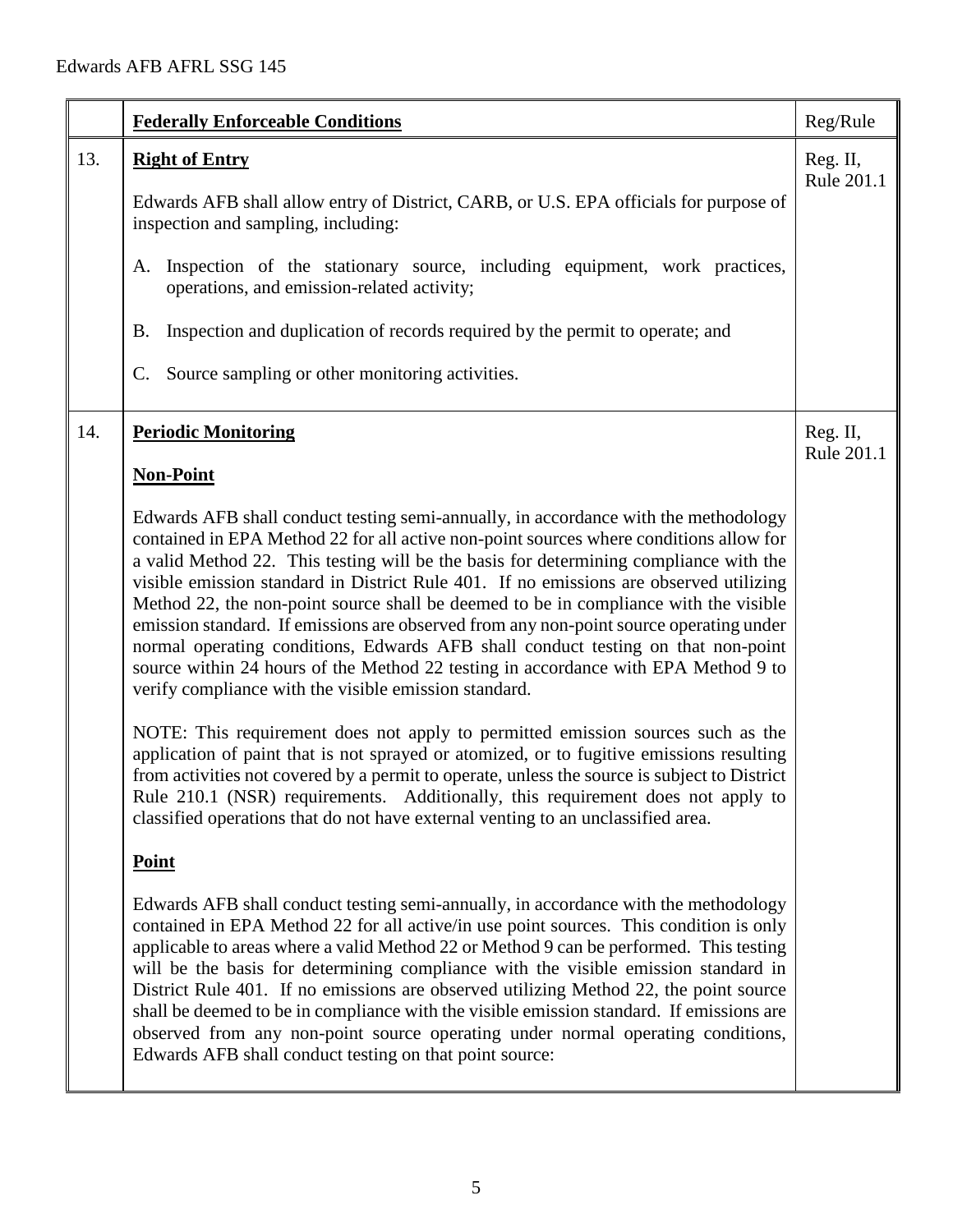|     | <b>Federally Enforceable Conditions</b>                                                                                                                                                                                                                                                                                                                                                                                                                                                                                                                                                                                                                                                                                                                                                                               | <b>Reg/Rule</b>        |
|-----|-----------------------------------------------------------------------------------------------------------------------------------------------------------------------------------------------------------------------------------------------------------------------------------------------------------------------------------------------------------------------------------------------------------------------------------------------------------------------------------------------------------------------------------------------------------------------------------------------------------------------------------------------------------------------------------------------------------------------------------------------------------------------------------------------------------------------|------------------------|
| 14. | Within 24 hours of the Method 22 testing in accordance with EPA Method 9 to<br>Α.<br>verify compliance with the visible emission standard. If compliance is not<br>documented:                                                                                                                                                                                                                                                                                                                                                                                                                                                                                                                                                                                                                                        | Reg. II,<br>Rule 201.1 |
|     | Within 30 days of the Method 9 testing in accordance with EPA Method 5 or 5D to<br>B.<br>verify compliance with the requirements of District Rules 404.1, 405, 406 and/or<br>210.1.                                                                                                                                                                                                                                                                                                                                                                                                                                                                                                                                                                                                                                   |                        |
| 15. | <b>Additional Monitoring</b>                                                                                                                                                                                                                                                                                                                                                                                                                                                                                                                                                                                                                                                                                                                                                                                          | Reg. II,<br>Rule 201.1 |
|     | All control equipment shall be inspected annually for proper operation. Edwards AFB<br>shall maintain all records of control equipment maintenance for a period of five years.                                                                                                                                                                                                                                                                                                                                                                                                                                                                                                                                                                                                                                        |                        |
|     | Monitoring shall be the responsibility of the source; however, a visible emissions<br>inspection or Method 9 conducted by a District inspector may be counted as meeting the<br>requirement for the source to conduct same if the information and records generated by<br>the inspector meets the requirements of the permit and a copy of the records are<br>maintained by the source for a period of five years.                                                                                                                                                                                                                                                                                                                                                                                                    |                        |
|     | Record keeping provisions associated with all monitoring requirements shall include the<br>following information:                                                                                                                                                                                                                                                                                                                                                                                                                                                                                                                                                                                                                                                                                                     |                        |
|     | Identification of stack or emission point being monitored;<br>A.                                                                                                                                                                                                                                                                                                                                                                                                                                                                                                                                                                                                                                                                                                                                                      |                        |
|     | Operational conditions at the time of monitoring;<br>B.                                                                                                                                                                                                                                                                                                                                                                                                                                                                                                                                                                                                                                                                                                                                                               |                        |
|     | Records of any monitoring conducted, including records of emission or operational<br>C.<br>parameter values and the date, place and time of sampling or measurement; and                                                                                                                                                                                                                                                                                                                                                                                                                                                                                                                                                                                                                                              |                        |
|     | D. Where corrective action is triggered, description of the corrective action and the<br>date, time and results of any corrective action.                                                                                                                                                                                                                                                                                                                                                                                                                                                                                                                                                                                                                                                                             |                        |
| 16. | <b>Conditional Approval</b>                                                                                                                                                                                                                                                                                                                                                                                                                                                                                                                                                                                                                                                                                                                                                                                           | Reg. II,<br>Rule 209   |
|     | The Control Officer shall issue an Authority to Construct or a Permit to Operate,<br>subject to conditions to insure compliance of the operation of any article, machine,<br>equipment or other contrivance within the standards of Rule 208 and 208.1, in which<br>case the conditions shall be specified in writing. Commencing work under such<br>Authority to Construct or operation under such Permit to Operate shall be deemed<br>acceptance of all conditions so specified. The Control Officer shall issue an Authority<br>to Construct or Permit to Operate with revised conditions upon receipt of a new<br>application, if the applicant demonstrates the article, machine, equipment or other<br>contrivance can be operated within the standards of Rule 208 and 208.1 under the<br>revised conditions. |                        |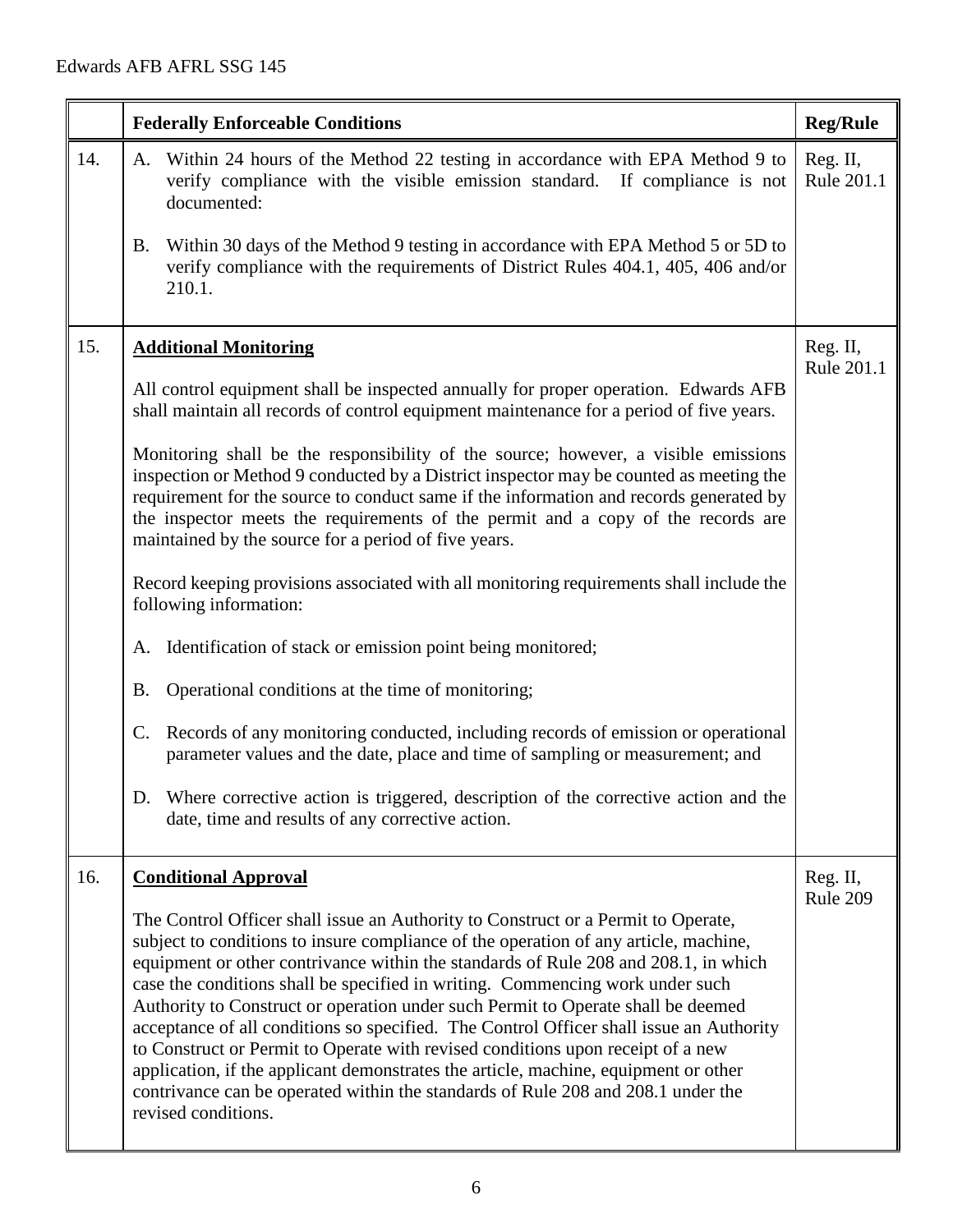|     |    | <b>Federally Enforceable Conditions</b>                                                                                                                                                                                                                                                                                                                                                                                                                     | <b>Reg/Rule</b>               |
|-----|----|-------------------------------------------------------------------------------------------------------------------------------------------------------------------------------------------------------------------------------------------------------------------------------------------------------------------------------------------------------------------------------------------------------------------------------------------------------------|-------------------------------|
| 17. |    | <b>Standards for Authority to Construct</b>                                                                                                                                                                                                                                                                                                                                                                                                                 | Reg. II,<br>Rule 201.1        |
|     | А. | Edwards AFB may make a change to this permitted facility that is not addressed or<br>prohibited by the federally enforceable conditions of this Part 70 permit without<br>obtaining a Part 70 permit revision if:                                                                                                                                                                                                                                           |                               |
|     |    | The Permittee has obtained all permits and approvals required by District Rules<br>1)<br>201 and 210.1 (unless the change is exempt under District Rule 202);<br>The change is not subject to any requirements under Title IV of the Clean Air<br>2)<br>Act;<br>3)<br>The change is not a Title I modification; and                                                                                                                                         |                               |
|     |    | The change does not violate an applicable requirement of the Clean Air Act or<br>4)<br>a federally enforceable term or condition of this permit.                                                                                                                                                                                                                                                                                                            |                               |
|     | B. | For a change that qualified under this section, the Permittee shall provide<br>contemporaneous written notice to the District and the U.S. EPA (except for a<br>change that is exempt under District Rule 202). This written notice shall describe<br>the change, including the date it was made, and shall contain other information as<br>required to determine new applicable requirements of the Clean Air Act that apply<br>as a result of the change; |                               |
|     | C. | Upon satisfying the requirements of paragraph B above, the Permittee may make<br>the proposed change;                                                                                                                                                                                                                                                                                                                                                       |                               |
|     | D. | Changes that qualify under this section are not subject to the requirements for Part<br>70 revisions;                                                                                                                                                                                                                                                                                                                                                       |                               |
|     | Ε. | The Permittee shall include each off-permit change made under this section in the<br>application for renewal of this Part 70 permit; and                                                                                                                                                                                                                                                                                                                    |                               |
|     | F. | The permit shield(s) provided in this permit do not apply to off-permit changes<br>made under this section.                                                                                                                                                                                                                                                                                                                                                 |                               |
| 18. |    | <b>Prevention of Significant Deterioration (PSD)</b>                                                                                                                                                                                                                                                                                                                                                                                                        | Reg. II,<br><b>Rule 210.4</b> |
|     |    | Edwards AFB may be subject to District Rule 210.4, Prevention of Significant<br>Deterioration (PSD) if it undergoes major modification(s).                                                                                                                                                                                                                                                                                                                  |                               |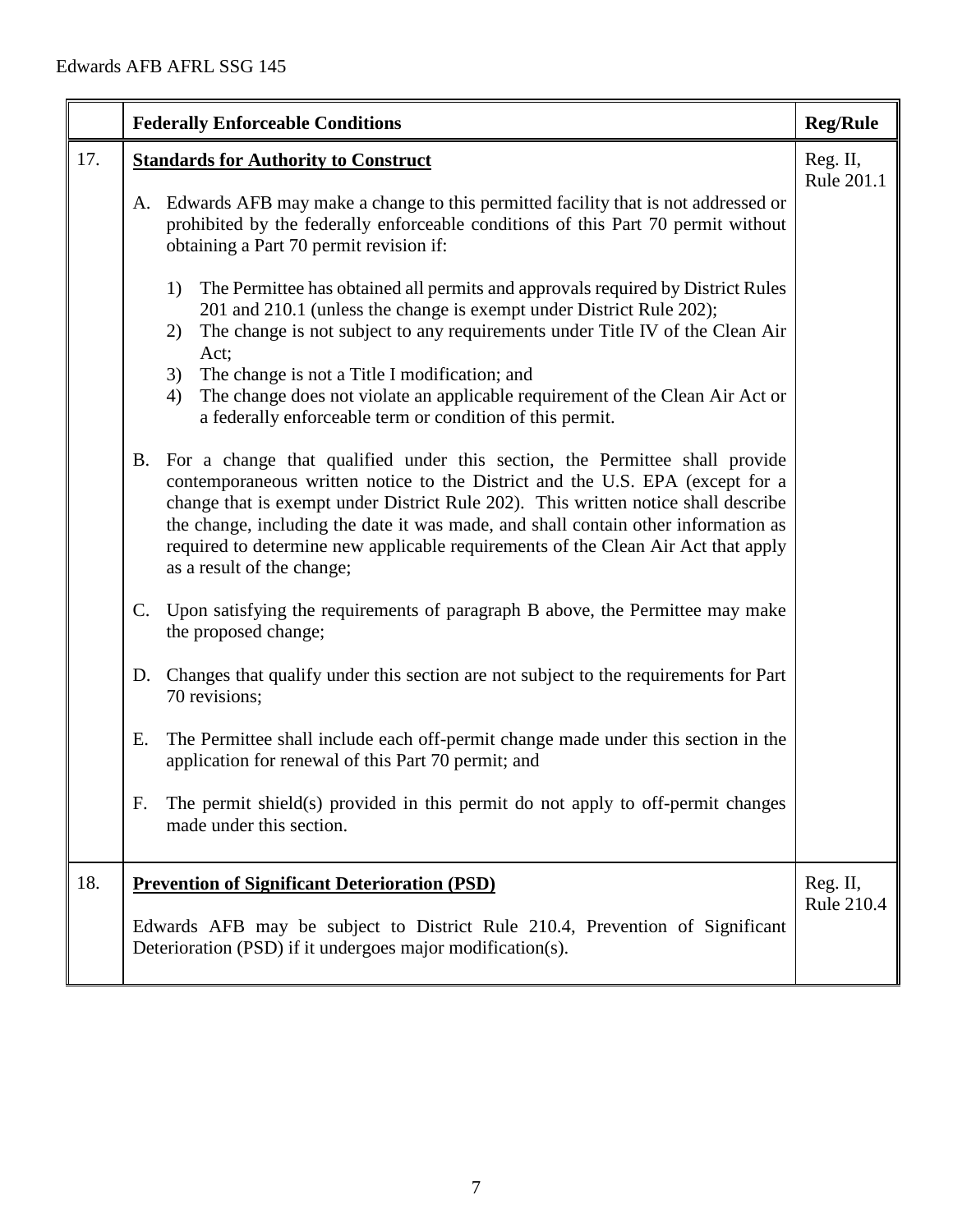|     | <b>Federally Enforceable Conditions</b>                                                                                                                                                                                                                                                                                                                                                                                                                                                                                                                                                                                                                                                                                                                   | <b>Reg/Rule</b>                             |
|-----|-----------------------------------------------------------------------------------------------------------------------------------------------------------------------------------------------------------------------------------------------------------------------------------------------------------------------------------------------------------------------------------------------------------------------------------------------------------------------------------------------------------------------------------------------------------------------------------------------------------------------------------------------------------------------------------------------------------------------------------------------------------|---------------------------------------------|
| 19. | <b>Permit Fees</b><br>Every applicant for an Authority to Construct or a Permit to Operate shall pay a filing<br>fee. For issuance of an Authority to Construct, or an initial Permit to Operate, the<br>applicant shall pay fees as prescribed in Rule 301. For issuance of an Authority to<br>Construct, application processing fees shall also be paid as prescribed in Rule 303. The<br>applicant shall receive credit for filing fees paid.<br>Annually on the anniversary of issuance of a Permit to Operate, the permittee shall pay<br>a renewal fee as prescribed in Rule 301. Fees collected pursuant to Rule 201.1, Section<br>VIII.B. shall supplement applicable Rules 301 and 301.3 fee requirements.<br><b>Payment of Supplemental Fee</b> | Reg. III,<br>Rule 301                       |
|     | An owner or operator, or his designee, shall pay an annual supplemental fee for a permit<br>to operate pursuant to Rule 201.1 as determined by the calculation method in Subsection<br>VIII.B.3., to provide a District-wide fee rate of \$25 per ton of fee-based emissions (CPI-<br>adjusted) for all facilities subject to Rule 201.1, unless Rule 201.1 VIII.B.2. applies.                                                                                                                                                                                                                                                                                                                                                                            | Rule 201.1<br>Section<br>VIII.<br><b>B.</b> |
| 20. | <b>Greenhouse Gas Fee</b><br>Any stationary source that has actual GHG emissions, in the prior calendar year, greater<br>than or equal to 100,000 tons of CO2e, as calculated in accordance with 40 CFR Part 98,<br>shall pay a Consumer Price Index (CPI) adjusted GHG fee per ton of CO2e being<br>emitted. Sources subject to this Rule shall submit an annual report of GHG emissions<br>to the District no later than the thirty-first day of March.                                                                                                                                                                                                                                                                                                 | Reg. III,<br>Rule 301.4                     |
| 21. | <b>Visible Emissions</b><br>Unless otherwise stated in equipment specific permits, the following limits apply:<br><b>Limits</b><br>A person shall not discharge into the atmosphere, from any single source of emission<br>whatsoever, any air contaminant for a period or periods aggregating more than three<br>minutes in any one hour which is:<br>A. As dark or darker in shade as that designated as No. 1 on the Ringelmann Chart, as<br>published by the United States Bureau of Mines, or 20% opacity equivalent to No.<br>1 on the Ringlemann.<br>Of such opacity as to obscure an observer's view to a degree equal to or greater than<br><b>B.</b><br>does smoke described in Subsection A.                                                   | Reg. IV,<br>Rule 401                        |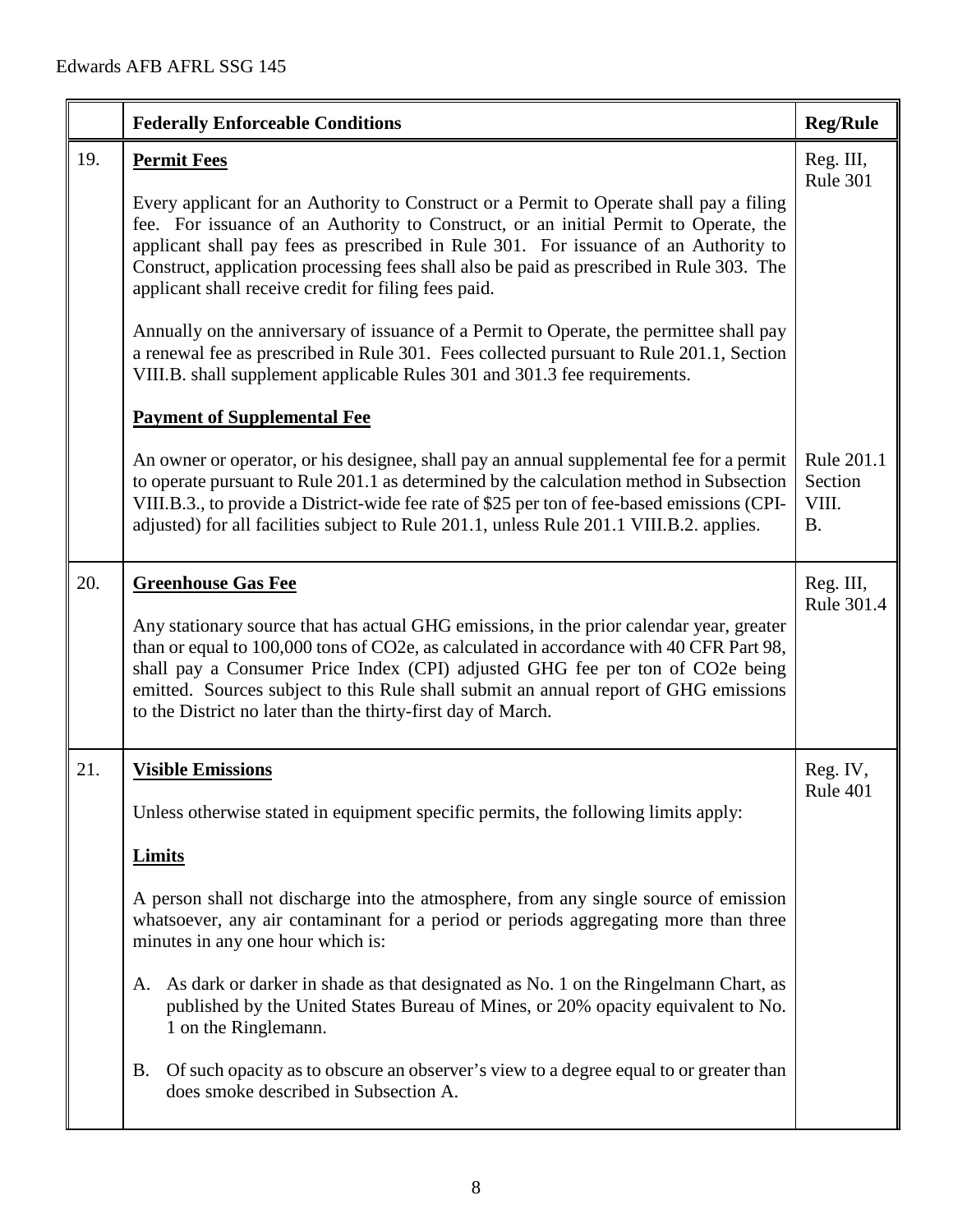|     | <b>Federally Enforceable Conditions</b>                                                                                                                                                                                                                                                                                                                                                                                                                                                                                                                                                                           | Reg/Rule               |
|-----|-------------------------------------------------------------------------------------------------------------------------------------------------------------------------------------------------------------------------------------------------------------------------------------------------------------------------------------------------------------------------------------------------------------------------------------------------------------------------------------------------------------------------------------------------------------------------------------------------------------------|------------------------|
| 22. | <b>Particulate Matter Concentration - Desert Basin</b><br>A person shall not discharge into the atmosphere from any single source operation, the<br>construction or modification of which commenced after the adoption of this Rule,<br>particulate matter in excess of 0.1 grains per cubic foot of gas at standard conditions.<br>This condition does not apply to rocket engine testing meeting the requirements of Rule<br>431, fires set in accordance with Rule 416, or boilers, steam generators, water or process<br>heaters that combust only CARB certified or PUC regulated liquid or gaseous fuel.    | Reg. IV,<br>Rule 404.1 |
| 23. | <b>Particulate Matter - Emission Rate</b><br>A person shall not discharge into the atmosphere from any source operation, particulate<br>matter in excess of the limits set forth in the allowable particle emissions based on<br>process weight rate table included in Rule 405.                                                                                                                                                                                                                                                                                                                                  | Reg. IV,<br>Rule 405   |
| 24. | <b>Sulfur Compounds</b><br>A person shall not discharge into the atmosphere sulfur compounds, which would exist<br>as a liquid or gas at standard conditions, exceeding in concentration at the point of<br>discharge: $0.2$ percent by volume calculated as sulfur dioxide $(SO2)$ .                                                                                                                                                                                                                                                                                                                             | Reg. IV,<br>Rule 407   |
| 25. | <b>Fuel Burning Equipment - Combustion Contaminants</b><br>A. Fuel burning equipment, the construction or modification of which is commenced<br>after August 17, 1971, shall not discharge into the atmosphere particulate matter,<br>sulfur dioxide or nitrogen oxides in excess of the Environmental Protection Agency<br><b>Standard of Performance.</b><br>B. A person shall not discharge into the atmosphere combustion contaminants<br>exceeding in concentration at the point of discharge: 0.1 grain per cubic foot of gas<br>calculated to 12 percent of carbon dioxide $(CO2)$ at standard conditions. | Reg. IV,<br>Rule 409   |
| 26. | <b>Organic Solvents</b><br>A person shall not discharge into the atmosphere more organic materials in any one day<br>from any article, machine, equipment or other contrivance in which any organic solvent<br>or any material containing organic solvent is utilized unless the emissions are controlled<br>or reduced as outlined in the organic solvent rule (Rule 410).                                                                                                                                                                                                                                       | Reg. IV,<br>Rule 410   |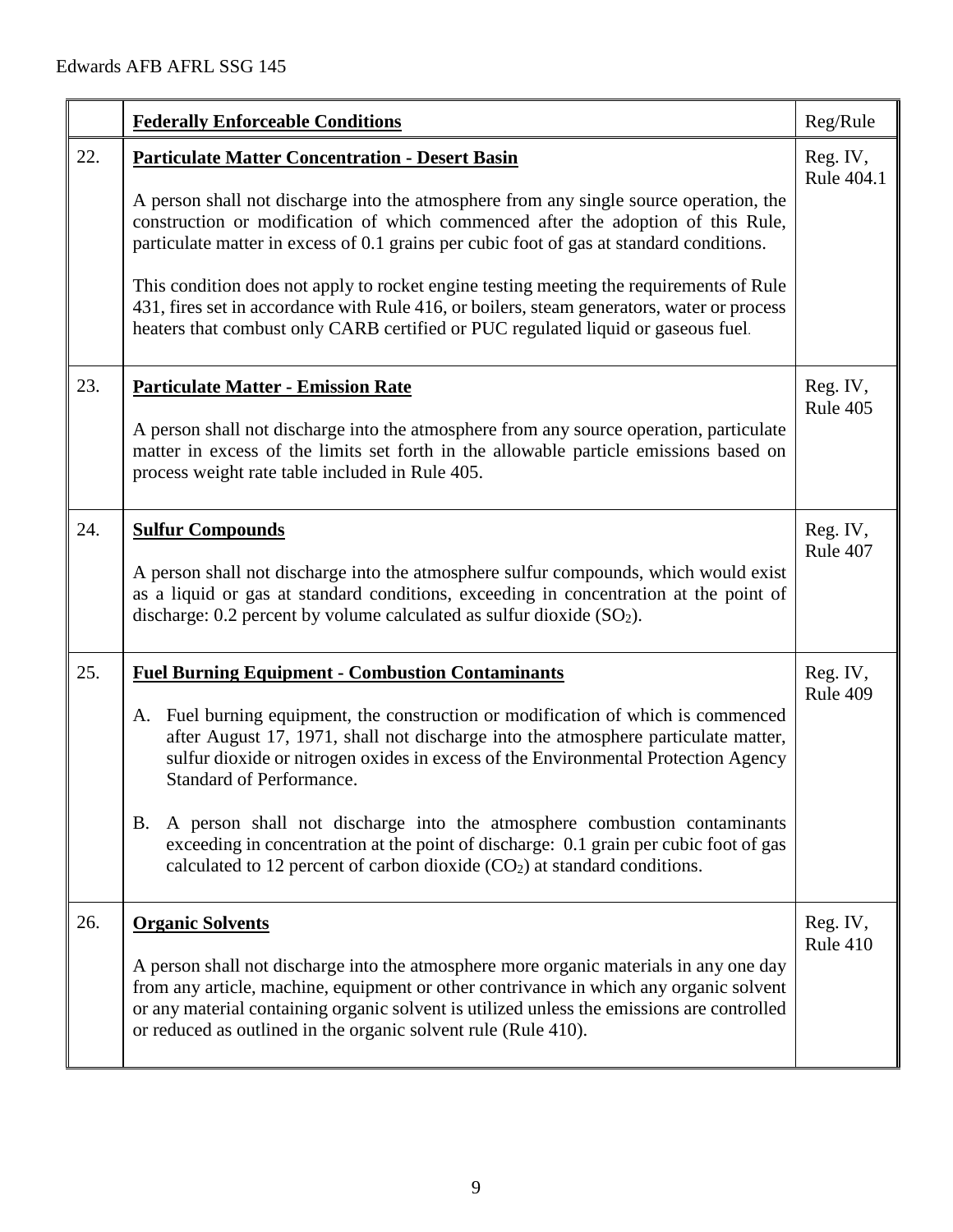|     | <b>Federally Enforceable Conditions</b>                                                                                                                                                                                                                                                                                                                                                                                                                                                                                                                                                                                                                                                                                                                                                                                                                                               | <b>Reg/Rule</b>        |
|-----|---------------------------------------------------------------------------------------------------------------------------------------------------------------------------------------------------------------------------------------------------------------------------------------------------------------------------------------------------------------------------------------------------------------------------------------------------------------------------------------------------------------------------------------------------------------------------------------------------------------------------------------------------------------------------------------------------------------------------------------------------------------------------------------------------------------------------------------------------------------------------------------|------------------------|
| 27. | <b>Disposal and Evaporation of Solvents</b><br>A person shall not during any one day disposed of a total of more than 1 <sup>1/2</sup> gallons of any<br>photochemically reactive solvent as defined in Rule 410.X, or of any material containing<br>more than 1½ gallons of any such photochemically reactive solvent into the atmosphere.                                                                                                                                                                                                                                                                                                                                                                                                                                                                                                                                           | Reg. IV,<br>Rule 410.2 |
| 28. | <b>Organic Solvent Degreasing Operation</b><br>A person shall not operate any organic solvent degreasing operation unless the<br>equipment utilized complies with all applicable requirements of Rule 410.3. Organic<br>solvent degreasing operations as defined in Rule 410.3 shall maintain adequate records<br>demonstrating compliance or any exemption to the requirements of Rule 410.3.                                                                                                                                                                                                                                                                                                                                                                                                                                                                                        | Reg. IV,<br>Rule 410.3 |
| 29. | <b>Storage of Organic Liquids</b><br>A person shall not use equipment to store organic liquids and petroleum distillates with<br>a true vapor pressure greater than 1.5 psia unless provisions are made for controlling<br>organic vapors. A portable temporary tank with capacity of 21,000 gallons or less, left<br>on site for six months or less, may be exempt from vapor control requirements provided<br>pressure relief device is set within 10 percent of maximum allowable working pressure<br>of container.                                                                                                                                                                                                                                                                                                                                                                | Reg. IV,<br>Rule 411   |
| 30. | <b>Open Burning</b><br><b>Applicability</b><br>This Rule shall apply to all burning activities not confined to an incinerator which meets<br>requirements of Rule 418 (Incinerators), but shall not apply to combustion of fuels in a<br>device designed to produce useful energy and which meets all applicable parts of<br>Wildland vegetation management, forest management, or range<br>Regulation IV.<br>improvement burning as defined in Rule 417, and in compliance with applicable<br>provisions of Rule 417 shall not be subject to this requirement. Rule 417.<br><b>Prohibition</b><br>No person shall burn any refuse or other material in an open outdoor fire within the<br>boundaries of the District, unless any of the exceptions in Rule 416 apply. Burning of<br>Federal facility materials must comply with applicable requirements of Section V of<br>Rule 416. | Reg. IV,<br>Rule 416   |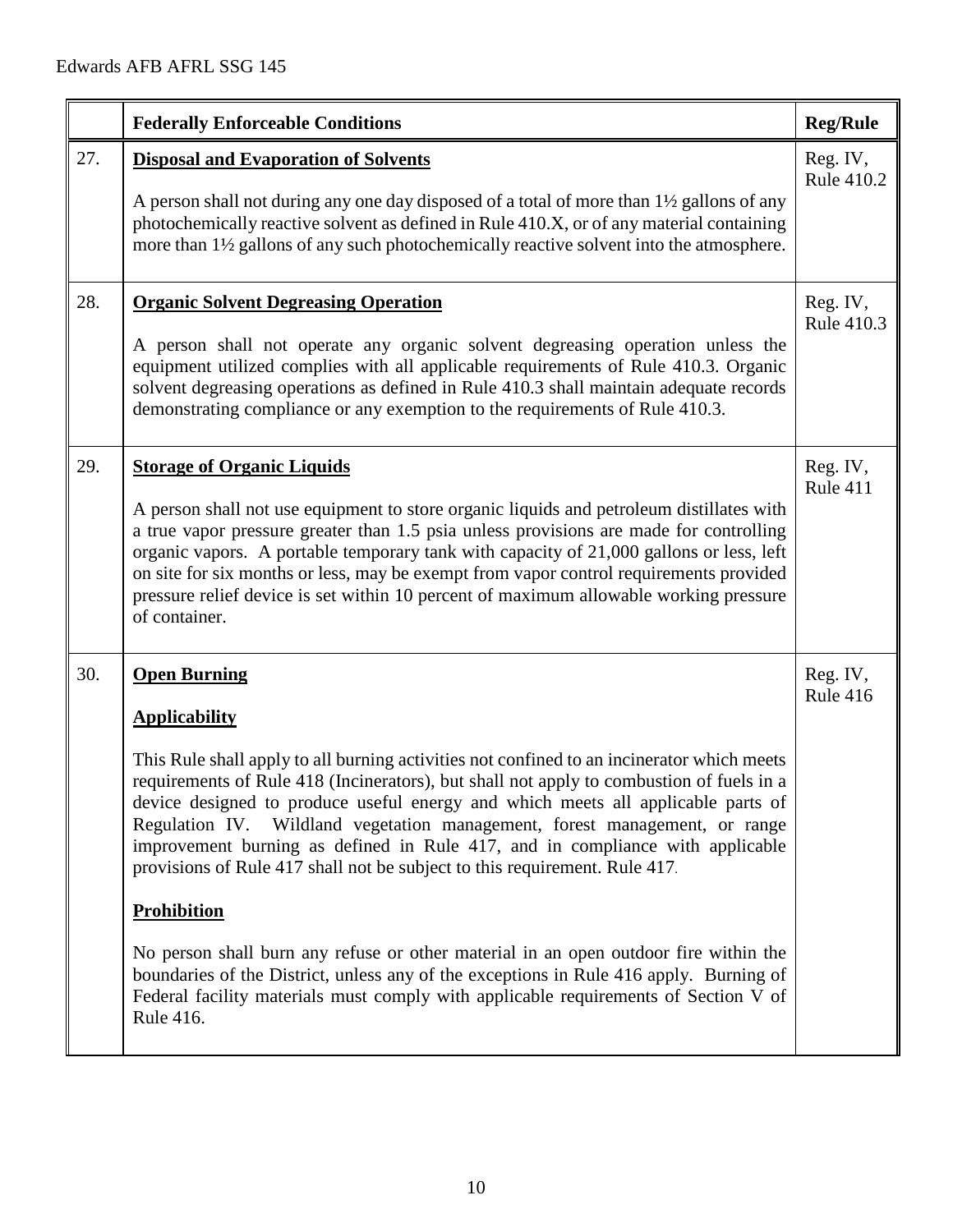|     | <b>Federally Enforceable Conditions</b>                                                                                                                                                                                                                                                                                                                                                                                                                                                                                                                                                                                                                                                                                                                                           | <b>Reg/Rule</b>             |
|-----|-----------------------------------------------------------------------------------------------------------------------------------------------------------------------------------------------------------------------------------------------------------------------------------------------------------------------------------------------------------------------------------------------------------------------------------------------------------------------------------------------------------------------------------------------------------------------------------------------------------------------------------------------------------------------------------------------------------------------------------------------------------------------------------|-----------------------------|
| 31. | <b>Nuisance</b><br>A person shall not discharge from any source whatsoever such quantities of air<br>contaminants or other material which cause injury, detriment, nuisance or annoyance to<br>any considerable number of persons or to the public or which endanger the comfort,<br>repose, health or safety of any such persons or the public or which cause or have a natural<br>tendency to cause injury or damage to business or property.                                                                                                                                                                                                                                                                                                                                   | Reg. IV,<br><b>Rule 419</b> |
| 32. | <b>Federal New Source Performance Standards (NSPS)</b><br>Provisions of Part 60, Chapter 1, Title 40, Code of Federal Regulations, in effect<br>September 5, 1996, are hereby adopted by reference and made a part hereof. All new<br>and modified sources shall comply with applicable standards, criteria and requirements<br>set forth therein.<br>All applicable requirements of 40 CFR Part 60, Subpart A (General Requirements),<br>apply to this facility.                                                                                                                                                                                                                                                                                                                 | Reg. IV,<br>Rule 422        |
| 33. | <b>National Emission Standards for Hazardous Air Pollutants and Source Categories</b><br>(NESHAPS)<br>Provisions of Title 40, Chapter 1, Parts 61 and 63, Code of Federal Regulations, in effect<br>November 7, 2002, are hereby adopted by reference and made a part hereof. All sources<br>of hazardous air pollution shall comply with applicable standards, criteria and<br>requirements set forth herein.<br>All applicable requirements of 40 CFR Part 61, Subpart M (Asbestos); and 40 CFR Part<br>63, Subpart A (General Provisions), apply to this facility.<br><b>Asbestos</b><br>EAFB shall comply with the applicable requirements of Sections 61.145 through 61.147<br>of the National Emission Standard for Asbestos for all demolition and renovation<br>projects. | Reg. IV,<br>Rule 423        |
| 34. | <b>Propellant Combustion and Rocket Testing</b><br>Edwards AFB shall comply with all applicable requirements of Rule 431 for open-air<br>rocket propellant combustion operations conducted on rocket test stands. The provisions<br>of Rule 431 do not apply to emergency destruction/disposal of propellant by qualified<br>bomb squad or explosive ordinance groups or jet engine testing. Propellant Combustion<br>and Rocket Testing detonation operations shall maintain adequate records demonstrating<br>compliance and / or any exemption to the requirements of Rule 431.                                                                                                                                                                                                | Reg. IV,<br>Rule 431        |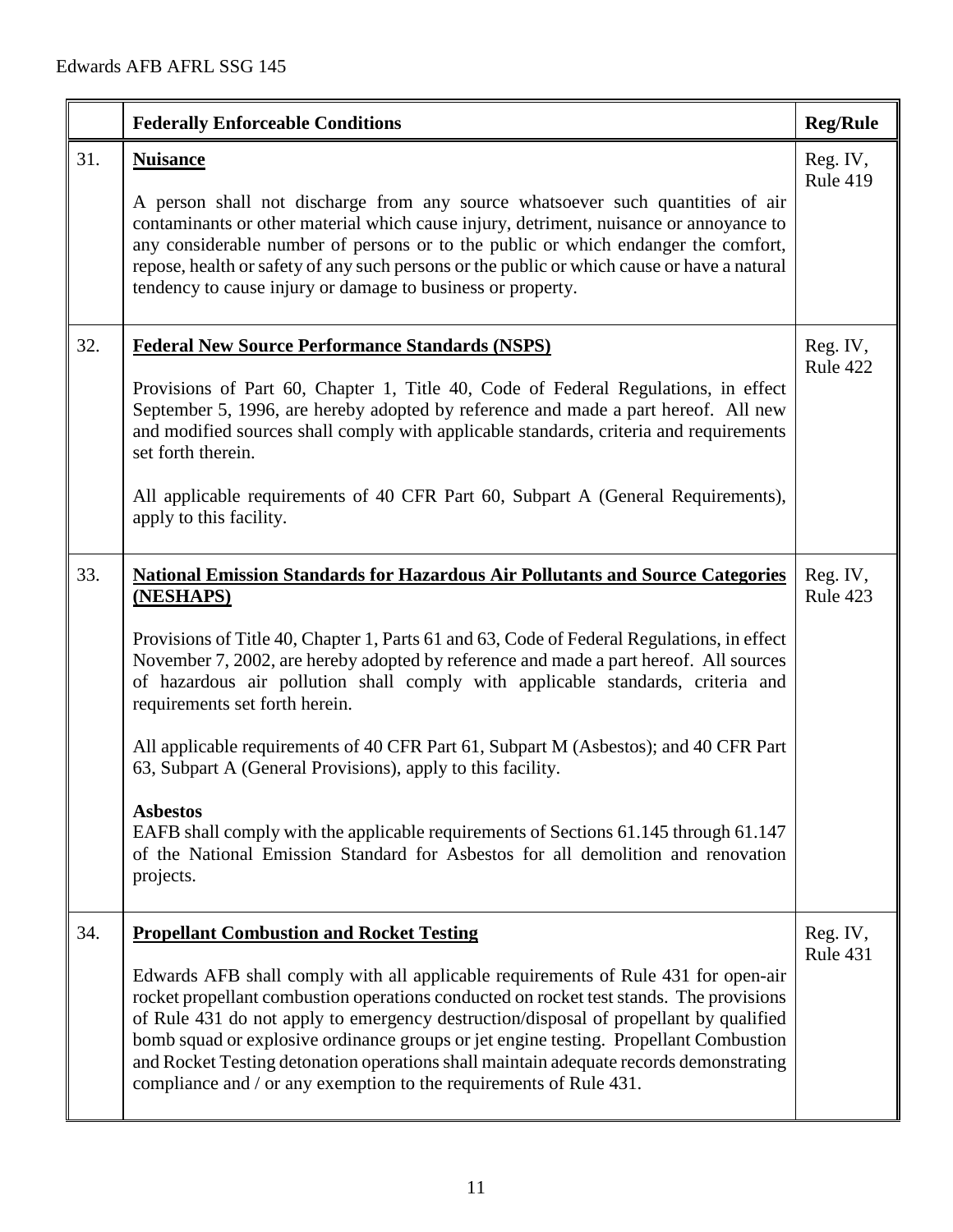|     | <b>Federally Enforceable Conditions</b>                                                                                                                                                                                                                                                                                                                                                                                                               | <b>Reg/Rule</b> |
|-----|-------------------------------------------------------------------------------------------------------------------------------------------------------------------------------------------------------------------------------------------------------------------------------------------------------------------------------------------------------------------------------------------------------------------------------------------------------|-----------------|
| 35. | <b>Risk Management Plan</b>                                                                                                                                                                                                                                                                                                                                                                                                                           | 40 CFR 68       |
|     | Should this stationary source, as defined in 40 CFR section 68.3, become subject to the<br>accidental release prevention regulations in part 68, then the owner or operator shall<br>submit a risk management plan (RMP) by the date specified in section 68.10 and shall<br>certify compliance with the requirements of part 68 as part of the annual compliance<br>certification as required by 40 CFR part 70 or 71.                               |                 |
| 36. | <b>Compliance Certification</b>                                                                                                                                                                                                                                                                                                                                                                                                                       | 40 CFR<br>70.5d |
|     | The owner/operator shall comply with the following procedures for compliance<br>certification:                                                                                                                                                                                                                                                                                                                                                        |                 |
|     | A. Submittal of a compliance certification by the owner or operator to the U.S. EPA<br>and copy to the APCO within 90 days after end of compliance certification period;                                                                                                                                                                                                                                                                              |                 |
|     | Compliance certification period shall begin 1 March of each year and end the last<br>Β.<br>day of February of the following year;                                                                                                                                                                                                                                                                                                                     |                 |
|     | The Annual Compliance Certification also satisfies the second semi-annual<br>C.<br>Monitoring Report requirement;                                                                                                                                                                                                                                                                                                                                     |                 |
|     | D. Such compliance certification shall identify the basis for each permit term or<br>condition, e.g., specify the emissions limitation, standard or work practice, and a<br>means of monitoring compliance with the term or condition;                                                                                                                                                                                                                |                 |
|     | Such compliance certification shall include compliance status and method(s) used<br>Е.<br>to determine compliance for the current time period and over entire reporting period;<br>and                                                                                                                                                                                                                                                                |                 |
|     | Such compliance certification shall include any additional inspection, monitoring<br>F.<br>or entry requirement promulgated pursuant to Sections 114(a) and 504(b) of the<br>CAA.                                                                                                                                                                                                                                                                     |                 |
|     | Any application form, report, or compliance certification submitted pursuant to these<br>regulations shall contain certification by a responsible official of truth, accuracy, and<br>completeness. This certification and any other certification required under this part shall<br>state that, based on information and belief formed after reasonable inquiry, the<br>statements and information in the document are true, accurate, and complete. |                 |
|     | U.S. EPA's Mailing Address:<br>Director, Air Division<br>75 Hawthorne Street<br>$AIR-3$<br>San Francisco, CA 94105                                                                                                                                                                                                                                                                                                                                    |                 |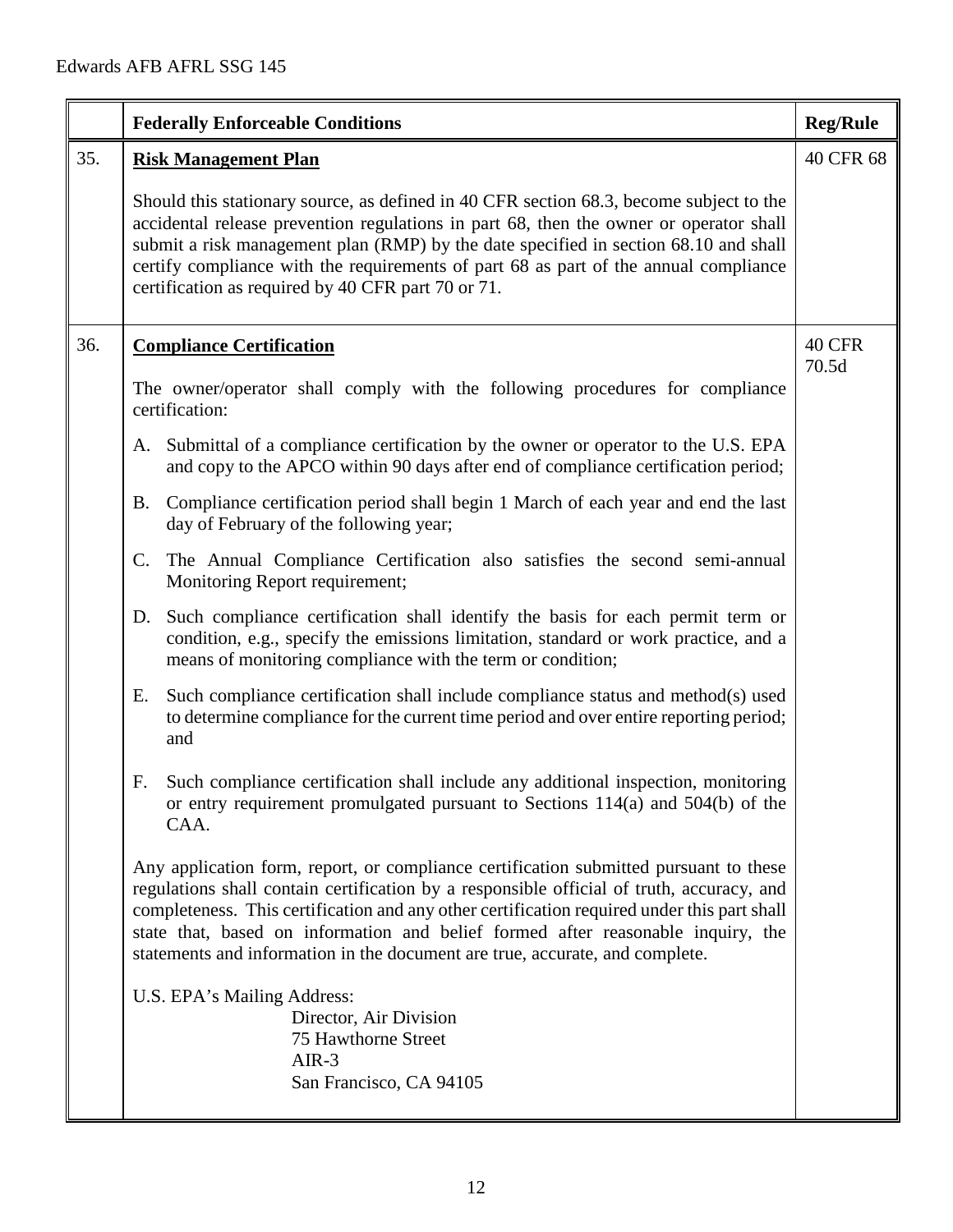|     | <b>Federally Enforceable Conditions</b>                                                                                                                                                                                                                                                                                                                                                                                                                                                     | <b>Reg/Rule</b> |
|-----|---------------------------------------------------------------------------------------------------------------------------------------------------------------------------------------------------------------------------------------------------------------------------------------------------------------------------------------------------------------------------------------------------------------------------------------------------------------------------------------------|-----------------|
| 37. | <b>Protection of Stratospheric Ozone</b>                                                                                                                                                                                                                                                                                                                                                                                                                                                    | 40 CFR 82       |
|     | Persons opening appliances for maintenance, service, repair, or disposal must comply<br>with the required practices pursuant to 40 CFR §82.156.<br>Equipment used during maintenance, service, repair, or disposal of appliances must meet<br>the standards for recycling and recovery equipment in accordance with 40 CFR §82.158.<br>Persons performing maintenance, service, repair or disposal of appliances must be<br>certified by a certified technician pursuant to 40 CFR §82.161. |                 |

*Remainder of Page Intentionally Left Blank*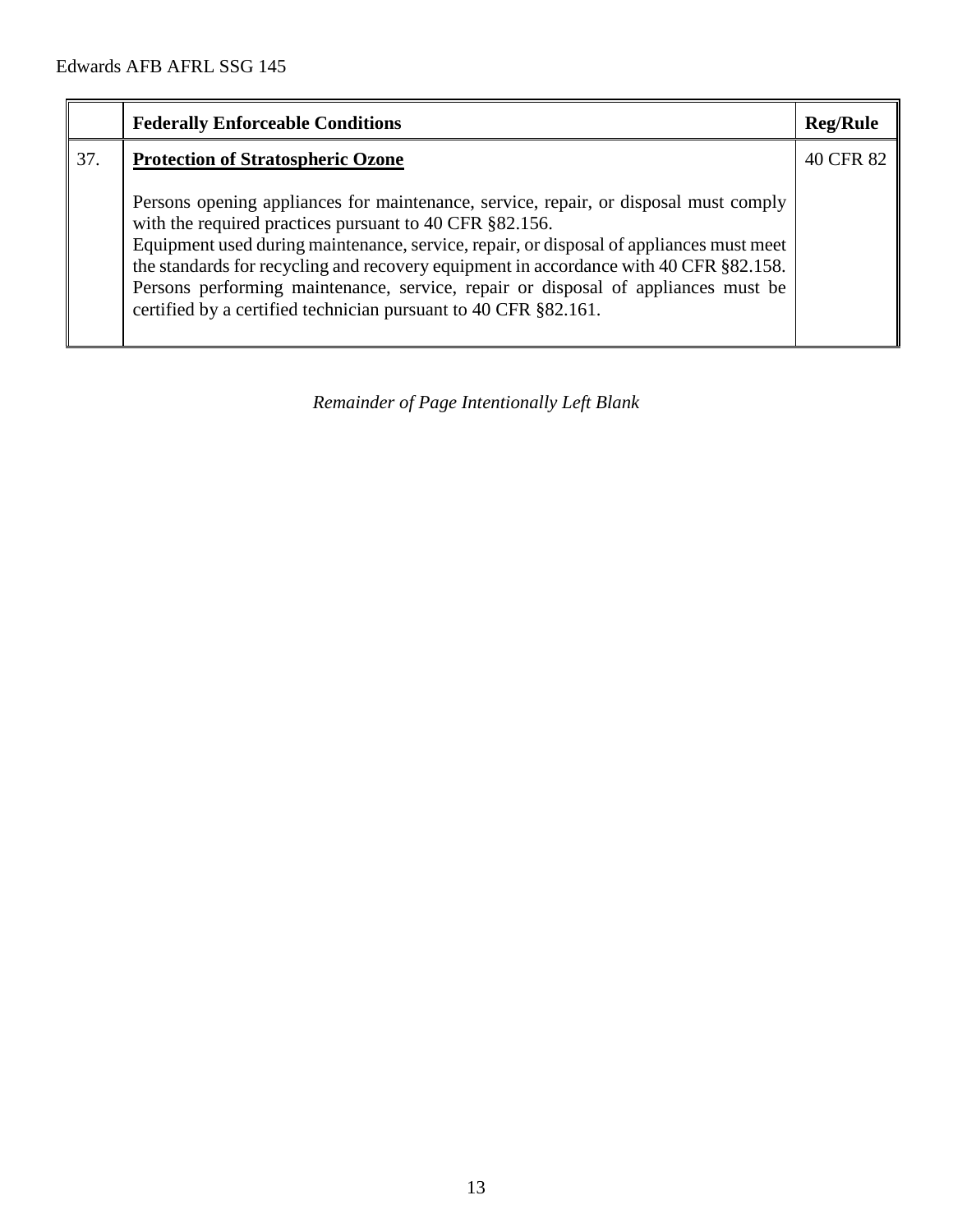# **List of Insignificant Air Pollutant Emitting Equipment**

Air Conditioning Equipment Used for Comfort Architectural Surface Coatings Boilers, Steam Generators & Heaters < 5 MM Btu/hr Brazing, Soldering, Welding Equipment Bunsen Burners Cooling Towers Small Degreasing Operations Electric Baking Oven Electric Fired Kiln Emissions Unit Emitting < 2 lbs in any 24 hr Period Emissions Unit Tempory Operations Fugitive Emission Sources Inductively Coupled Plasma Laboratory Hood Loading Racks and Equipment, (Heavy Oil) Motor Vehicles as Defined in the CH&SC Portable Engines, (California Registered) Printing and Reproduction Equipment Sources emitting less 10lbs/day or 180lbs/year of NOx and VOC; uncontrolled Small IC Engines < 50 bhp Small Turbine Engine Test Stand Space Heating Equipment Spectrophotometer Steam Cleaners, Natural Gas < 5 MM Btu/hr Storage Vessels Surface Coating and Cleaning Operations (Small) Unvented Pressure Vessels Excluding PV vent Wastewater Separator, (Nuisance Applies) Wet Scrubber, (Control Equipment is Not Exempt)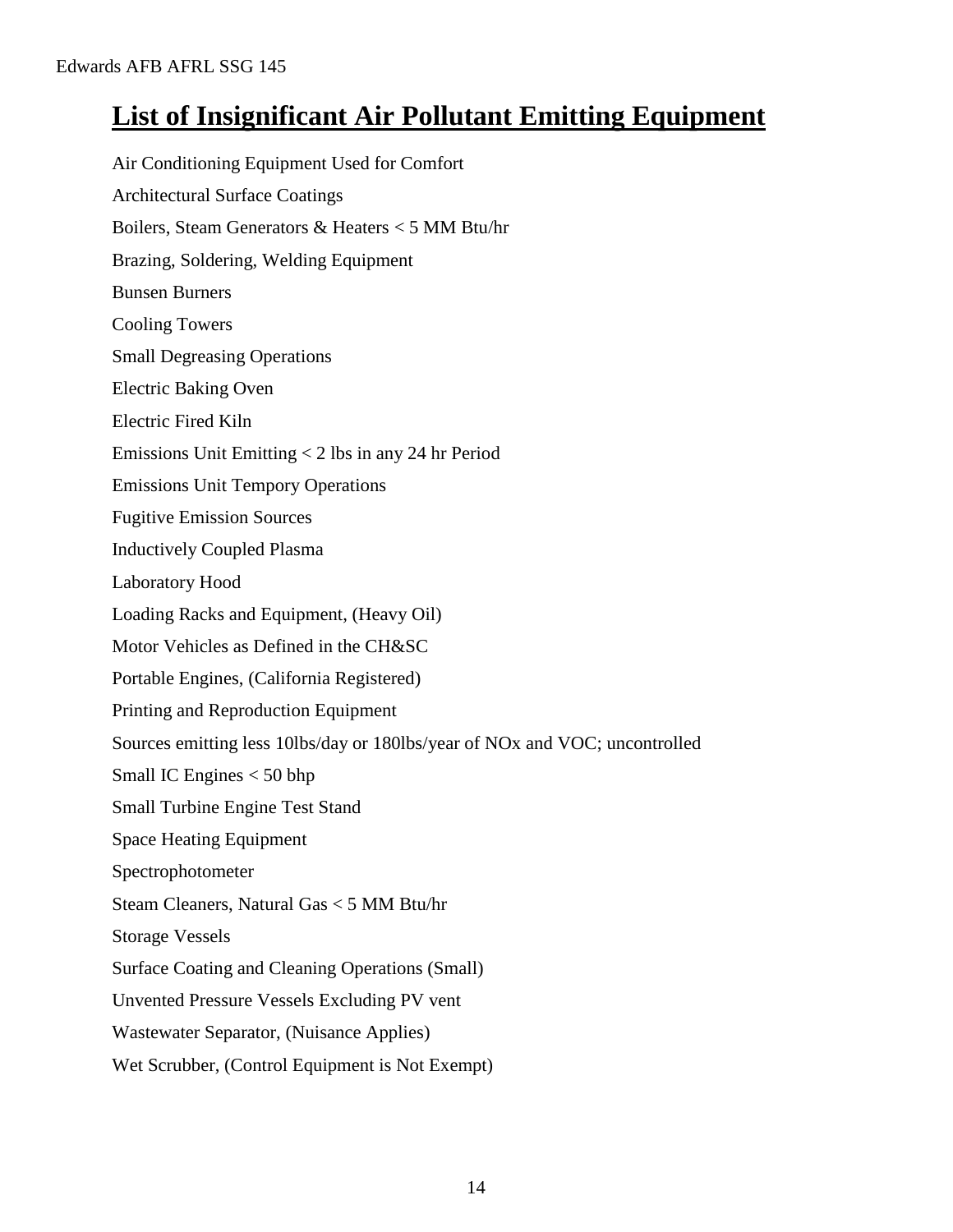Emission Unit 0145023 Permit Conditions

| <b>Facility</b><br><b>Number</b> | <b>Emissions</b><br>Unit | <b>Description of Source</b> |
|----------------------------------|--------------------------|------------------------------|
| 9002                             | 0145023                  | <b>Rocket Test Stand 1-A</b> |

#### **Emission Unit Equipment Description/Permit Conditions**

#### **Federally Enforceable Conditions**

**EQUIPMENT DESCRIPTION:** Rocket Test Stand 1-A, including following equipment:

- A. Test stand for rocket motor testing using liquid oxygen/hydrogen or liquid oxygen/kerosene fuels; and
- B. Propane-assisted flare.

- 1. Particulate emission shall be no more than 0.1 gr/scf calculated to 12% CO2. (Rule 404.1)
- 2. Visible emissions shall not be less than 20% opacity or Ringelmann No. 1 except for not more than three minutes in any one hour. (Rule 401)
- 3. Modification of equipment or usage shall require application for Authority to Construct. (Rule 209)
- 4. Records including dates and duration of usage shall be kept and made available to District upon request. (Rule 209)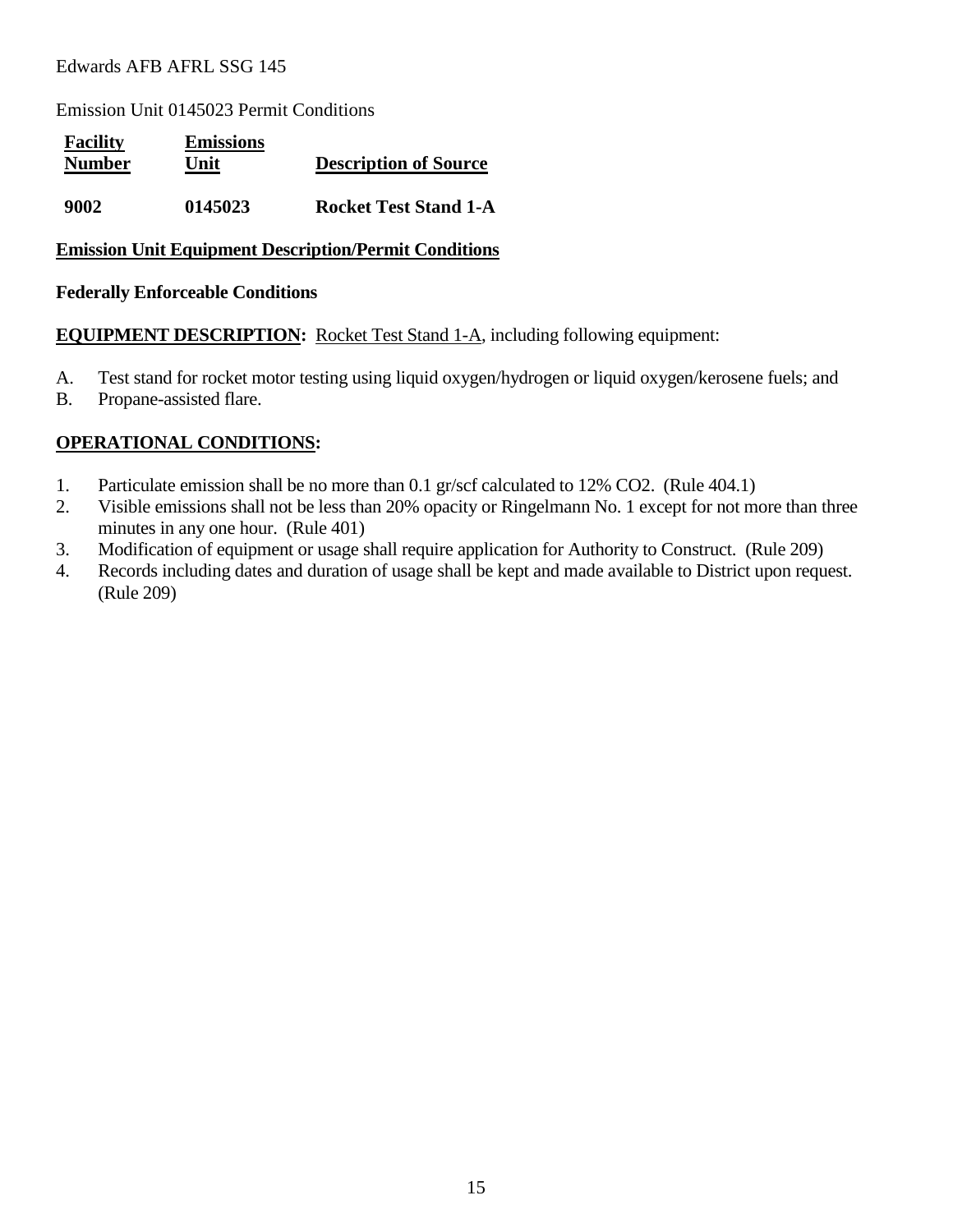Emission Unit 0145024 Permit Conditions

| <b>Facility</b><br><b>Number</b> | <b>Emissions</b><br>Unit | <b>Description of Source</b> |
|----------------------------------|--------------------------|------------------------------|
| 9002                             | 0145024                  | <b>Rocket Test Stand 2-A</b> |

#### **Emission Unit Equipment Description/Permit Conditions**

#### **Federally Enforceable Conditions**

**EQUIPMENT DESCRIPTION:** Rocket Test Stand 2-A, including following equipment:

- A. Test stand for rocket motor testing using liquid oxygen/hydrogen or liquid oxygen/kerosene fuels; and
- B. Propane-assisted flare.

- 1. Particulate emission shall be no more than 0.1 gr/scf calculated to 12% CO2. (Rule 404.1)
- 2. Visible emissions shall be less than 20% opacity or Ringelmann No. 1 except for not more than three minutes in any one hour. (Rule 401)
- 3. Modification of equipment or usage shall require application for Authority to Construct. (Rule 209)
- 4. Records including dates and duration of usage shall be kept and made available to District upon request. (Rule 209)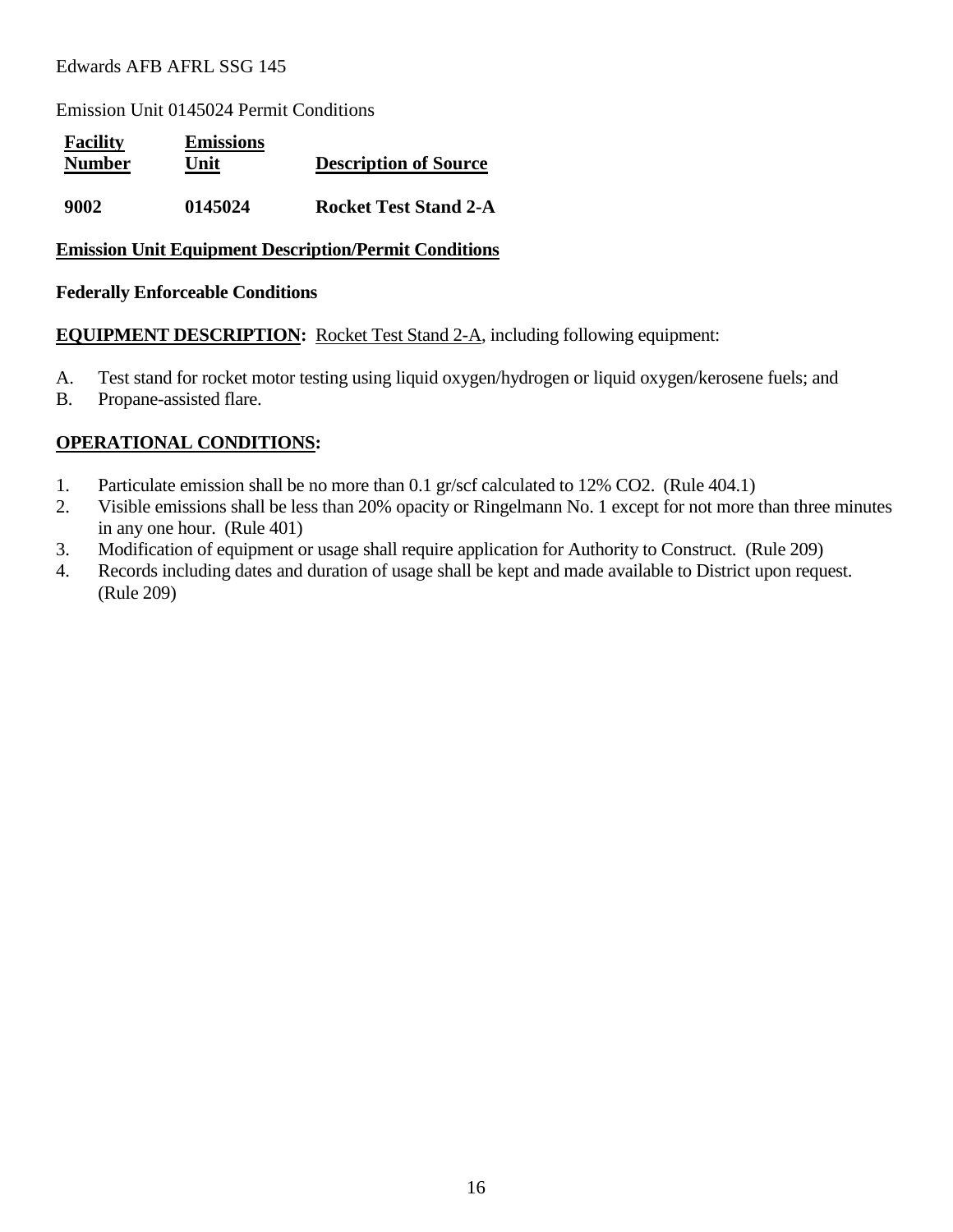Emission Unit 0145025 Permit Conditions

| <b>Facility</b><br><b>Number</b> | <b>Emissions</b><br>Unit | <b>Description of Source</b> |
|----------------------------------|--------------------------|------------------------------|
| 9002                             | 0145025                  | <b>Rocket Test Stand 1-B</b> |

#### **Emission Unit Equipment Description/Permit Conditions**

#### **Federally Enforceable Conditions**

**EQUIPMENT DESCRIPTION:** Rocket Test Stand 1-B, including following equipment:

Test stand for rocket motor testing using liquid oxygen/hydrogen or oxygen/kerosene fuels.

- 1. Particulate emission shall be no more than 0.1 gr/scf calculated to 12% CO2. (Rule 404.1)
- 2. Visible emissions shall be less than 20% opacity or Ringelmann No. 1 except for not more than three minutes in any one hour. (Rule 401)
- 3. Modification of equipment or usage shall require application for Authority to Construct. (Rule 209)
- 4. Records including dates and duration of usage shall be kept and made available to District upon request. (Rule 209)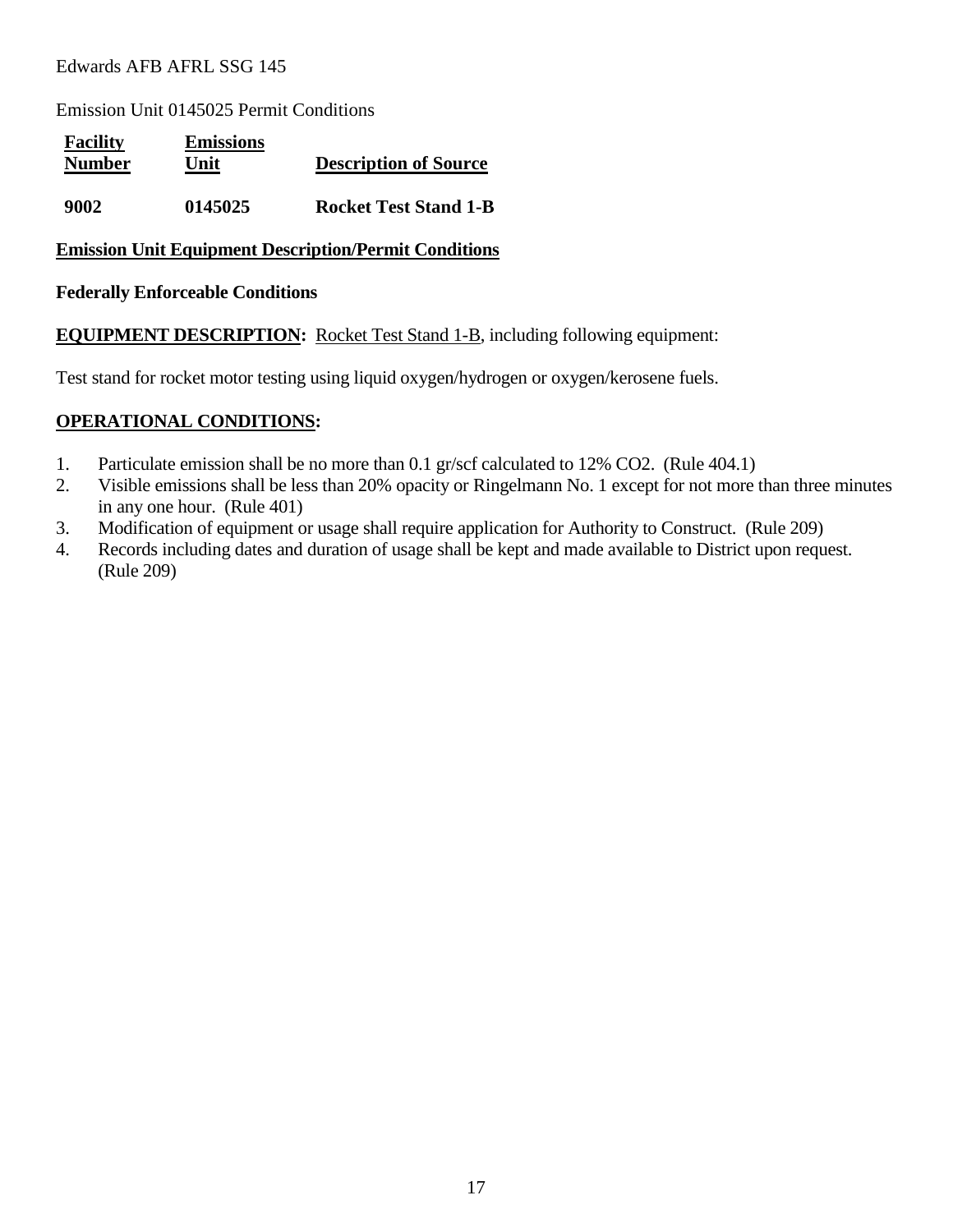Emission Unit 0145026 Permit Conditions

| <b>Facility</b><br><b>Number</b> | <b>Emissions</b><br>Unit | <b>Description of Source</b> |
|----------------------------------|--------------------------|------------------------------|
| 9002                             | 0145026                  | <b>Rocket Test Stand 1-C</b> |

#### **Emission Unit Equipment Description/Permit Conditions**

#### **Federally Enforceable Conditions**

**EQUIPMENT DESCRIPTION:** Rocket Test Stand 1-C, including following equipment:

- A. Test stand for rocket motor testing using solid rocket propellant, liquid oxygen/hydrogen, or liquid oxygen/kerosene fuels; and
- B. Propane-assisted flare.

- 1. Visible emissions shall be less than 20% opacity or Ringelmann No. 1 except for not more than three minutes in any one hour. (Rule 401)
- 2. Exhaust gas particulate matter concentration shall be no more than 0.1 gr/scf (0.2 gr/scf if installed before 4/18/72). (Rule 404.1)
- 3. Modification of equipment or usage shall require application for Authority to Construct. (Rule 210.1)
- 4. Records including dates and duration of usage shall be kept and made available to District upon request. (Rule 209)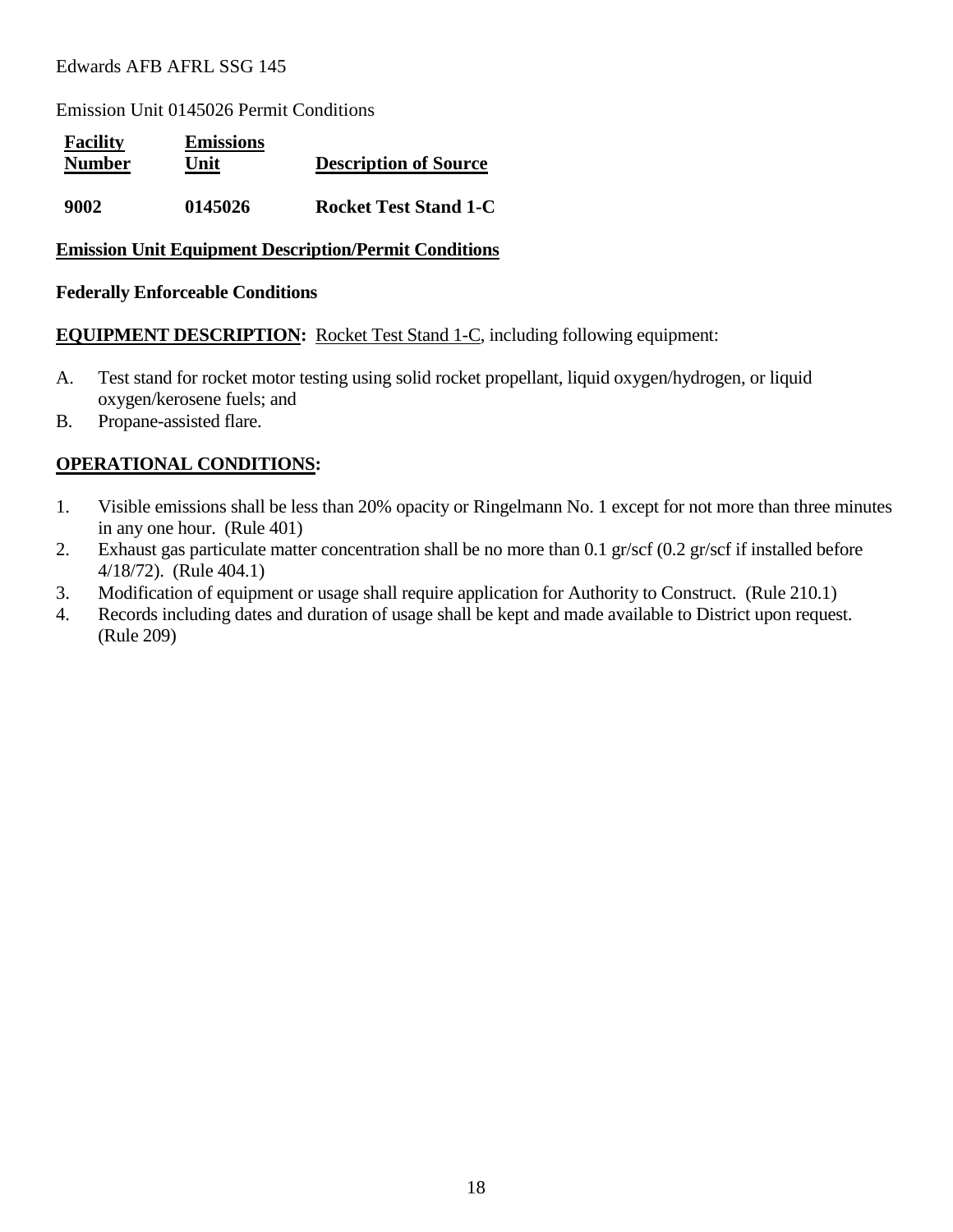Emission Unit 0145027 Permit Conditions

| <b>Facility</b><br><b>Number</b> | <b>Emissions</b><br>Unit | <b>Description of Source</b> |
|----------------------------------|--------------------------|------------------------------|
| 9002                             | 0145027                  | <b>Rocket Test Stand 1-D</b> |

#### **Emission Unit Equipment Description/Permit Conditions**

#### **Federally Enforceable Conditions**

**EQUIPMENT DESCRIPTION:** Rocket Test Stand 1-D, including following equipment:

- A. Test stand for rocket motor testing using solid rocket propellant, liquid oxygen/hydrogen, or liquid oxygen/kerosene fuels; and
- B. Propane-assisted flare.

- 1. Visible emissions shall be less than 20% opacity or Ringelmann No. 1 except for not more than three minutes in any one hour. (Rule 401)
- 2. Exhaust gas particulate matter concentration shall be no more than 0.1 gr/scf (0.2 gr/scf if installed before 4/18/72). (Rule 404.1)
- 3. Modification of equipment or usage shall require application for Authority to Construct. (Rule 209)
- 4. Records including dates and duration of usage shall be kept and made available to District upon request. (Rule 209)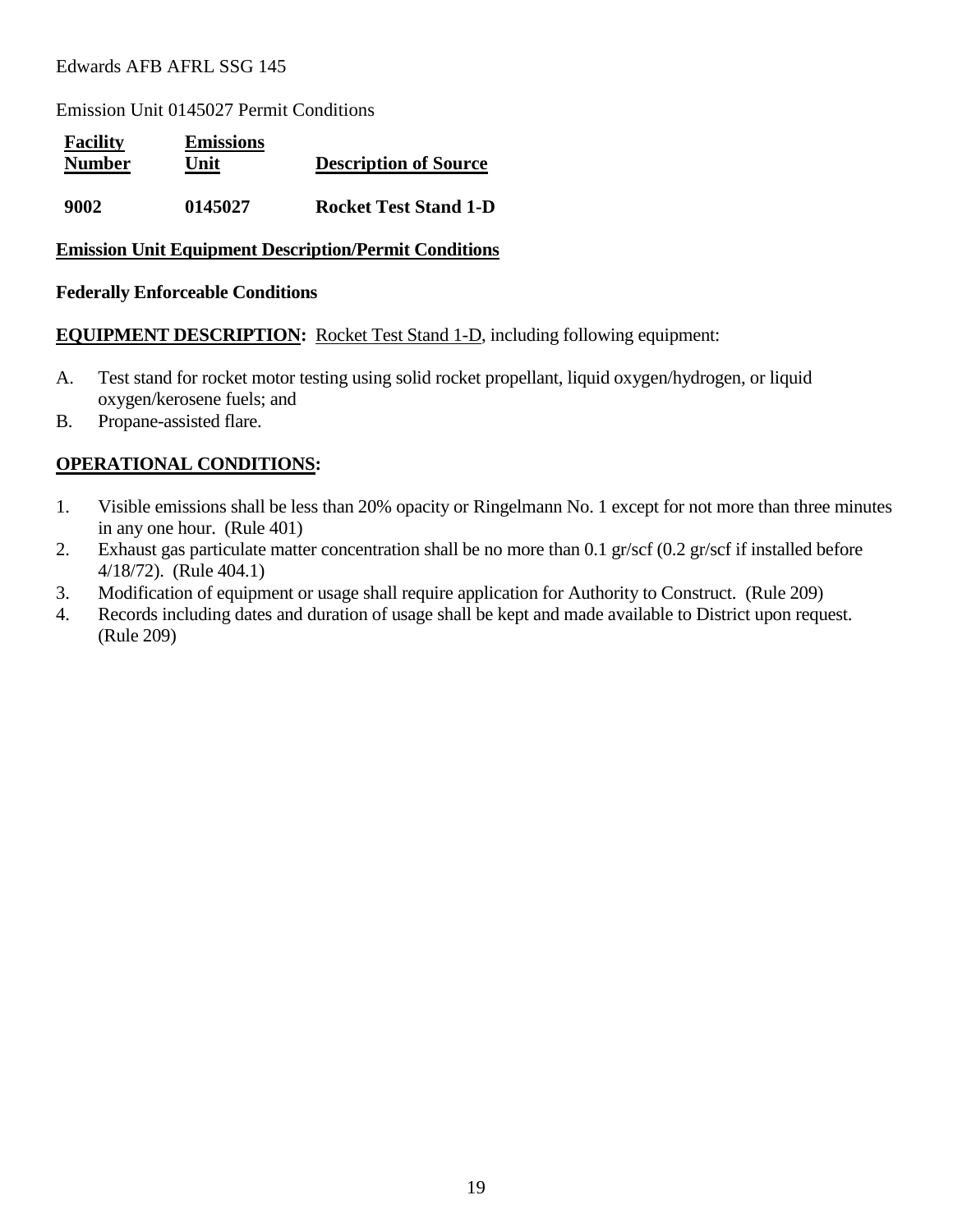Emission Unit 0145028 Permit Conditions

| <b>Facility</b><br><b>Number</b> | <b>Emissions</b><br>Unit | <b>Description of Source</b> |
|----------------------------------|--------------------------|------------------------------|
| 9002                             | 0145028                  | <b>Rocket Test Stand 1-E</b> |

#### **Emission Unit Equipment Description/Permit Conditions**

#### **Federally Enforceable Conditions**

**EQUIPMENT DESCRIPTION:** Rocket Test Stand 1-E, including following equipment:

Building is used for studying small space vehicle flight characteristics. Vehicles have liquid rocket engines fueled by hydrazine/MMH and nitrogen tetroxide or solid propellants. Test stand also used for testing liquid hydrogen/oxygen, oxygen/kerosene rocket engines, and BATES motors.

- 1. Visible emissions shall be less than 20% opacity or Ringelmann No. 1 except for not more than three minutes in any one hour. (Rule 401)
- 2. Exhaust gas particulate matter concentration shall be no more than 0.1 gr/scf (0.2 gr/scf if installed before 4/18/72). (Rule 404.1)
- 3. Modification of equipment or usage shall require application for Authority to Construct. (Rule 209)
- 4. Records including dates and duration of usage shall be kept and made available to District upon request. (Rule 209)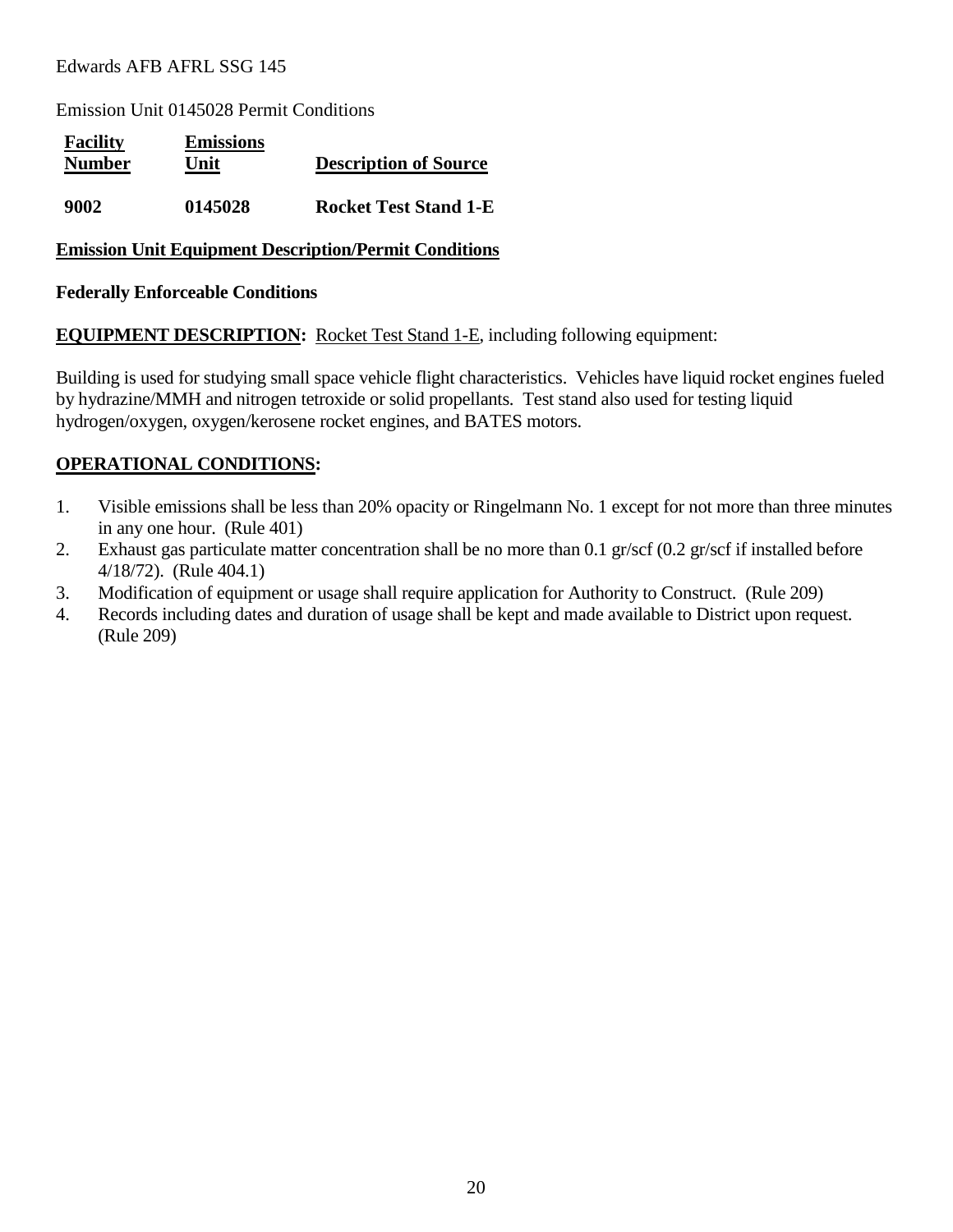Emission Unit 0145029 Permit Conditions

| <b>Facility</b><br><b>Number</b> | <b>Emissions</b><br>Unit | <b>Description of Source</b>        |
|----------------------------------|--------------------------|-------------------------------------|
| 9002                             | 0145029                  | <b>Satellite Propulsion Complex</b> |

#### **Emission Unit Equipment Description/Permit Conditions**

#### **Federally Enforceable Conditions**

**EQUIPMENT DESCRIPTION:** Satellite Propulsion Complex, including following equipment:

- A. A E cells;
- B. Scrubber; and
- C. Flare.

- 1. Visible emissions shall be less than 20% opacity or Ringelmann No. 1 except for not more than three minutes in any one hour. (Rule 401)
- 2. Particulate matter concentration shall be no more than 0.1 gr/scf (0.2 gr/scf if installed before 4/18/72). (Rule 404.1)
- 3. No emission resulting from use of this equipment shall cause injury, detriment, nuisance, annoyance to or endanger comfort, repose, health, or safety of any considerable number of persons or public. (Rule 419 and CH&SC, Sec 41700)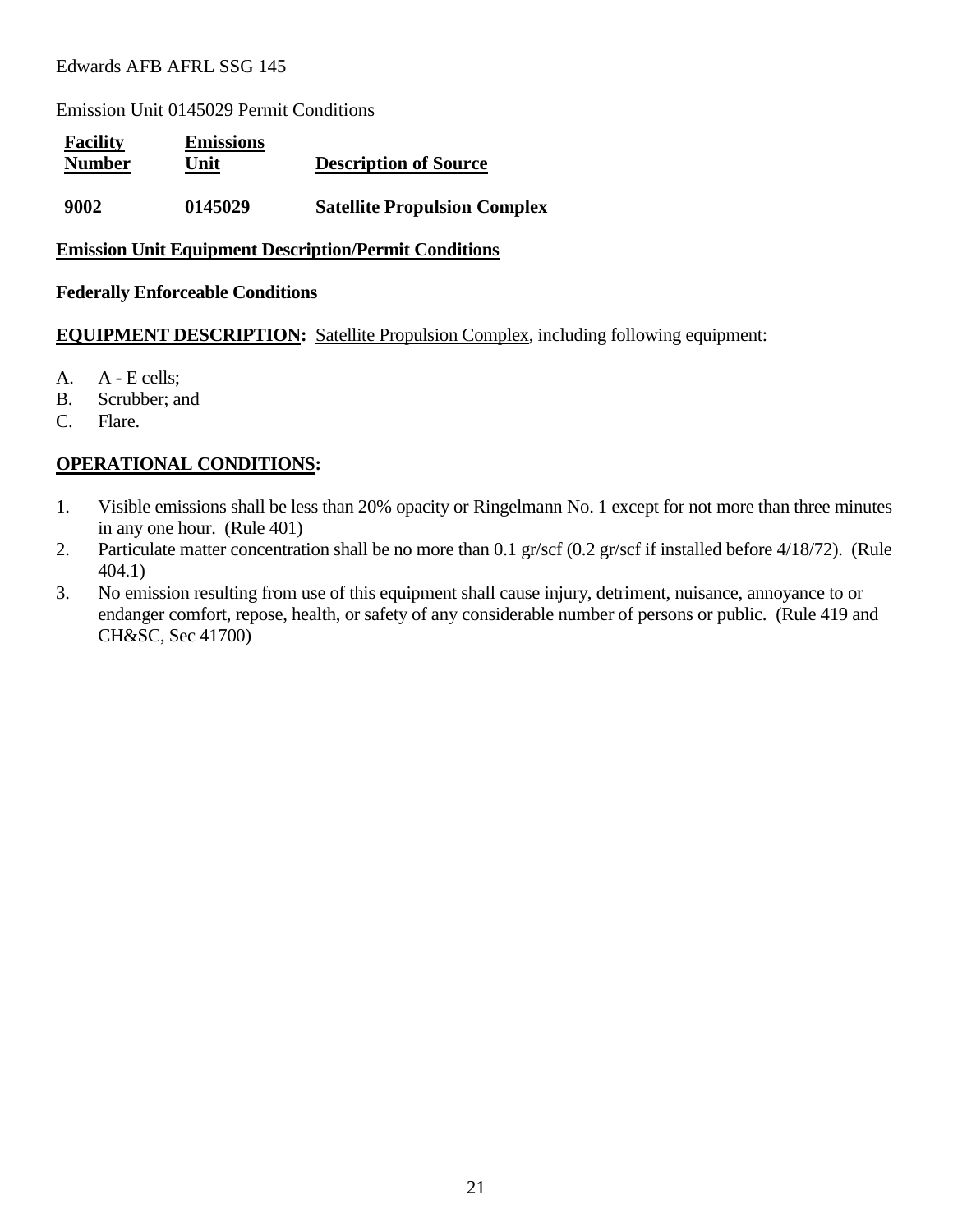Emission Unit 0145030 Permit Conditions

| <b>Facility</b><br><b>Number</b> | <b>Emissions</b><br>Unit | <b>Description of Source</b> |
|----------------------------------|--------------------------|------------------------------|
| 9002                             | 0145030                  | <b>Propellant Laboratory</b> |

# **Emission Unit Equipment Description/Permit Conditions**

#### **Federally Enforceable Conditions**

#### **EQUIPMENT DESCRIPTION:** Propellant Laboratory, including following equipment:

- A. 20 laboratory hood;
- B. One canopy hood;
- C. 8 Plastic Laboratory Hoods with Telescope Arms;
- D. One strand burner;
- E. Test Pad 44;
- F. Dip Tank; and
- G. Test Pad X.

# **OPERATIONAL CONDITIONS:**

- 1. Particulate matter emissions from any single source operation except solid rocket testing shall be no more than 0.1 gr/scf. (Rule 404.1)
- 2. Visible emissions from cyclone collector shall not exceed 20% opacity. (Rule 401)
- 3. If solvent flow is utilized, only continuous fluid stream (not fine, atomized, or shower type spray) shall be used at pressure that does not cause liquid solvent to splash outside of solvent container. (Rule 410.3)
- 4. No porous or absorbent materials such as cloth, leather, wood, or rope shall be cleaned. (Rule 410.3)
- 5. No solvent shall be stored or disposed, including waste solvent and solvent residues, in such manner to cause or allow its evaporation into atmosphere. (Rule 210.1)
- 6. Waste solvent and waste solvent residues shall be managed in compliance with California and Federal requirements applicable to solid wastes, hazardous wastes, or recyclable materials. (Rule 410.3)
- 7. Solvent agitation, where necessary, shall be achieved only by pump circulation, mixer, or ultrasonic. Air agitation shall not be used. (Rule 410.3)
- 8. Equipment shall be maintained according to manufacturer's specifications. (Rules 210.1 and 209)
- 9. Compliance with all operational conditions shall be verified by appropriate record keeping, including records of operational data needed to demonstrate compliance. Such records shall be kept on site in readily available format. (Rule 210.1)
- 10. Emission from use of this equipment shall not cause injury, detriment, nuisance, annoyance to or endanger comfort, repose, health, or safety of any considerable number of persons or public. (Rule 419 and CH&SC, Sec 41700)

(Emissions limits established pursuant to Rule 210.1 unless otherwise noted)

Compliance with maximum daily emission limits shall be verified by source operator (with appropriate operational data and record keeping to document maximum daily emission rate) each day source is operated and such documentation of compliance shall be retained and made readily available to District for period of three years. (Rule 210.1)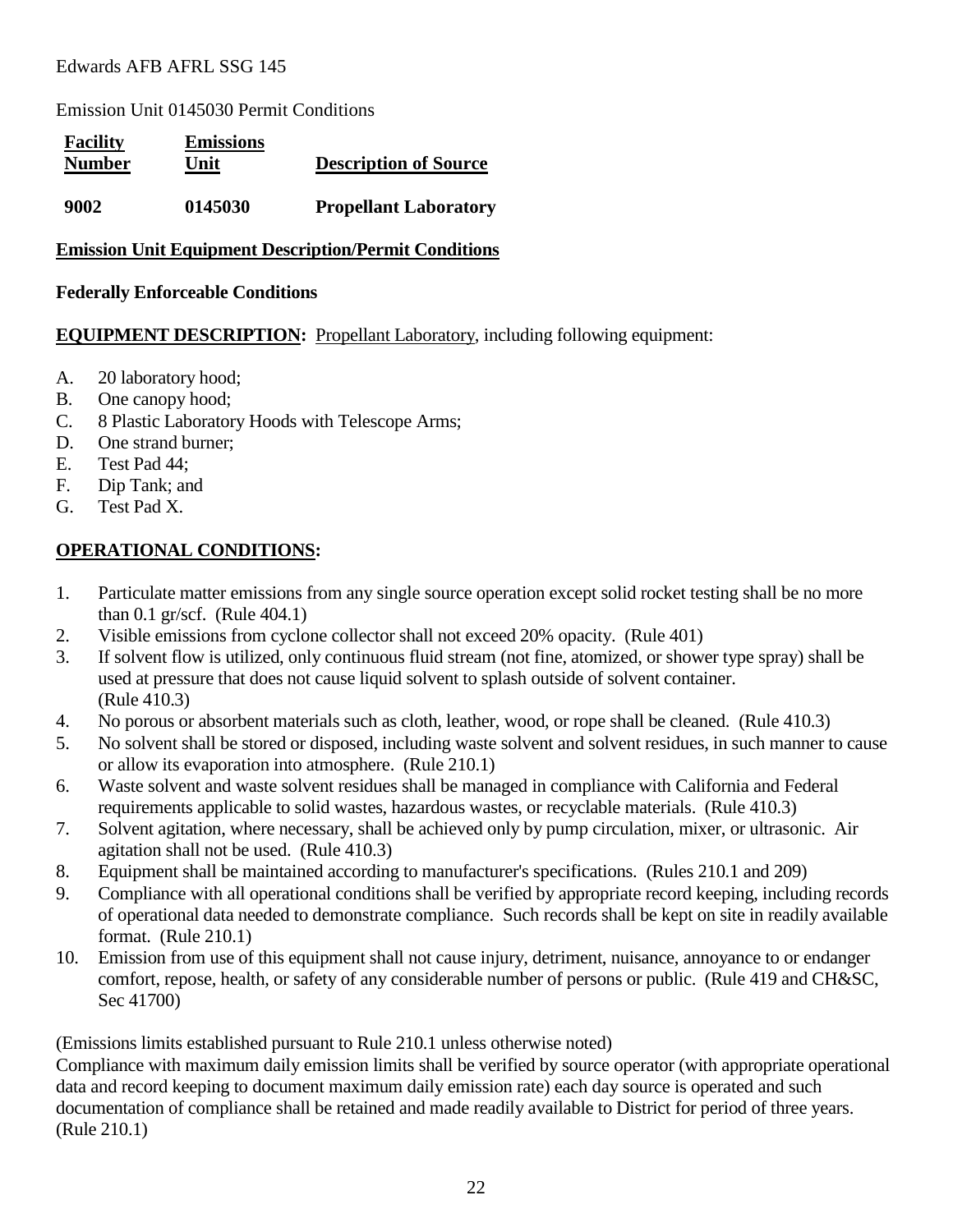Emission Unit 0145031 Permit Conditions

| <b>Facility</b><br><b>Number</b> | <b>Emissions</b><br>Unit | <b>Description of Source</b>              |
|----------------------------------|--------------------------|-------------------------------------------|
| 9002                             | 0145031                  | <b>Solid Propellant Component Complex</b> |

#### **Emission Unit Equipment Description/Permit Conditions**

#### **Federally Enforceable Conditions**

#### **EQUIPMENT DESCRIPTION:** Solid Propellant Component Complex, including following equipment:

- A. Test pads 1-5; and
- B. Machine Shop (Bldg. 8910).

- 1. Visible emissions shall be less than 20% opacity or Ringelmann No. 1 except for not more than three minutes in any one hour. (Rule 401)
- 2. Particulate matter concentration shall be no more than 0.1 gr/scf (0.2 gr/scf if installed before 4/18/72). (Rule 404.1)
- 3. No emission resulting from use of this equipment shall cause injury, detriment, nuisance, annoyance to or endanger comfort, repose, health, or safety of any considerable number of persons or public. (Rule 419 and CH&SC, Sec 41700)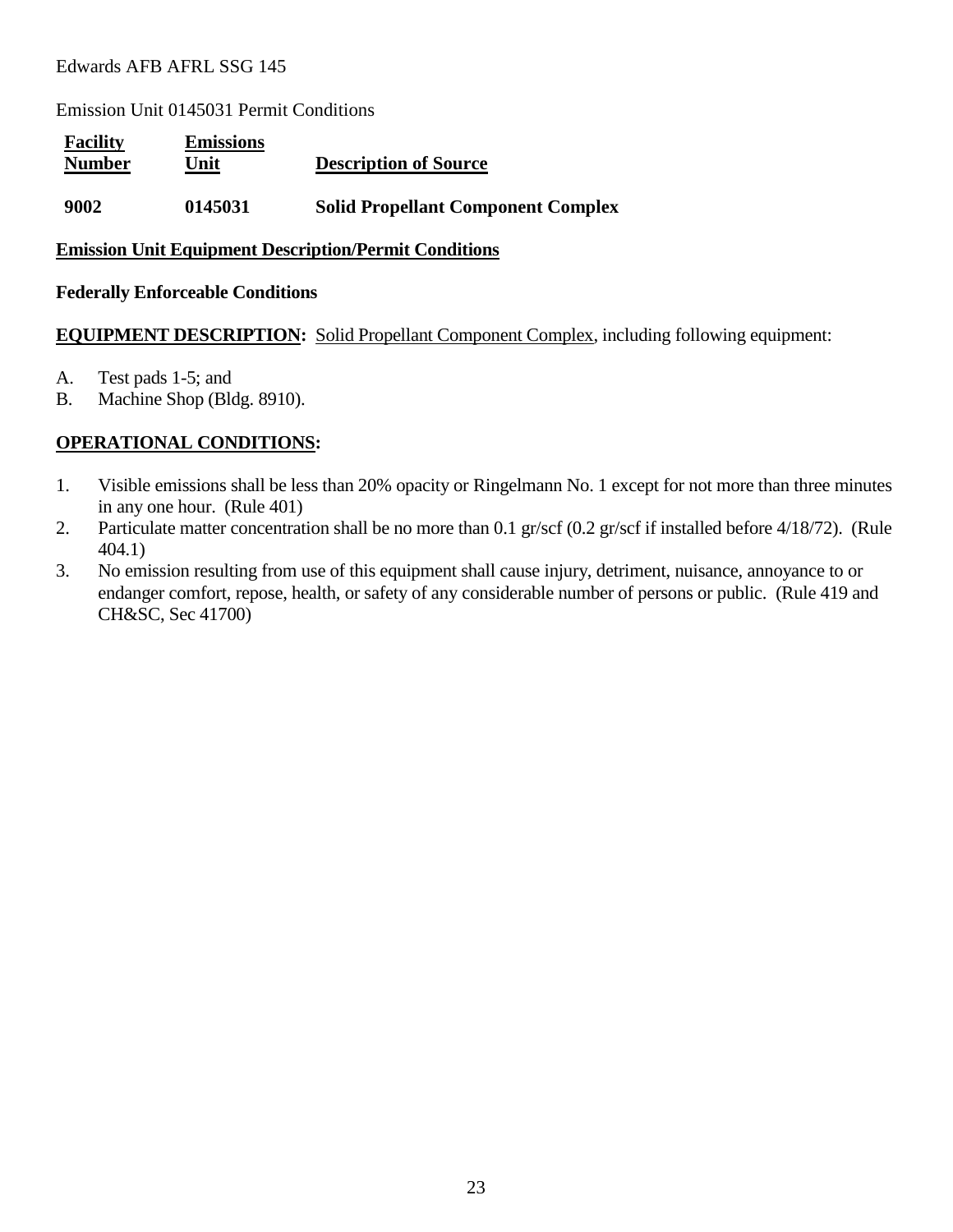Emission Unit 0145032 Permit Conditions

| <b>Facility</b><br><b>Number</b> | <b>Emissions</b><br>Unit | <b>Description of Source</b>                |  |
|----------------------------------|--------------------------|---------------------------------------------|--|
| 9002                             | 0145032                  | <b>Space Environment Propulsion Complex</b> |  |

#### **Emission Unit Equipment Description/Permit Conditions**

#### **Federally Enforceable Conditions**

#### **EQUIPMENT DESCRIPTION:** Space Environment Propulsion Complex, including following equipment:

- A. Test cells A-E;
- B. Two LPG vaporizers (permit exempt); and
- C. Scrubber.

- 1. Visible emissions shall be less than 20% opacity or Ringelmann No. 1 except for not more than three minutes in any one hour. (Rule 401)
- 2. Particulate matter concentration shall be no more than 0.1 gr/scf (0.2 gr/scf if installed before 4/18/72). (Rule 404.1)
- 3. No emission resulting from use of this equipment shall cause injury, detriment, nuisance, annoyance to or endanger comfort, repose, health, or safety of any considerable number of persons or public. (Rule 419 and CH&SC, Sec 41700)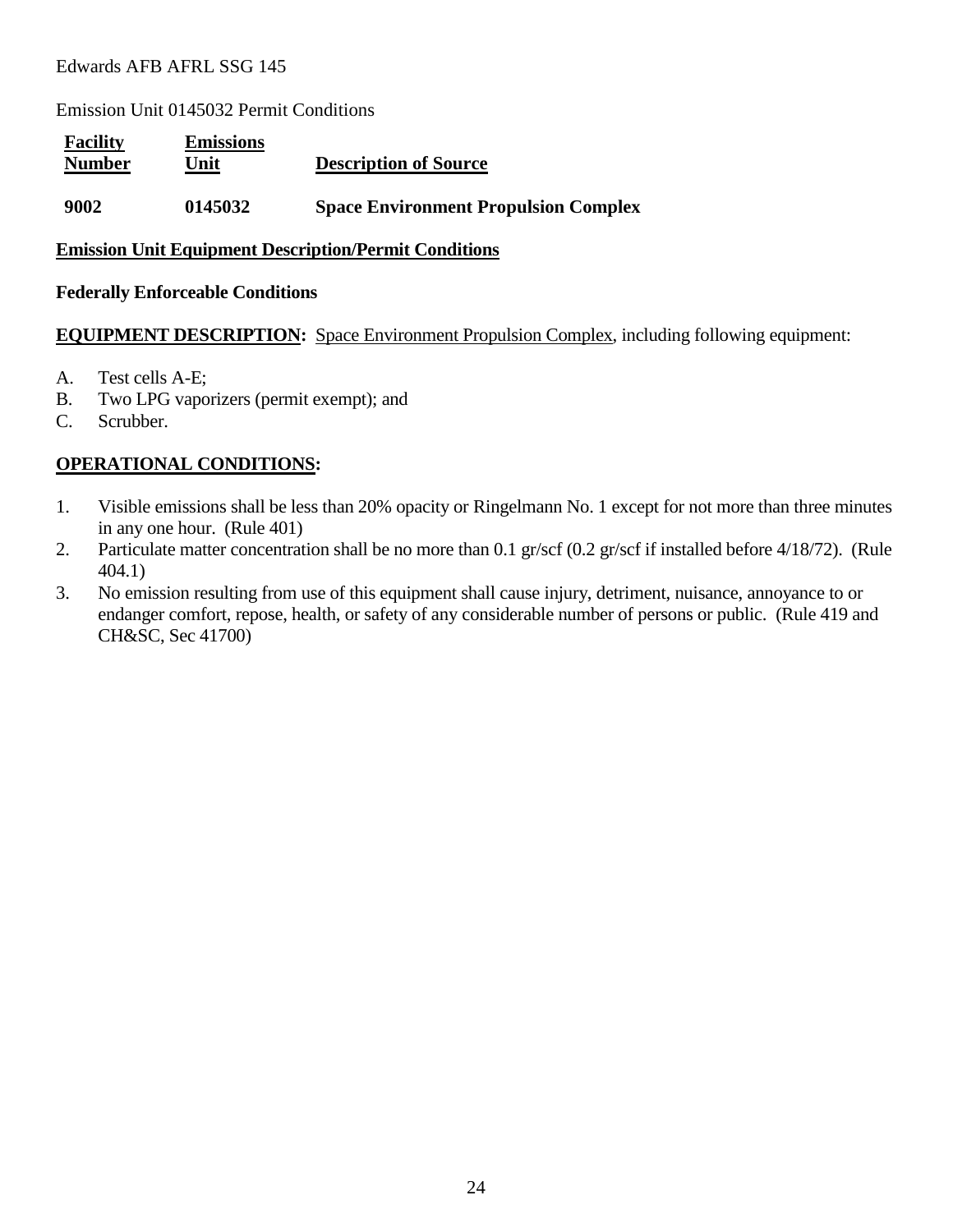Emission Unit 0145033 Permit Conditions

| <b>Facility</b><br><b>Number</b> | <b>Emissions</b><br>Unit | <b>Description of Source</b>                              |
|----------------------------------|--------------------------|-----------------------------------------------------------|
| 9002                             | 0145033                  | <b>Chemical Handling &amp; Disposal Research Facility</b> |

#### **Emission Unit Equipment Description/Permit Conditions**

#### **Federally Enforceable Conditions**

**EQUIPMENT DESCRIPTION:** Chemical Handling & Disposal Research Facility, including following equipment:

Test stands A-C.

- 1. Visible emissions shall be less than 20% opacity or Ringelmann No. 1 except for not more than three minutes in any one hour. (Rule 401)
- 2. Particulate matter concentration shall be no more than 0.1 gr/scf (0.2 gr/scf if installed before 4/18/72). (Rule 404.1)
- 3. No emission resulting from use of this equipment shall cause injury, detriment, nuisance, annoyance to or endanger comfort, repose, health, or safety of any considerable number of persons or public. (Rule 419 and CH&SC, Sec 41700)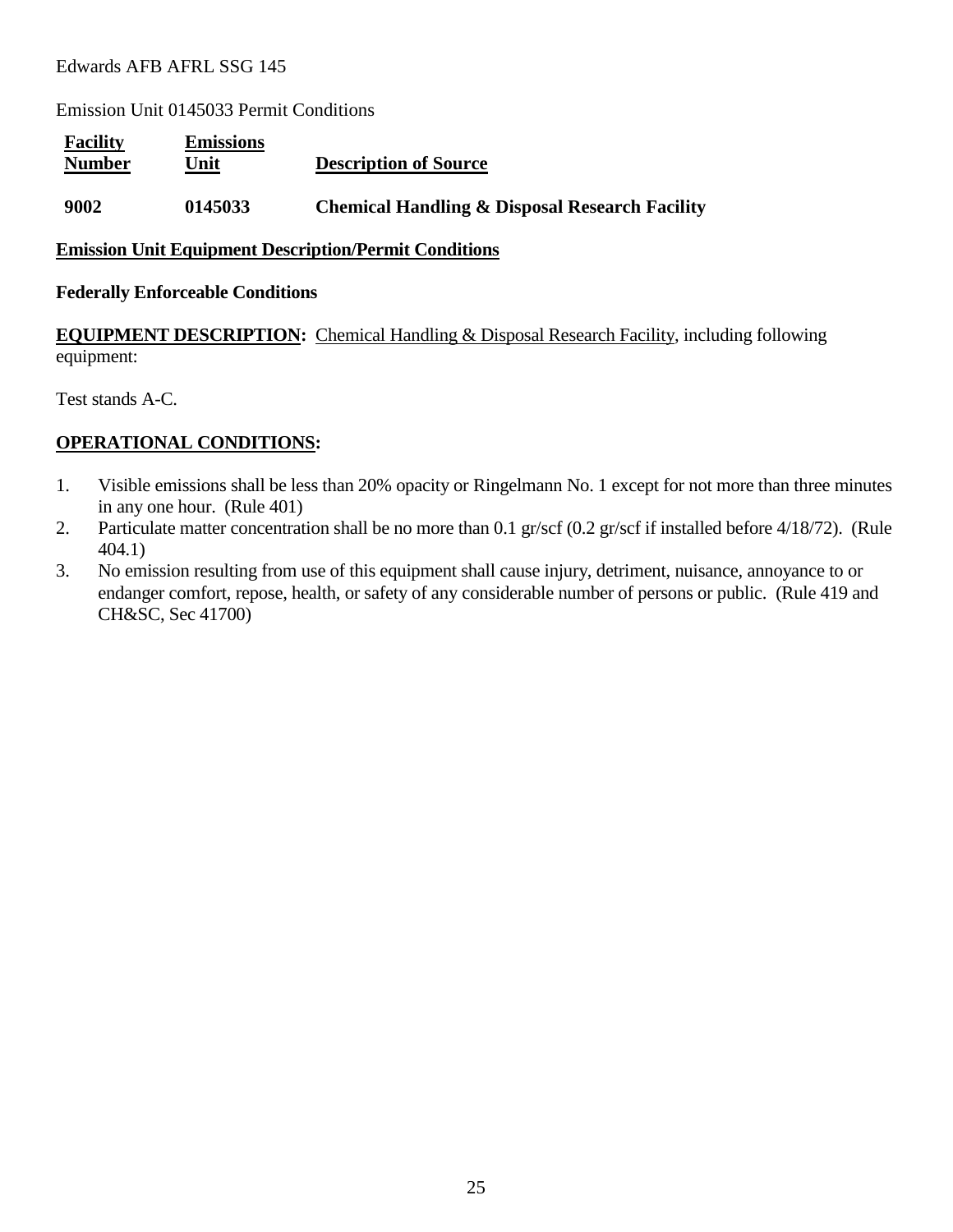Emission Unit 0145034 Permit Conditions

| <b>Facility</b><br><b>Number</b> | <b>Emissions</b><br>Unit | <b>Description of Source</b>          |
|----------------------------------|--------------------------|---------------------------------------|
| 9002                             | 0145034                  | <b>Propulsion Sciences Laboratory</b> |

#### **Emission Unit Equipment Description/Permit Conditions**

#### **Federally Enforceable Conditions**

**EQUIPMENT DESCRIPTION:** Propulsion Sciences Laboratory, including following equipment:

- A. Nineteen furnace/ovens;
- B. Sixty-one exhaust lab hoods;
- C. Two fluorine source capture systems; and
- D. Five small scale explosive test cells.

- 1. Visible emissions shall be less than 20% opacity or Ringelmann No. 1 except for not more than three minutes in any one hour. (Rule 401)
- 2. Particulate matter concentration shall be no more than 0.1 gr/scf (0.2 gr/scf if installed before 4/18/72). (Rule 404.1)
- 3. No emission resulting from use of this equipment shall cause injury, detriment, nuisance, annoyance to or endanger comfort, repose, health, or safety of any considerable number of persons or public. (Rule 419 and CH&SC, Sec. 41700)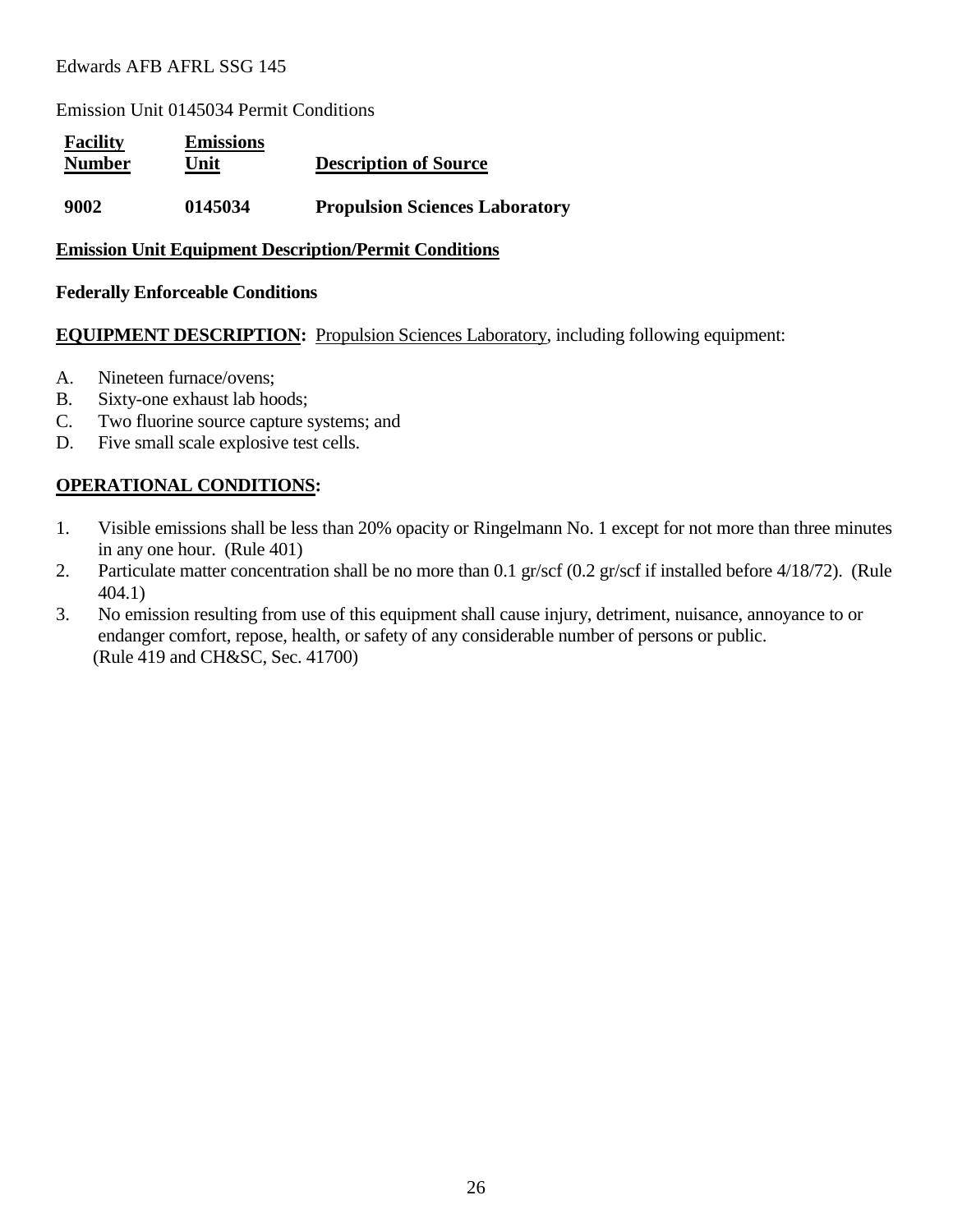Emission Unit 0145035 Permit Conditions

| <b>Facility</b><br><b>Number</b> | <b>Emissions</b><br>Unit | <b>Description of Source</b>      |
|----------------------------------|--------------------------|-----------------------------------|
| 9002                             | 0145035                  | <b>Carbon Research Laboratory</b> |

#### **Emission Unit Equipment Description/Permit Conditions**

#### **Federally Enforceable Conditions**

#### **EQUIPMENT DESCRIPTION:** Carbon Research Laboratory, including following equipment:

- A. Six (6) exhaust lab hoods;
- B. National Appliance Co., Model 5831, vacuum oven;
- C. Precision Scientific model 19 vacuum oven;
- D. Precision Scientific model 29 vacuum oven:
- E. Ten (10) Lindberg tube furnaces;
- F. Three (3) Applied Test Systems Model 3210 tube furnaces;
- G. One Applied Test Systems Model 3320 tube furnaces;
- H. Lepel model T-10-3-DF4-TL, 10-kW induction furnace;
- I. Two graphite furnaces;
- J. Ashing furnace;
- K. Thermolyne 120 V Model 21100 tube furnace;
- L. Airbrasive micro sandblaster;
- M. Low pressure plasma spray booth; and
- N. Donaldson Torit cartridge fabric collector serving plasma spray booth with shaker cleaning mechanism, and fan with 2-hp motor.

- 1. All ovens shall be electrically powered. (Rule 210.1)
- 2. Visible emissions from dust collector shall not exceed 5% opacity. (Rule 210.1)
- 3. Dust collector volumetric flow rate shall not exceed 1250 scfm. (Rule 210.1)
- 4. Dust collector shall be in operation with associated equipment is operated. (Rule 210.1)
- 5. Operating hours shall not exceed 10 hours/day and 52 weeks/year without prior District approval. (Rule 210.1)
- 6. All piping, ducting, and connections shall be leak-tight and shall have no visible emissions. (Rule 210.1)
- 7. Material collected in dust collector shall be disposed of or recycled in manner preventing entrainment in atmosphere. (Rule 210.1)
- 8. Equipment shall be maintained according to manufacturer's specifications. (Rules 210.1 and 209)
- 9. Compliance with all operational conditions shall be verified by appropriate record keeping, including records of operational data needed to demonstrate compliance. Such records shall be kept on site in readily available format. (Rule 210.1)
- 10. Emission from use of this equipment shall not cause injury, detriment, nuisance, annoyance to or endanger comfort, repose, health, or safety of any considerable number of persons or public. (Rule 419 and CH&SC, Sec 41700)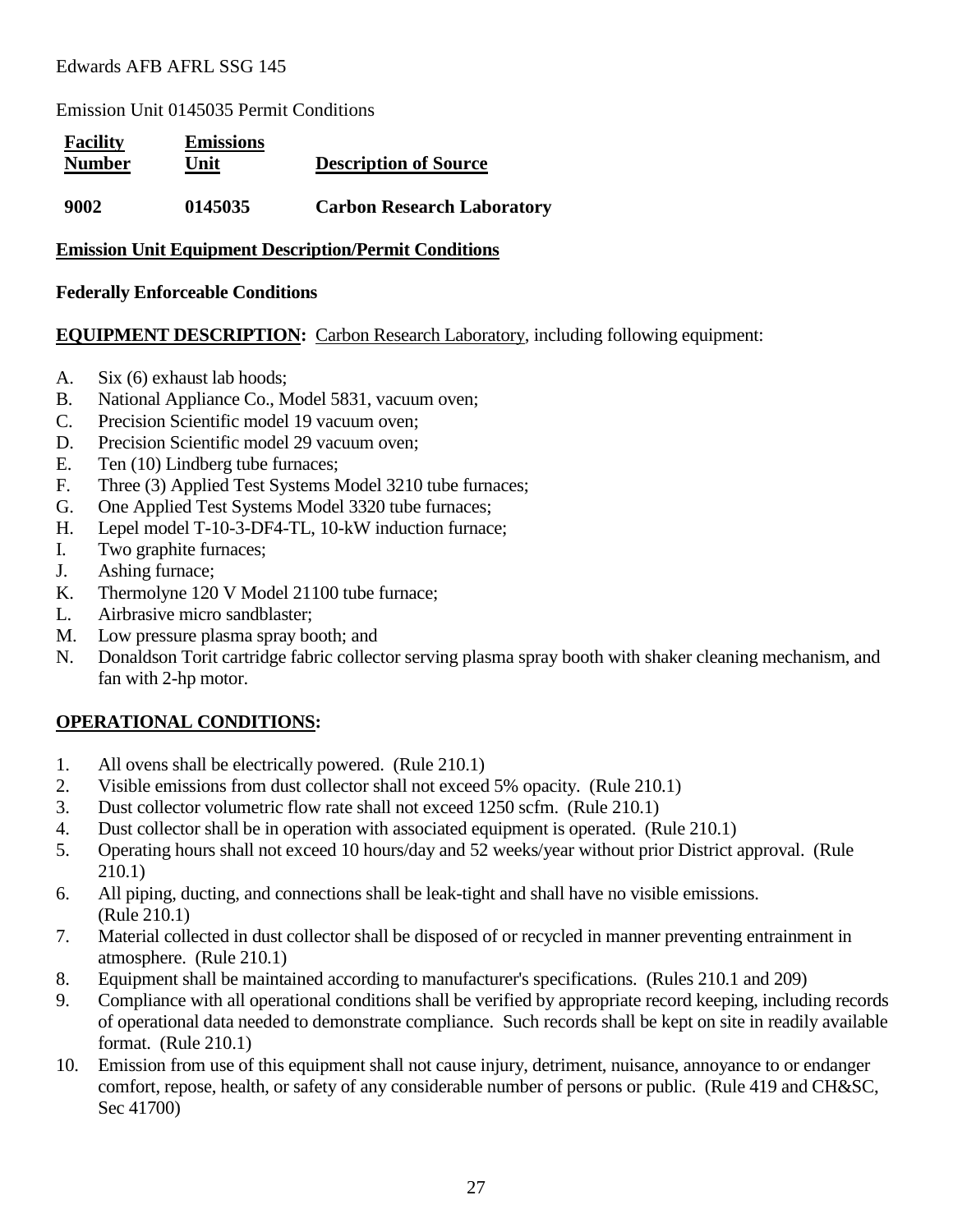Emission Unit 0145036 Permit Conditions

| <b>Facility</b><br><b>Number</b> | <b>Emissions</b><br>Unit | <b>Description of Source</b>                              |
|----------------------------------|--------------------------|-----------------------------------------------------------|
| 9002                             | 0145036                  | PL Area 1-100 Open Burn/Open Detonation (OB/OD) Operation |

#### **Emission Unit Equipment Description/Permit Conditions**

#### **Federally Enforceable Conditions**

# **EQUIPMENT DESCRIPTION:** PL Area 1-100 Open Burn/Open Detonation (OB/OD) Operation, including following equipment:

One 200 ft. dia. cleared dirt surface, 600 ft. northeast of Bldg. 8955.

- 1. Open burn/open detonation (OB/OD) operation to treat unwanted materials may not be conducted without prior approval from Control Officer through approval of OB/OD burn plan. Burn plan approval shall not be valid for more than one year, but may be renewed annually by Control Officer. (Rule 416)
- 2. Open burning/open detonation shall not be conducted on "no burn" days as specified by CARB or when such burning is prohibited by Control Officer for public health reasons. (Rule 416)
	- a. Before OB/OD operation takes place, a plan shall be submitted by Base Commanding Officer or by his designated representative to Control Officer and any other designated agencies having jurisdiction over proposed OB/OD operations. This plan shall:
	- 1.) Specify methods to be used to achieve detonation or combustion;
	- 2.) Limit category and amount of waste propellants, explosives, munitions, and pyrotechnics to be disposed of each year to an amount with projected lifetime toxic cancer risk less than one-in-one million and limit daily disposal amounts to that level not causing an impact above acute toxic thresholds. Toxic risks shall be demonstrated with modeling approved by Control Officer;
	- 3.) Limit open burn/open detonation operations or provide for mitigation when meteorological conditions could cause emissions to result in or contribute to exceedance of any state or federal ambient air quality standard or cause public nuisance;
	- 4.) Require waste propellants, explosives, munitions, and pyrotechnics (PEMP) treated to be free of non-PEMP materials, except for those materials necessary to safely store, handle, or treat PEMP or intimately-related materials also requiring treatment;
	- 5.) Require waste propellants, explosives, munitions, and pyrotechnics to be in condition facilitating combustion, assuring safe operation, and minimizing amount of emissions emitted during treatment;
	- 6.) Include following information:
		- a.) Location of proposed treatment operation;
		- b.) Category and amount of waste propellants, explosives, munitions, and pyrotechnics to be treated;
		- c.) Directions and distances to nearby receptor areas;
		- d.) Air quality impact analysis showing expected impacts with respect to state and federal ambient air quality standards;
		- e.) Risk assessment for acute and chronic health effects;
		- f.) Meteorological criteria developed for project;
		- g.) Projected schedule or frequency of OB/OD events;
		- h.) Specifications for monitoring and recording of critical project parameters; and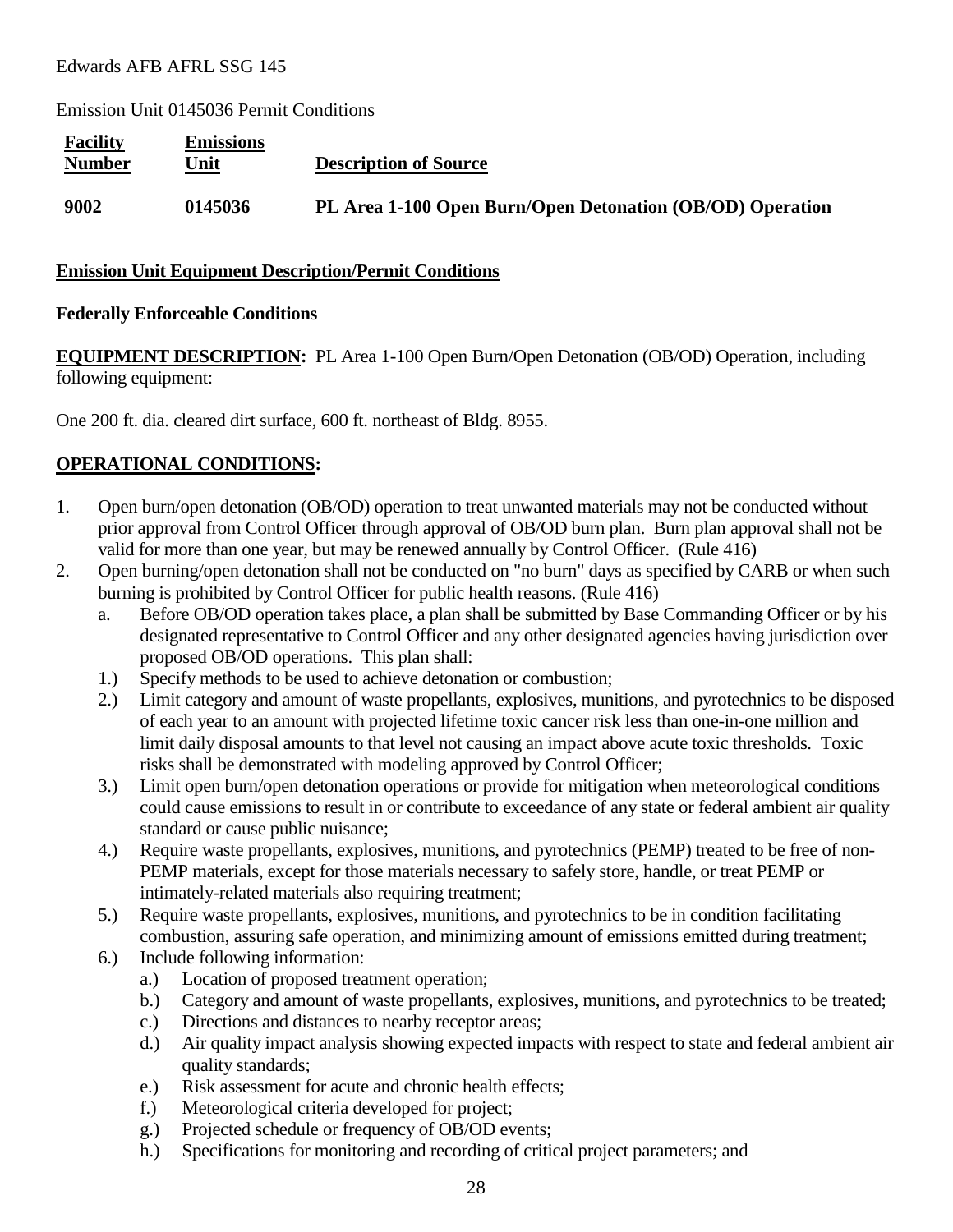- i.) Specifications for reporting and disseminating project information.
- 7.) Material to be treated shall be limited to PEMP generated from operations at federal facility where OB/OD operation is to take place;
- 8.) Open burn/open detonation operations shall be allowed on normal business days for District, or on such other days as District may approve;
- 9.) All open burn/open detonation operations shall conform to applicable jurisdictional fire codes; and
- 10.) Open burn/open detonation operations shall not be initiated if emissions may drift into populated area or create public nuisance.
- 3. Total amount of material treated in any one day may be limited by District, taking into consideration potential for creation of threat to public health. (Rule 416)
- 4. Records shall be maintained for type and amount of PEMP for each open burn/open detonation operation and shall be submitted to District no more than sixty days prior to end of burn plan approval period. Records shall be maintained for five years. (Rule 416)
- 5. District staff shall be permitted, when accompanied by appropriate personnel: (Rule 416)
	- a. To enter premises where OB/OD site is located or in which any records are required to be kept under requirements of the plan; and
	- b. To inspect any equipment, operation, or method required by burn plan. District shall also have authority to require collection and analysis of emission samples from source.
- 6. Summary of data required to determine compliance with applicable provisions of Rule 416 shall be submitted to, and as prescribed by, Control Officer. (Rule 416)

# **NOTE:**

All conditions are from District Rule 416, Section V (Treatment of Federal Facility Materials).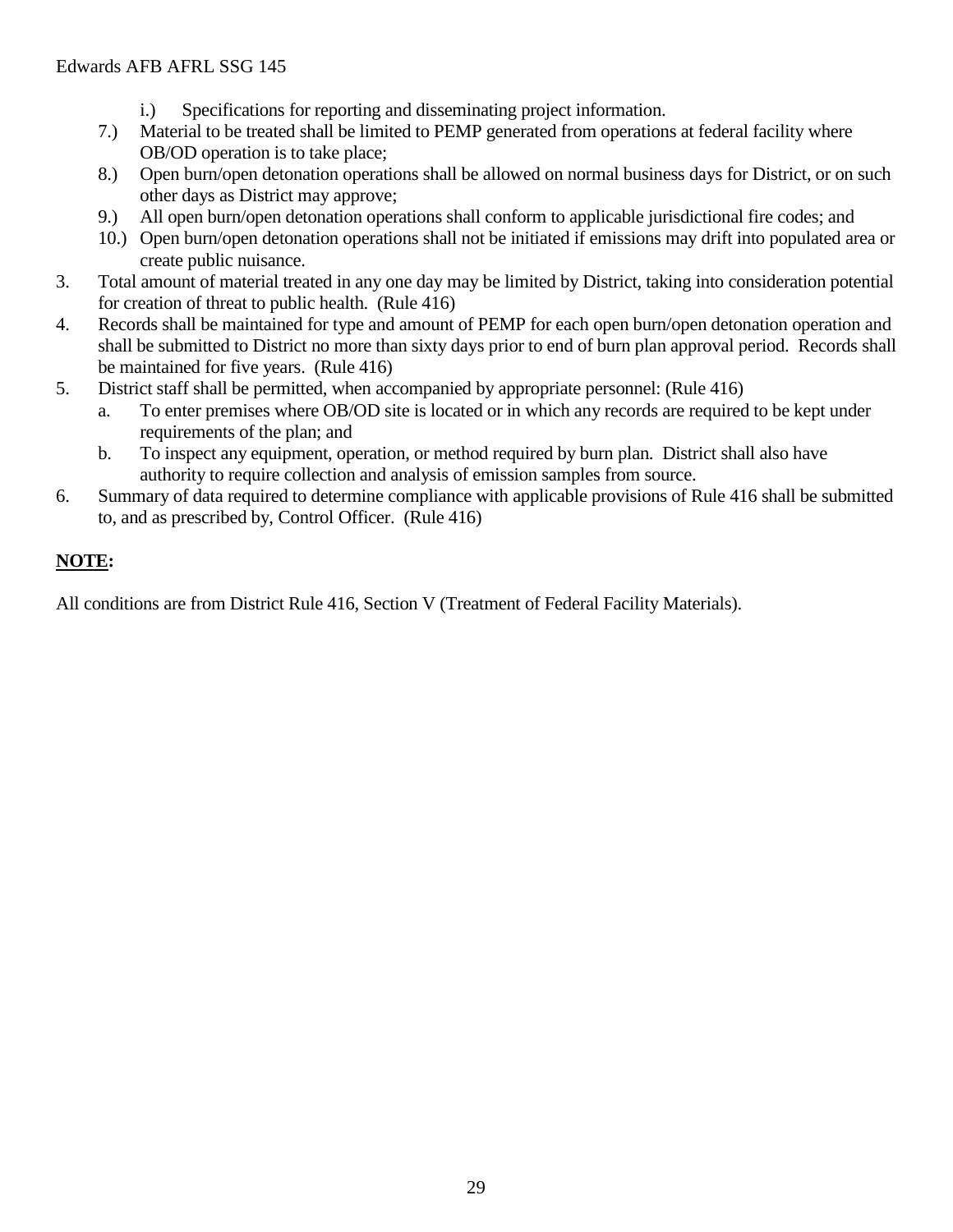Emission Unit 0145037 Permit Conditions

| <b>Facility</b><br><b>Number</b> | <b>Emissions</b><br>Unit | <b>Description of Source</b>                |
|----------------------------------|--------------------------|---------------------------------------------|
| 9002                             | 0145037                  | <b>Rocket Nozzle Construction Operation</b> |

#### **Emission Unit Equipment Description/Permit Conditions**

#### **Federally Enforceable Conditions**

#### **EQUIPMENT DESCRIPTION:** Rocket Nozzle Construction Operation, including following equipment:

- A. No more than 8 pieces of cutting equipment/tools including lathes, milling machines, drill presses, band saws, and floor sweeps not to exceed 50-hp collectively; and
- B. Torit Downflow dust collector, Model No. DFT2-8 w/ 7.5-hp motor.

#### **OPERATIONAL CONDITIONS:**

- 1. Visible Emissions form dust collector shall not exceed 10% opacity. (Rule 210.1)
- 2. Dust collector volumetric exhaust flow rate shall not exceed 6,300 cfm. (Rule 210.1)
- 3. Dust collector shall be in operation when associated equipment is operated. (Rule 210.1)
- 4. All piping, ducting, and connections shall be leak-tight and shall have no visible emissions. (Rule 210.1)
- 5. Material collected in dust collector dust collector shall be disposed of in manner preventing entrainment in atmosphere. (Rule 210.1)
- 6. Equipment shall be maintained according to manufacturer's specifications. (Rules 210.1 and 209)
- 7. Compliance with all operational conditions shall be verified by appropriate record keeping, including records of operational data needed to demonstrate compliance. Such records shall be kept on site in readily available format. (Rule 210.1)
- 8. Emission from use of this equipment shall not cause injury, detriment, nuisance, annoyance to or endanger comfort, repose, health, or safety of any considerable number of persons or public. (Rule 419 and CH&SC, Sec 41700)

#### **COMPLIANCE TESTING REQUIREMENTS:**

Should inspection reveal conditions indicative of non-compliance, compliance with dust collector emission limitations shall be verified, within 60 days of District's request. (Rule 108.1)

#### **EMISSION LIMITS:**

Emission rate of each air contaminant from this emissions unit shall not exceed the following emissions limitations:

#### **Particulate Matter:**

- 0.001 gr/scf BACT Requirement
- 0.65 lb/day (of PM10)
- 0.12 tons/year (of PM10)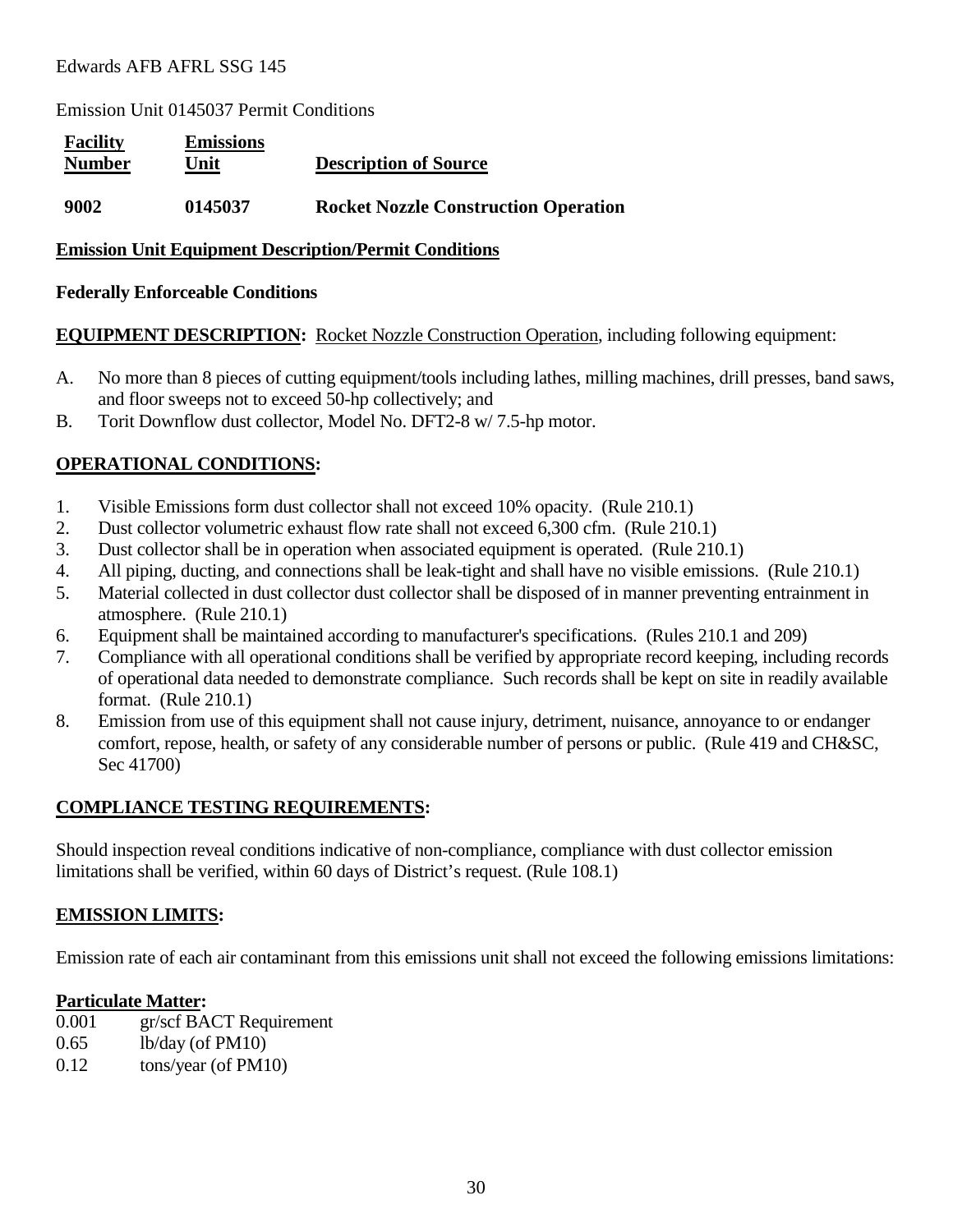Emission Unit 0145037 Permit Conditions

(Emission limits established pursuant to Rule 210.1, unless otherwise noted.)

Compliance with maximum daily emission limits shall be verified by source operator (with appropriate operational data and record keeping to document maximum daily emission rate) each day source is operated and such documentation of compliance shall be retained and made readily available to District for period of three years. (Rules 209 and 210.1)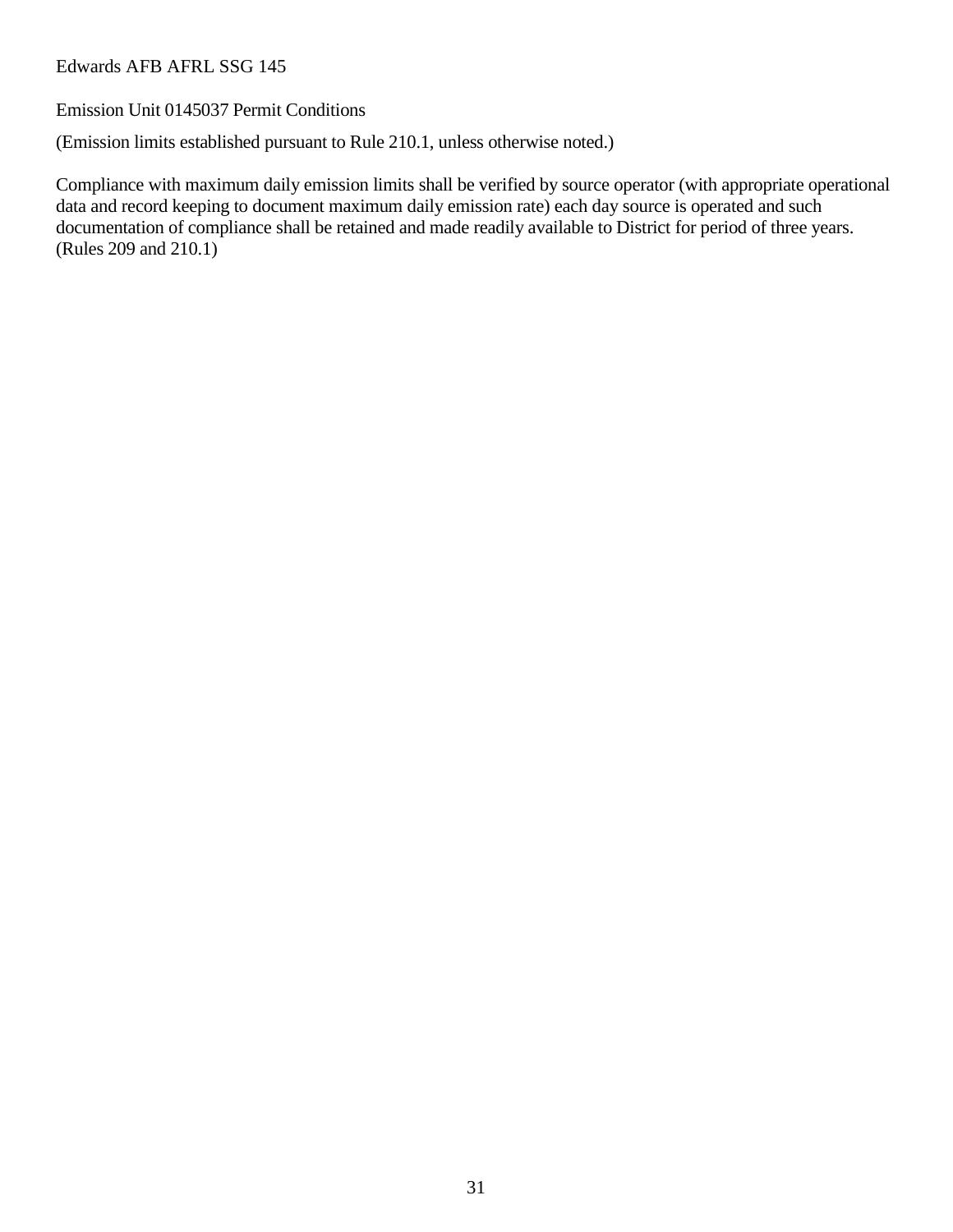Emission Unit 0145038 Permit Conditions

| <b>Facility</b><br><b>Number</b> | <b>Emissions</b><br>Unit | <b>Description of Source</b>         |
|----------------------------------|--------------------------|--------------------------------------|
| 9002                             | 0145038                  | <b>Rocket Motor Behavior Complex</b> |

#### **Emission Unit Equipment Description/Permit Conditions**

#### **Federally Enforceable Conditions**

#### **EQUIPMENT DESCRIPTION:** Rocket Motor Behavior Complex, including following equipment:

- A. Test Pad A (horizontal test stand); and
- B. Test Pad B (vertical test stand).

- 1. Particulate matter concentration shall be no more than 0.1 gr/scf (0.2 gr/scf if installed before 4/18/72). (Rule 404.1)
- 2. Visible emissions shall be less than 20% opacity or Ringelmann No. 1 except for not more than three minutes in any one hour. (Rule 401)
- 3. No emission resulting from use of this equipment shall cause injury, detriment, nuisance, annoyance to or endanger comfort, repose, health, or safety of any considerable number of persons or public. (Rule 419 and CH&SC, Sec 41700)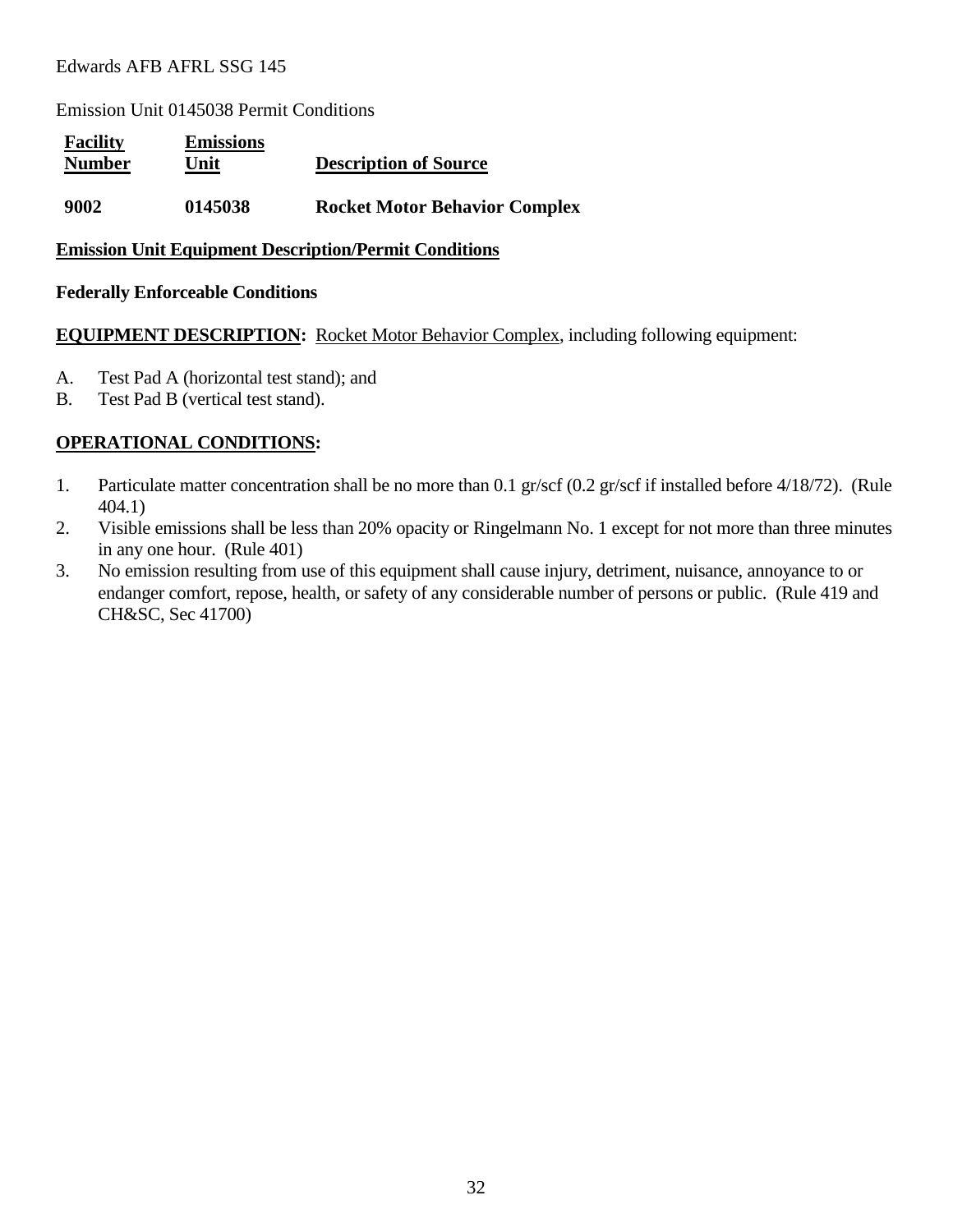Emission Unit 0145039 Permit Conditions

| <b>Facility</b><br><b>Number</b> | <b>Emissions</b><br>Unit | <b>Description of Source</b>                    |
|----------------------------------|--------------------------|-------------------------------------------------|
| 9002                             | 0145039                  | <b>Rocket Propellant Preparation Laboratory</b> |

#### **Emission Unit Equipment Description/Permit Conditions**

#### **Federally Enforceable Conditions**

#### **EQUIPMENT DESCRIPTION:** Rocket Propellant Preparation Laboratory, including following equipment:

- A. Three propellant cutting rooms;
- B. 1-hp lathe;
- C. 1¼-hp milling machine;
- D. 5-hp band saw;
- E. One 1-hp gang saw;
- F. Wood's Sons Company 20-inch diameter, Model H160863, 1.5-hp table saw;
- G. Wet cyclone serving lathe, milling machine, band saw, and table saw (Bldg. 8582); and
- H. Two Missimers ovens, Stock No. 6685L0421072805.

- 1. Particulate matter concentration shall be no more than 0.1 gr/scf (0.2 gr/scf if installed before 4/18/72). (Rule 404.1)
- 2. Visible emissions shall be less than 20% opacity or Ringelmann No. 1 except for not more than three minutes in any one hour. (Rule 401)
- 3. No emission resulting from use of this equipment shall cause injury, detriment, nuisance, annoyance to or endanger comfort, repose, health, or safety of any considerable number of persons or public. (Rule 419 and CH&SC, Sec 41700)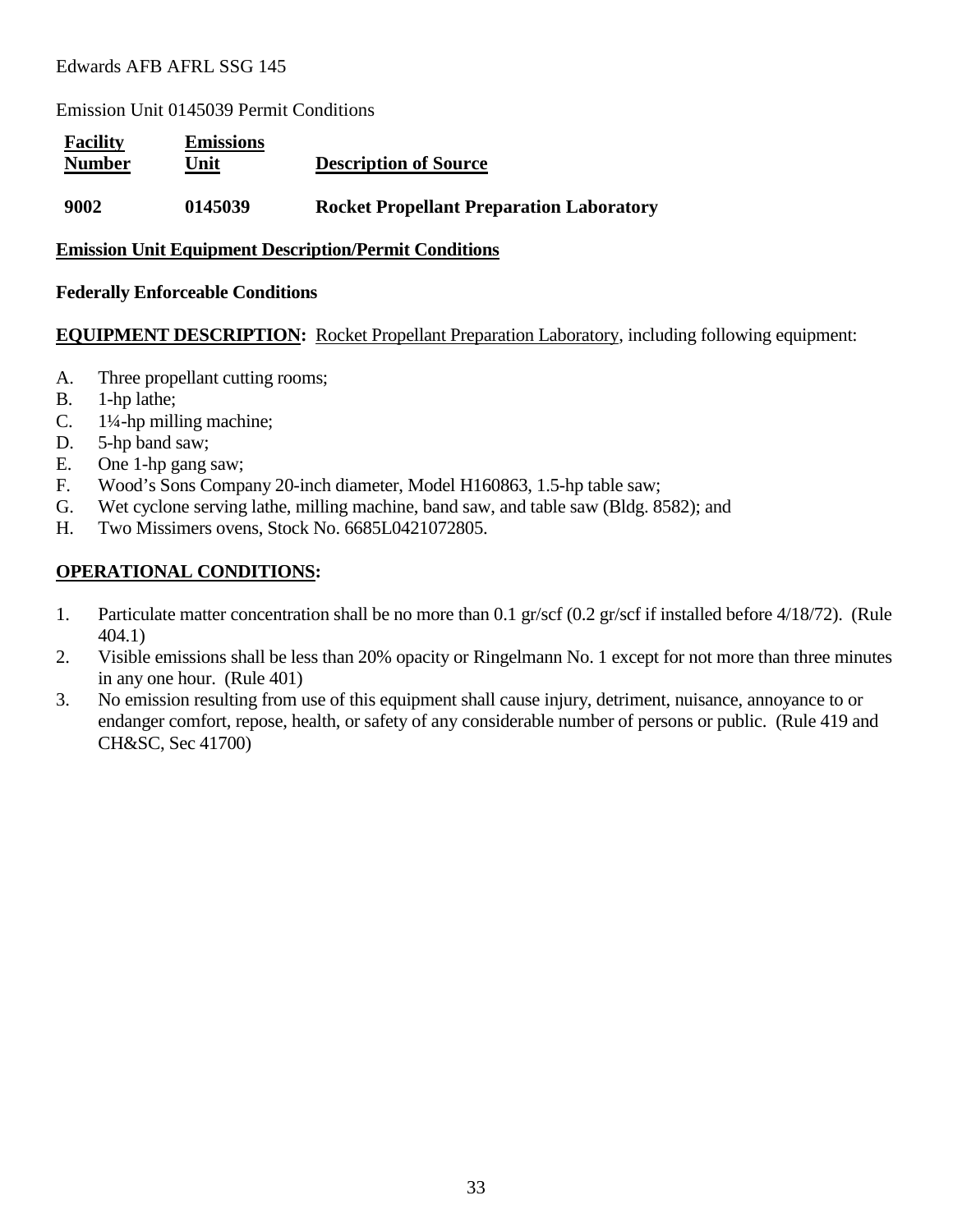Emission Unit 0145040 Permit Conditions

| <b>Facility</b><br><b>Number</b> | <b>Emissions</b><br>Unit | <b>Description of Source</b>                 |
|----------------------------------|--------------------------|----------------------------------------------|
| 9002                             | 0145040                  | <b>Rocket Propellant Storability Complex</b> |

#### **Emission Unit Equipment Description/Permit Conditions**

#### **Federally Enforceable Conditions**

#### **EQUIPMENT DESCRIPTION:** Rocket Propellant Storability Complex, including following equipment:

- A. Test Pads A-D;
- B. Air scrubber system; and
- C. Flare.

- 1. Particulate matter concentration shall be no more than 0.1 gr/scf (0.2 gr/scf if installed before 4/18/72). (Rule 404.1)
- 2. Visible emissions shall be less than 20% opacity or Ringelmann No. 1 except for not more than three minutes in any one hour. (Rule 401)
- 3. No emission resulting from use of this equipment shall cause injury, detriment, nuisance, annoyance to or endanger comfort, repose, health, or safety of any considerable number of persons or public. (Rule 419 and CH&SC, Sec 41700)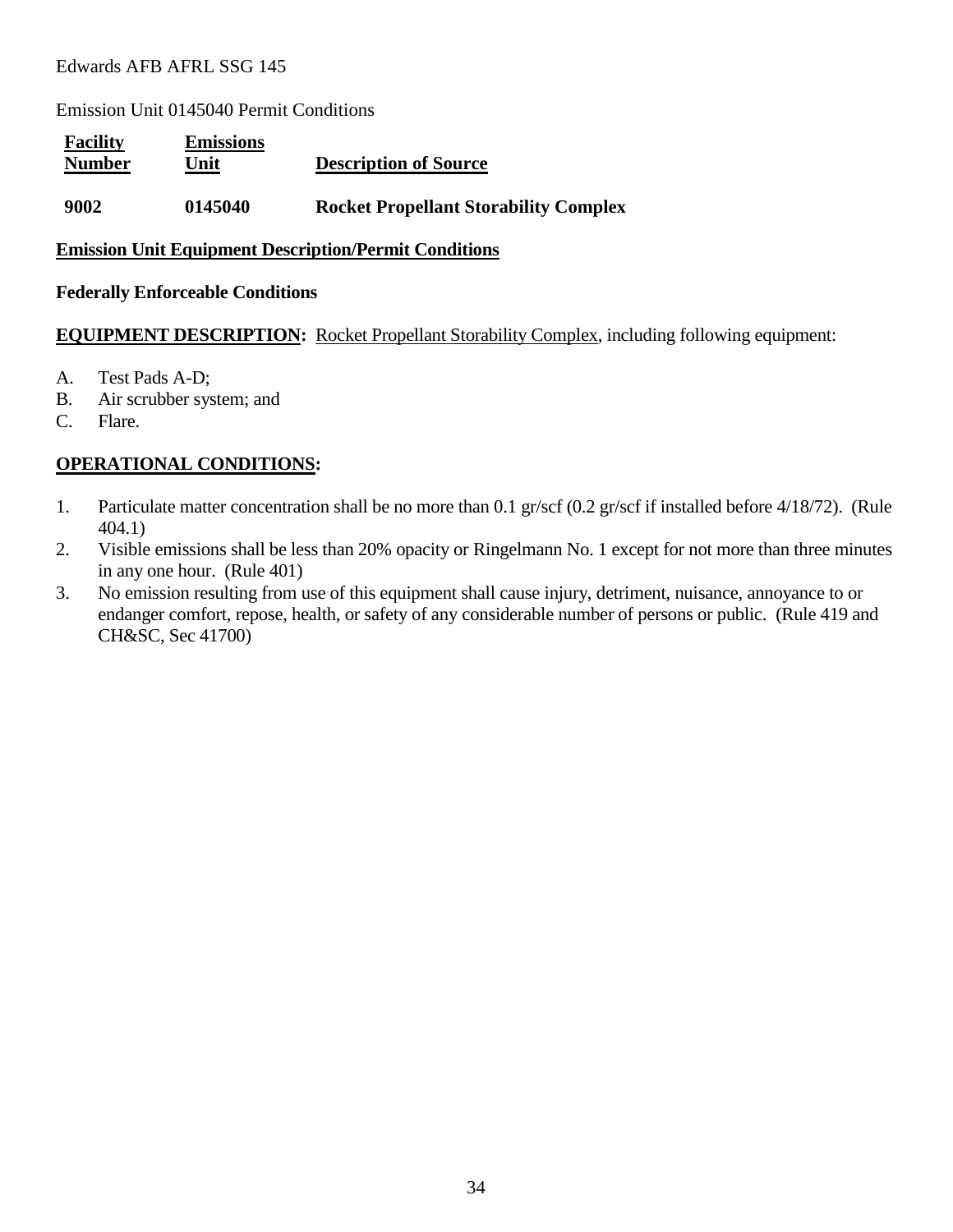Emission Unit 0145042 Permit Conditions

| <b>Facility</b><br><b>Number</b> | <b>Emissions</b><br>Unit | <b>Description of Source</b>           |
|----------------------------------|--------------------------|----------------------------------------|
| 9002                             | 0145042                  | <b>Rocket Engine Testing Operation</b> |

#### **Emission Unit Equipment Description/Permit Conditions**

#### **Federally Enforceable Conditions**

**EQUIPMENT DESCRIPTION:** Rocket Engine Testing Operation, including following equipment:

Rocket Engine Test Stand 1D with test pad including engine mounts, scrubber system, and remote data link-up.

# **OPERATIONAL CONDITIONS:**

1.Visible emissions from test engine exhaust shall not equal or exceed 20% opacity or Ringelmann No. 1 for more than 3 minutes in any one hour. (Rule 401)

- 2. Fuels and oxidizers utilized for this rocket testing operations shall be limited to hypergolic fuels including: Monomethylhydrazine (MMH), Nitrous Oxide (N2O), Ammonia (NH3), Unsymmetrical dimethylhydrazine (UDMH), and Hydrazine . (Rule 210.1)
- 3. Total number of rocket engine tests, per calendar year, shall not exceed 60 without prior District approval. (Rule 210.1)
- 4. For each test, applicant shall maintain record of each engine tested, rated thrust of each engine, amount of fuel and oxidizer used, and duration of each test. (Rule 210.1)
- 5. Equipment shall be maintained according to manufacturer's specifications to ensure compliance with emissions limitations. (Rules 210.1)
- 6. Fuel and Oxidizer Scrubbers systems shall be in operation when the equipment is in use. (Rule 210.1)
- 7. Minimum efficiency of fuel and oxidizer scrubbers shall be 90-percent. (Rule 210.1 BACT Requirement)
- 8. Any defective component of the fuel or oxidizer systems resulting in the release of fuel or oxidizer emissions shall be immediately repaired, replaced, or adjusted as necessary in a reasonable, safe, and timely manner. (Rule 210.1)
- 9. Modification of equipment or usage shall require application for Authority to Construct. (Rule 210.1)
- 10. Compliance with all operational conditions shall be verified by appropriate record keeping, including records of operational data needed to demonstrate compliance. Such records shall be kept on site in readily available format. (Rule 210.1)
- 11. No emission resulting from use of this equipment shall cause injury, detriment, nuisance, annoyance to or endanger comfort, repose, health, or safety of any considerable number of persons or public. (Rule 419 and CH&SC, Sec 41700)

# **COMPLIANCE TESTING REQUIREMENTS:**

Should inspection reveal conditions indicative of non-compliance, compliance with test engine emission limitations shall be verified, within 60 days of District request. (Rule 108.1)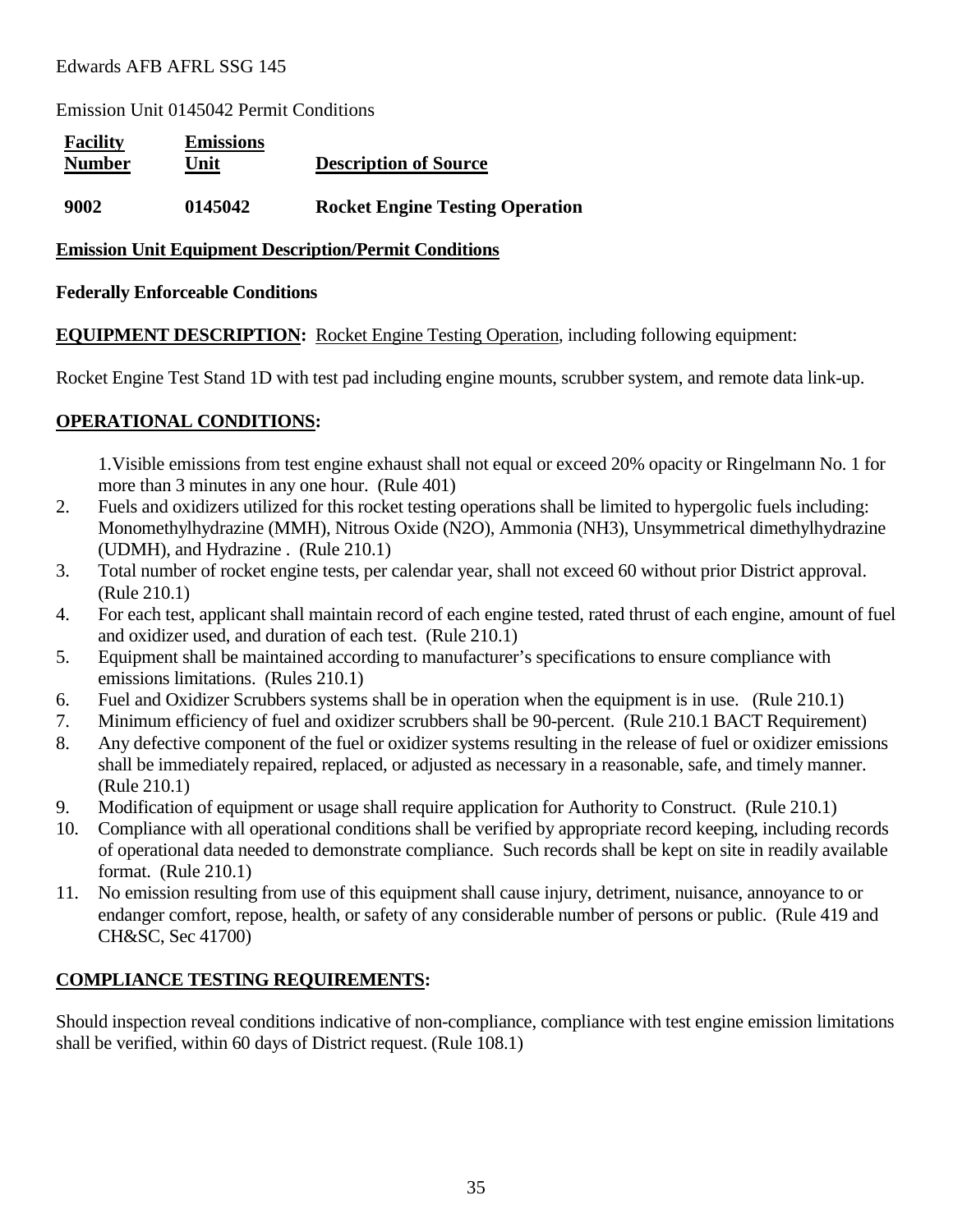Emission Unit 0145042 Permit Conditions

#### **EMISSION LIMITS:**

Emissions rate of each air contaminant from this unit shall not exceed the following emissions limitations:

#### **Loading/Unloading Operations**

**Oxides of Nitrogen (NOx as NO2):** 82.97 lb/day

 $2.49$  ton/yr

#### **Volatile Organic Compounds (VOC):**

**(as defined in Rule 210.1)**

44.67 lb/day 1.34 ton/yr

#### **Ammonia (NH3):**

118.20 lb/day 7091.84 lb/yr

#### **Hydrazine:**

28.291 lb/day 1679.44 lb/yr

#### **Rocket Engine Testing Operation: A**<sub>10</sub>):

|       | <b>Particulate Matter (PM</b> |
|-------|-------------------------------|
| 45.00 | lb/day                        |
| 1.35  | ton/yr                        |

#### **Carbon Monoxide:**

2533.00 lb/day 75.99 ton/yr

#### **Ammonia (NH3):**

2.00 lb/hr 120.00 lb/yr

(Emissions limits established pursuant to Rule 210.1 unless otherwise noted)

Compliance with maximum daily emission limits shall be verified by source operator (with appropriate operational data and record keeping to document maximum daily emission rate) each day source is operated and such documentation of compliance shall be retained and made readily available to District for period of three years. (Rules 209 and 210.1)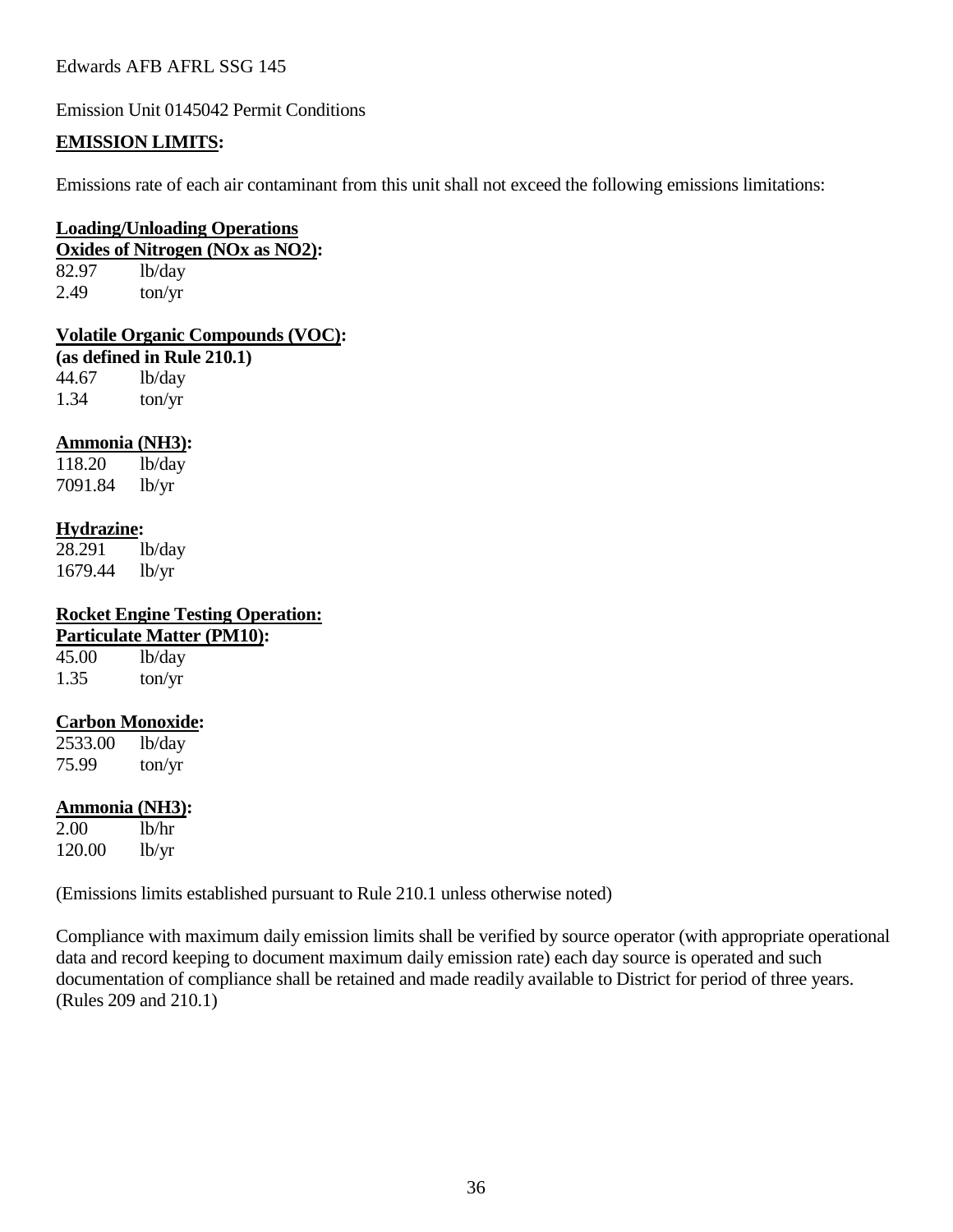# **FEDERAL REGULATIONS 40 CFR 60 SUBPART A General Provisions**

#### **Applicable provisions of 40 CFR 60 Subpart A shall apply.**

#### **[40 FR 53346, Nov. 17, 1975, as amended at 55 FR 51382, Dec. 13, 1990; 59 FR 12427, Mar. 16, 1994; 62 FR 52641, Oct. 8, 1997]**

#### **Applicability**

| §60.1(a)    | Except as provided in subparts B and C, the provisions of this part apply to the owner or operator of any<br>stationary source which contains an affected facility, the construction or modification of which is commenced<br>after the date of publication in this part of any standard (or, if earlier, the date of publication of any proposed<br>standard) applicable to that facility.                                                                                                                                                    |
|-------------|------------------------------------------------------------------------------------------------------------------------------------------------------------------------------------------------------------------------------------------------------------------------------------------------------------------------------------------------------------------------------------------------------------------------------------------------------------------------------------------------------------------------------------------------|
| §60.1(b)    | Any new or revised standard of performance promulgated pursuant to section 111(b) of the Act shall apply<br>to the owner or operator of any stationary source which contains an affected facility, the construction or<br>modification of which is commenced after the date of publication in this part of such new or revised standard<br>(or, if earlier, the date of publication of any proposed standard) applicable to that facility.                                                                                                     |
| §60.1(c)    | In addition to complying with the provisions of this part, the owner or operator of an affected facility may<br>be required to obtain an operating permit issued to stationary sources by an authorized State air pollution<br>control agency or by the Administrator of the U.S. Environmental Protection Agency (EPA) pursuant to Title V<br>of the Clean Air Act (Act) as amended November 15, 1990 (42 U.S.C. 7661). For more information about<br>obtaining an operating permit see part 70 of this chapter.                              |
| §60.1(a)(2) | Except for compliance with 40 CFR $60.49b(u)$ , the site shall have the option of either complying directly<br>with the requirements of this part, or reducing the site-wide emissions caps in accordance with the procedures<br>set forth in a permit issued pursuant to 40 CFR 52.2454. If the site chooses the option of reducing the site-wide<br>emissions caps in accordance with the procedures set forth in such permit, the requirements of such permit shall<br>apply in lieu of the otherwise applicable requirements of this part. |
| §60.1(a)(3) | Notwithstanding the provisions of paragraph (d)(2) of this section, for any provisions of this part except for<br>Subpart Kb, the owner/operator of the site shall comply with the applicable provisions of this part if the<br>Administrator determines that compliance with the provisions of this part is necessary for achieving the<br>objectives of the regulation and the Administrator notifies the site in accordance with the provisions of the<br>permit issued pursuant to 40 CFR 52.2454.                                         |

*Remainder of Page Intentionally Left Blank*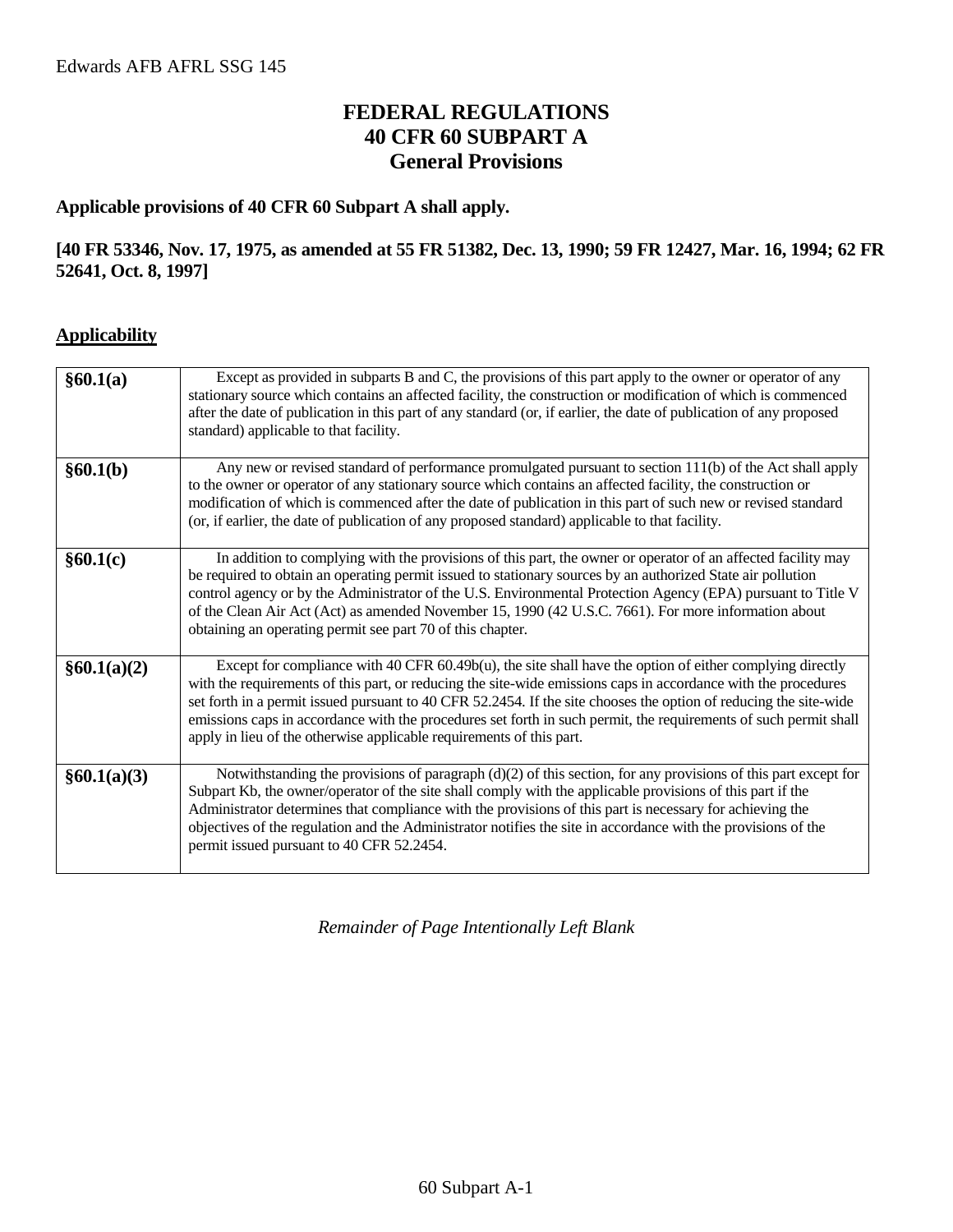# **FEDERAL REGULATIONS 40 CFR 61 SUBPART M National Emission Standard for Asbestos**

#### **Applicable provisions of 40 CFR 61 Subpart M shall apply.**

#### **[55 FR 48414, Nov. 20, 1990]**

# **Applicability**

| §61.140 | The provisions of this subpart are applicable to those sources specified in §§61.142 through 61.151, 61.154, and<br>61.155. |
|---------|-----------------------------------------------------------------------------------------------------------------------------|
|         |                                                                                                                             |

#### **Standard for Roadways**

| §61.143 | No person may construct or maintain a roadway with asbestos tailings or asbestos-containing waste<br>material on that roadway, unless, for asbestos tailings.                                                                                        |
|---------|------------------------------------------------------------------------------------------------------------------------------------------------------------------------------------------------------------------------------------------------------|
|         | (a) It is a temporary roadway on an area of asbestos ore deposits (asbestos mine): or                                                                                                                                                                |
|         | (b) It is a temporary roadway at an active asbestos mill site and is encapsulated with a resinous or<br>bituminous binder. The encapsulated road surface must be maintained at a minimum frequency of once per<br>year to prevent dust emissions; or |
|         | (c) It is encapsulated in asphalt concrete meeting the specifications contained in section 401 of Standard<br>Specifications for Construction of Roads and Bridges on Federal Highway Projects, FP-85, 1985, or their<br>equivalent.                 |

# **Standard for Demolition and Renovation**

| §61.145 | (a) To determine which requirements of paragraphs (a), (b), and (c) of this section apply to the owner or<br>operator of a demolition or renovation activity and prior to the commencement of the demolition or<br>renovation, thoroughly inspect the affected facility or part of the facility where the demolition or renovation<br>operation will occur for the presence of asbestos, including Category I and Category II nonfriable ACM. The<br>requirements of paragraphs (b) and (c) of this section apply to each owner or operator of a demolition or<br>renovation activity, including the removal of RACM as follows: |
|---------|----------------------------------------------------------------------------------------------------------------------------------------------------------------------------------------------------------------------------------------------------------------------------------------------------------------------------------------------------------------------------------------------------------------------------------------------------------------------------------------------------------------------------------------------------------------------------------------------------------------------------------|
|         | (1) In a facility being demolished, all the requirements of paragraphs (b) and (c) of this section apply,<br>except as provided in paragraph $(a)(3)$ of this section, if the combined amount of RACM is                                                                                                                                                                                                                                                                                                                                                                                                                         |
|         | (i) At least 80 linear meters (260 linear feet) on pipes or at least 15 square meters (160 square feet) on<br>other facility components, or                                                                                                                                                                                                                                                                                                                                                                                                                                                                                      |
|         | (ii) At least 1 cubic meter (35 cubic feet) off facility components where the length or area could not be<br>measured previously.                                                                                                                                                                                                                                                                                                                                                                                                                                                                                                |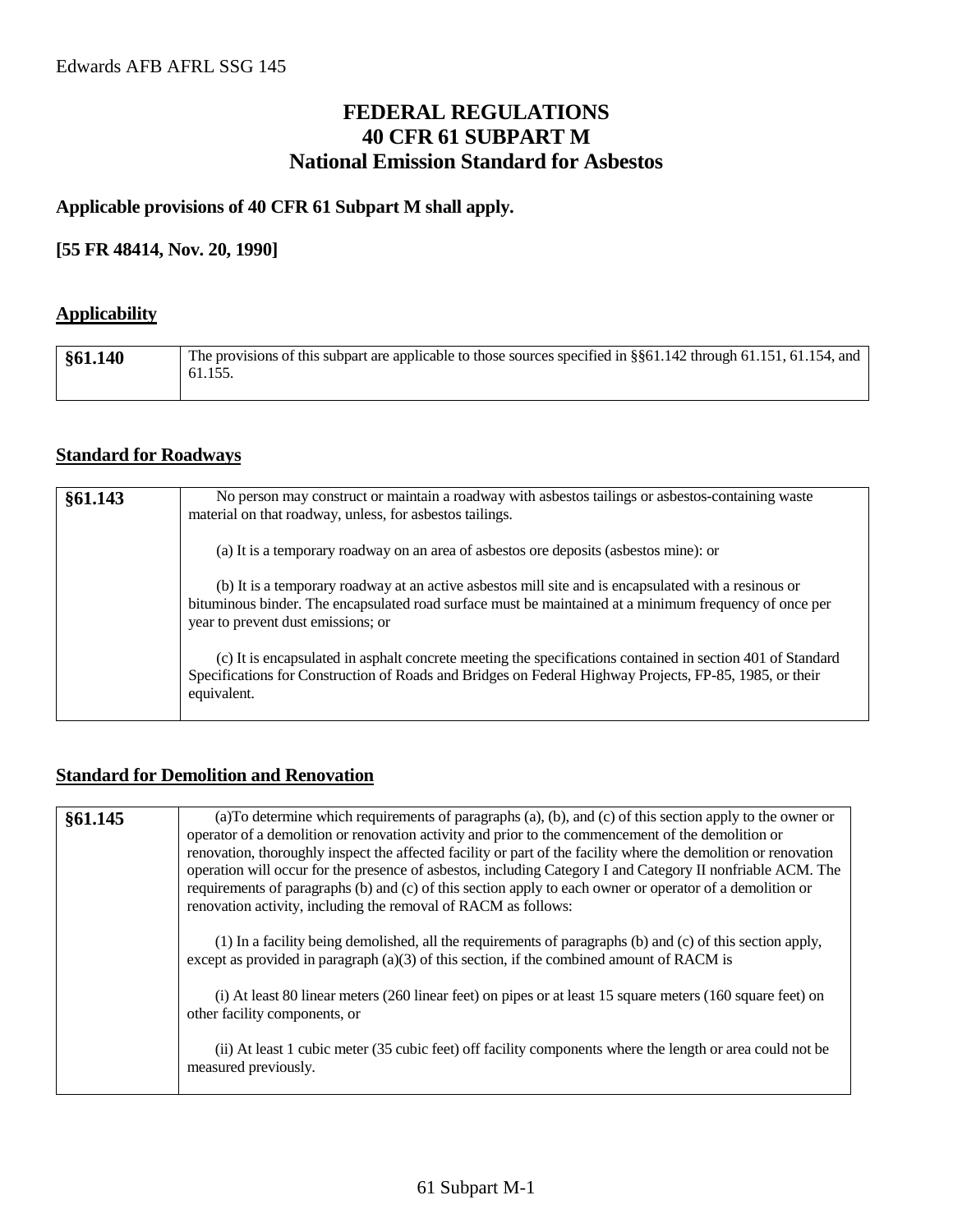| §61.145 | (2) In a facility being demolished, only the notification requirements of paragraphs $(b)(1)$ , $(2)$ , $(3)(i)$ and<br>(iv), and $(4)(i)$ through (vii) and $(4)(ix)$ and (xvi) of this section apply, if the combined amount of RACM is                                                                                                                                                                                                                                    |
|---------|------------------------------------------------------------------------------------------------------------------------------------------------------------------------------------------------------------------------------------------------------------------------------------------------------------------------------------------------------------------------------------------------------------------------------------------------------------------------------|
|         | (i) Less than 80 linear meters (260 linear feet) on pipes and less than 15 square meters (160 square feet)<br>on other facility components, and                                                                                                                                                                                                                                                                                                                              |
|         | (ii) Less than one cubic meter (35 cubic feet) off facility components where the length or area could not<br>be measured previously or there is no asbestos.                                                                                                                                                                                                                                                                                                                 |
|         | (3) If the facility is being demolished under an order of a State or local government agency, issued<br>because the facility is structurally unsound and in danger of imminent collapse, only the requirements of<br>paragraphs (b)(1), (b)(2), (b)(3)(iii), (b)(4) (except (b)(4)(viii)), (b)(5), and (c)(4) through (c)(9) of this<br>section apply.                                                                                                                       |
|         | (4) In a facility being renovated, including any individual nonscheduled renovation operation, all the<br>requirements of paragraphs (b) and (c) of this section apply if the combined amount of RACM to be<br>stripped, removed, dislodged, cut, drilled, or similarly disturbed is                                                                                                                                                                                         |
|         | (i) At least 80 linear meters (260 linear feet) on pipes or at least 15 square meters (160 square feet) on<br>other facility components, or                                                                                                                                                                                                                                                                                                                                  |
|         | (ii) At least 1 cubic meter (35 cubic feet) off facility components where the length or area could not be<br>measured previously.                                                                                                                                                                                                                                                                                                                                            |
|         | (iii) To determine whether paragraph $(a)(4)$ of this section applies to planned renovation operations<br>involving individual nonscheduled operations, predict the combined additive amount of RACM to be<br>removed or stripped during a calendar year of January 1 through December 31.                                                                                                                                                                                   |
|         | (iv) To determine whether paragraph (a)(4) of this section applies to emergency renovation operations,<br>estimate the combined amount of RACM to be removed or stripped as a result of the sudden, unexpected<br>event that necessitated the renovation.                                                                                                                                                                                                                    |
|         | (5) Owners or operators of demolition and renovation operations are exempt from the requirements of<br>§§61.05(a), 61.07, and 61.09.                                                                                                                                                                                                                                                                                                                                         |
|         | <b>Notification Requirements</b>                                                                                                                                                                                                                                                                                                                                                                                                                                             |
|         | (b) Each owner or operator of a demolition or renovation activity to which this section applies shall:                                                                                                                                                                                                                                                                                                                                                                       |
|         | (1) Provide the Administrator with written notice of intention to demolish or renovate. Delivery of the<br>notice by U.S. Postal Service, commercial delivery service, or hand delivery is acceptable.                                                                                                                                                                                                                                                                       |
|         | (2) Update notice, as necessary, including when the amount of asbestos affected changes by at least 20<br>percent.                                                                                                                                                                                                                                                                                                                                                           |
|         | (3) Postmark or deliver the notice as follows:                                                                                                                                                                                                                                                                                                                                                                                                                               |
|         | (i) At least 10 working days before asbestos stripping or removal work or any other activity begins<br>(such as site preparation that would break up, dislodge or similarly disturb asbestos material), if the operation<br>is described in paragraphs (a) (1) and (4) (except (a)(4)(iii) and (a)(4)(iv)) of this section. If the operation is<br>as described in paragraph $(a)(2)$ of this section, notification is required 10 working days before demolition<br>begins. |
|         | (ii) At least 10 working days before the end of the calendar year preceding the year for which notice is<br>being given for renovations described in paragraph $(a)(4)(iii)$ of this section.                                                                                                                                                                                                                                                                                |
|         |                                                                                                                                                                                                                                                                                                                                                                                                                                                                              |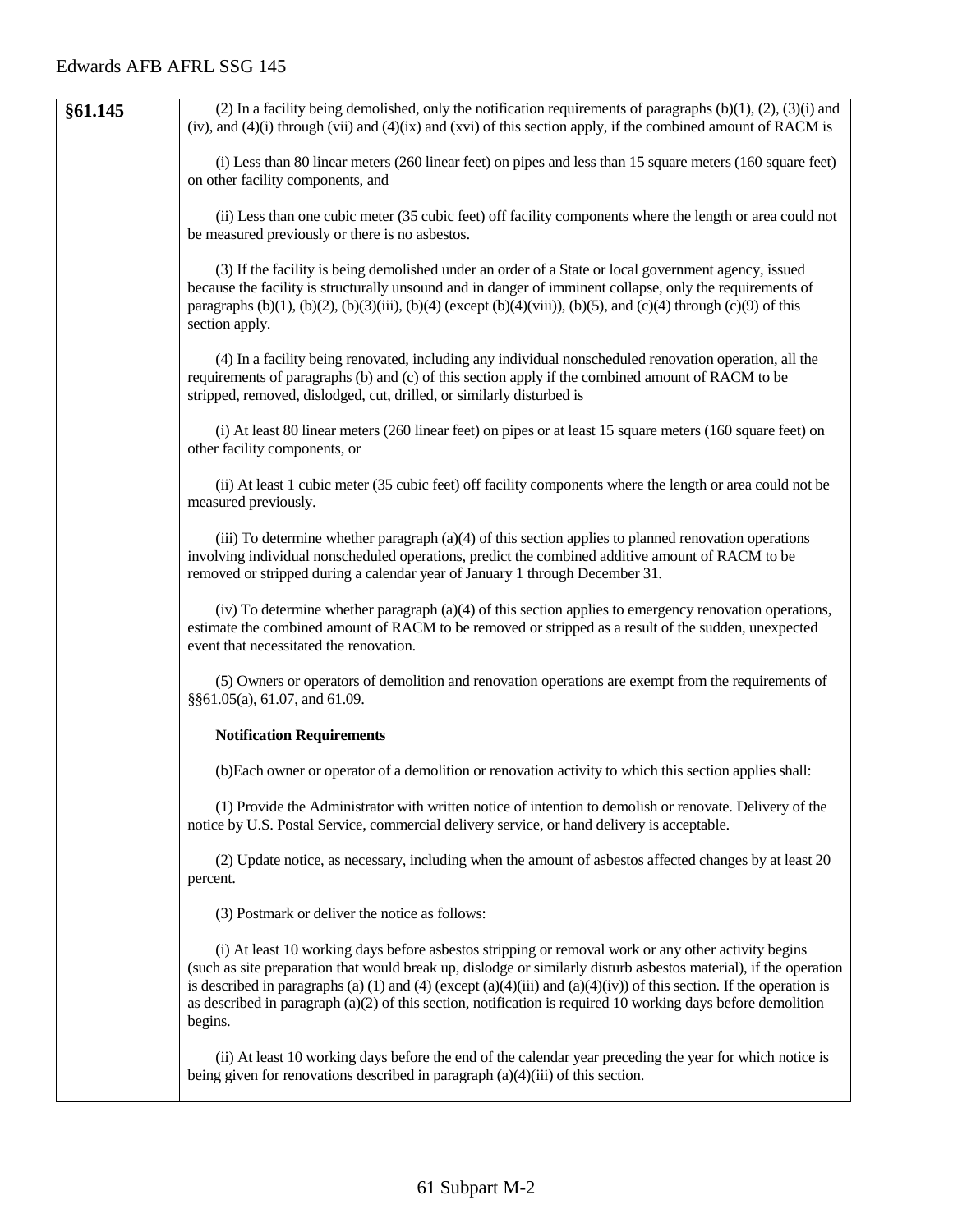| §61.145 | (iii) As early as possible before, but not later than, the following working day if the operation is a<br>demolition ordered according to paragraph (a)(3) of this section or, if the operation is a renovation described in<br>paragraph $(a)(4)(iv)$ of this section.                                                                                                                                                                                                     |
|---------|-----------------------------------------------------------------------------------------------------------------------------------------------------------------------------------------------------------------------------------------------------------------------------------------------------------------------------------------------------------------------------------------------------------------------------------------------------------------------------|
|         | (iv) For asbestos stripping or removal work in a demolition or renovation operation, described in<br>paragraphs (a) (1) and (4) (except (a)(4)(iii) and (a)(4)(iv)) of this section, and for a demolition described in<br>paragraph (a)(2) of this section, that will begin on a date other than the one contained in the original notice,<br>notice of the new start date must be provided to the Administrator as follows:                                                |
|         | (A) When the asbestos stripping or removal operation or demolition operation covered by this paragraph<br>will begin after the date contained in the notice,                                                                                                                                                                                                                                                                                                                |
|         | (1) Notify the Administrator of the new start date by telephone as soon as possible before the original start<br>date, and                                                                                                                                                                                                                                                                                                                                                  |
|         | (2) Provide the Administrator with a written notice of the new start date as soon as possible before, and no<br>later than, the original start date. Delivery of the updated notice by the U.S. Postal Service, commercial delivery<br>service, or hand delivery is acceptable.                                                                                                                                                                                             |
|         | (B) When the asbestos stripping or removal operation or demolition operation covered by this paragraph<br>will begin on a date earlier than the original start date,                                                                                                                                                                                                                                                                                                        |
|         | (1) Provide the Administrator with a written notice of the new start date at least 10 working days before<br>asbestos stripping or removal work begins.                                                                                                                                                                                                                                                                                                                     |
|         | (2) For demolitions covered by paragraph (a)(2) of this section, provide the Administrator written notice of<br>a new start date at least 10 working days before commencement of demolition. Delivery of updated notice by<br>U.S. Postal Service, commercial delivery service, or hand delivery is acceptable.                                                                                                                                                             |
|         | (C) In no event shall an operation covered by this paragraph begin on a date other than the date contained<br>in the written notice of the new start date.                                                                                                                                                                                                                                                                                                                  |
|         | (4) Include the following in the notice:                                                                                                                                                                                                                                                                                                                                                                                                                                    |
|         | (i) An indication of whether the notice is the original or a revised notification.                                                                                                                                                                                                                                                                                                                                                                                          |
|         | (ii) Name, address, and telephone number of both the facility owner and operator and the asbestos removal<br>contractor owner or operator.                                                                                                                                                                                                                                                                                                                                  |
|         | (iii) Type of operation: demolition or renovation.                                                                                                                                                                                                                                                                                                                                                                                                                          |
|         | (iv) Description of the facility or affected part of the facility including the size (square meters [square feet]<br>and number of floors), age, and present and prior use of the facility.                                                                                                                                                                                                                                                                                 |
|         | (v) Procedure, including analytical methods, employed to detect the presence of RACM and Category I<br>and Category II nonfriable ACM.                                                                                                                                                                                                                                                                                                                                      |
|         | (vi) Estimate of the approximate amount of RACM to be removed from the facility in terms of length of<br>pipe in linear meters (linear feet), surface area in square meters (square feet) on other facility components, or<br>volume in cubic meters (cubic feet) if off the facility components. Also, estimate the approximate amount of<br>Category I and Category II nonfriable ACM in the affected part of the facility that will not be removed before<br>demolition. |
|         | (vii) Location and street address (including building number or name and floor or room number, if<br>appropriate), city, county, and state, of the facility being demolished or renovated.                                                                                                                                                                                                                                                                                  |
|         |                                                                                                                                                                                                                                                                                                                                                                                                                                                                             |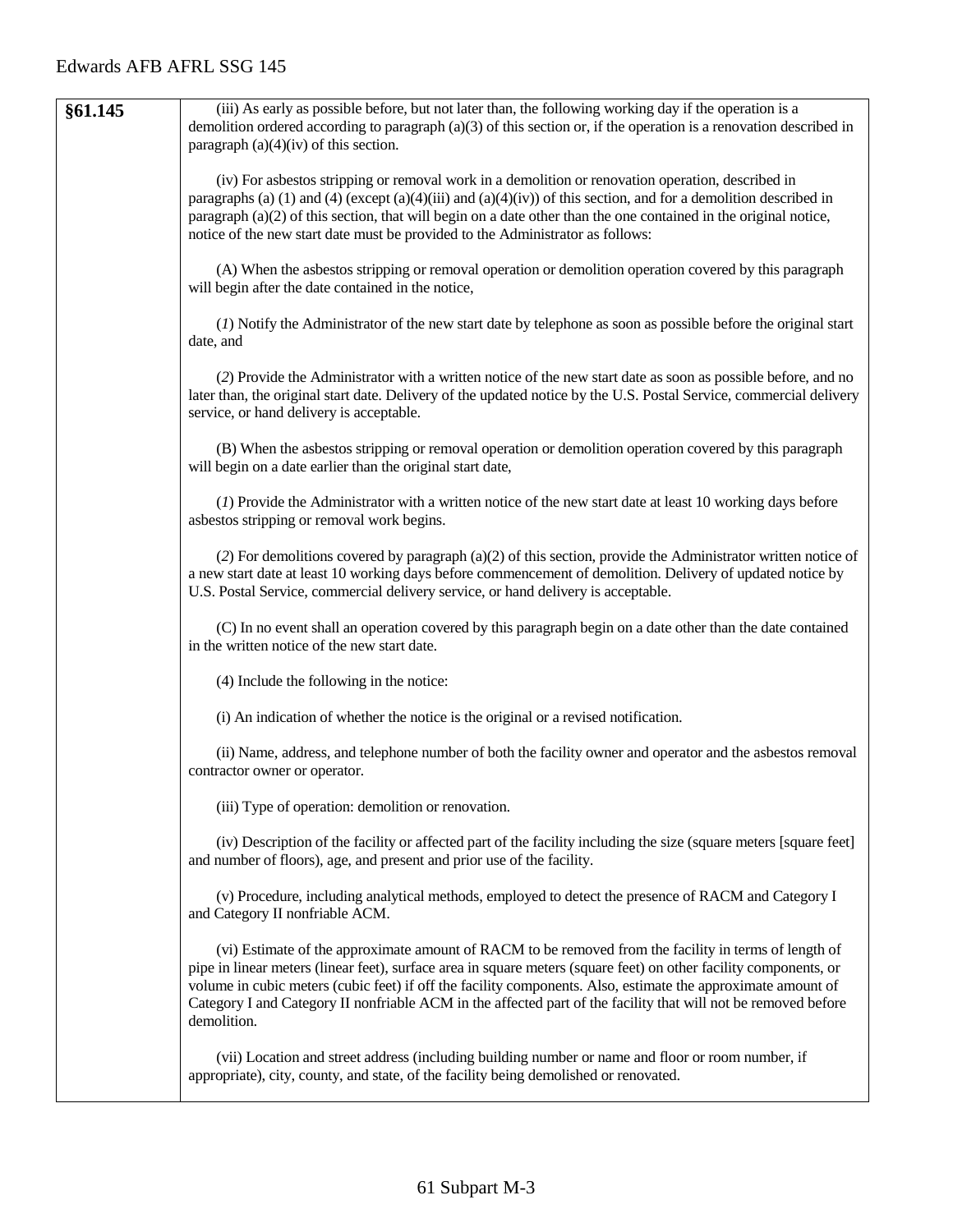| §61.145(b) | (viii) Scheduled starting and completion dates of asbestos removal work (or any other activity, such as site                                                                                                                                                                                                                                                                                  |
|------------|-----------------------------------------------------------------------------------------------------------------------------------------------------------------------------------------------------------------------------------------------------------------------------------------------------------------------------------------------------------------------------------------------|
|            | preparation that would break up, dislodge, or similarly disturb asbestos material) in a demolition or renovation;<br>planned renovation operations involving individual nonscheduled operations shall only include the beginning<br>and ending dates of the report period as described in paragraph $(a)(4)(iii)$ of this section.                                                            |
|            | (ix) Scheduled starting and completion dates of demolition or renovation.                                                                                                                                                                                                                                                                                                                     |
|            | (x) Description of planned demolition or renovation work to be performed and method(s) to be employed,<br>including demolition or renovation techniques to be used and description of affected facility components.                                                                                                                                                                           |
|            | (xi) Description of work practices and engineering controls to be used to comply with the requirements of<br>this subpart, including asbestos removal and waste-handling emission control procedures.                                                                                                                                                                                         |
|            | (xii) Name and location of the waste disposal site where the asbestos-containing waste material will be<br>deposited.                                                                                                                                                                                                                                                                         |
|            | $(xiii)$ A certification that at least one person trained as required by paragraph $(c)(8)$ of this section will<br>supervise the stripping and removal described by this notification. This requirement shall become effective 1<br>year after promulgation of this regulation.                                                                                                              |
|            | $(xiv)$ For facilities described in paragraph $(a)(3)$ of this section, the name, title, and authority of the State or<br>local government representative who has ordered the demolition, the date that the order was issued, and the date<br>on which the demolition was ordered to begin. A copy of the order shall be attached to the notification.                                        |
|            | $(xv)$ For emergency renovations described in paragraph $(a)(4)(iv)$ of this section, the date and hour that the<br>emergency occurred, a description of the sudden, unexpected event, and an explanation of how the event<br>caused an unsafe condition, or would cause equipment damage or an unreasonable financial burden.                                                                |
|            | (xvi) Description of procedures to be followed in the event that unexpected RACM is found or Category II<br>nonfriable ACM becomes crumbled, pulverized, or reduced to powder.                                                                                                                                                                                                                |
|            | (xvii) Name, address, and telephone number of the waste transporter.                                                                                                                                                                                                                                                                                                                          |
|            | (5) The information required in paragraph $(b)(4)$ of this section must be reported using a form similar to<br>that shown in Figure 3.                                                                                                                                                                                                                                                        |
|            | <b>Procedures for Asbestos Emission Control.</b>                                                                                                                                                                                                                                                                                                                                              |
|            | (c) Each owner or operator of a demolition or renovation activity to whom this paragraph applies,<br>according to paragraph (a) of this section, shall comply with the following procedures:                                                                                                                                                                                                  |
|            | (1) Remove all RACM from a facility being demolished or renovated before any activity begins that would<br>break up, dislodge, or similarly disturb the material or preclude access to the material for subsequent removal.<br>RACM need not be removed before demolition if:                                                                                                                 |
|            | (i) It is Category I nonfriable ACM that is not in poor condition and is not friable.                                                                                                                                                                                                                                                                                                         |
|            | (ii) It is on a facility component that is encased in concrete or other similarly hard material and is<br>adequately wet whenever exposed during demolition; or                                                                                                                                                                                                                               |
|            | (iii) It was not accessible for testing and was, therefore, not discovered until after demolition began and, as<br>a result of the demolition, the material cannot be safely removed. If not removed for safety reasons, the exposed<br>RACM and any asbestos-contaminated debris must be treated as asbestos-containing waste material and<br>adequately wet at all times until disposed of. |
|            |                                                                                                                                                                                                                                                                                                                                                                                               |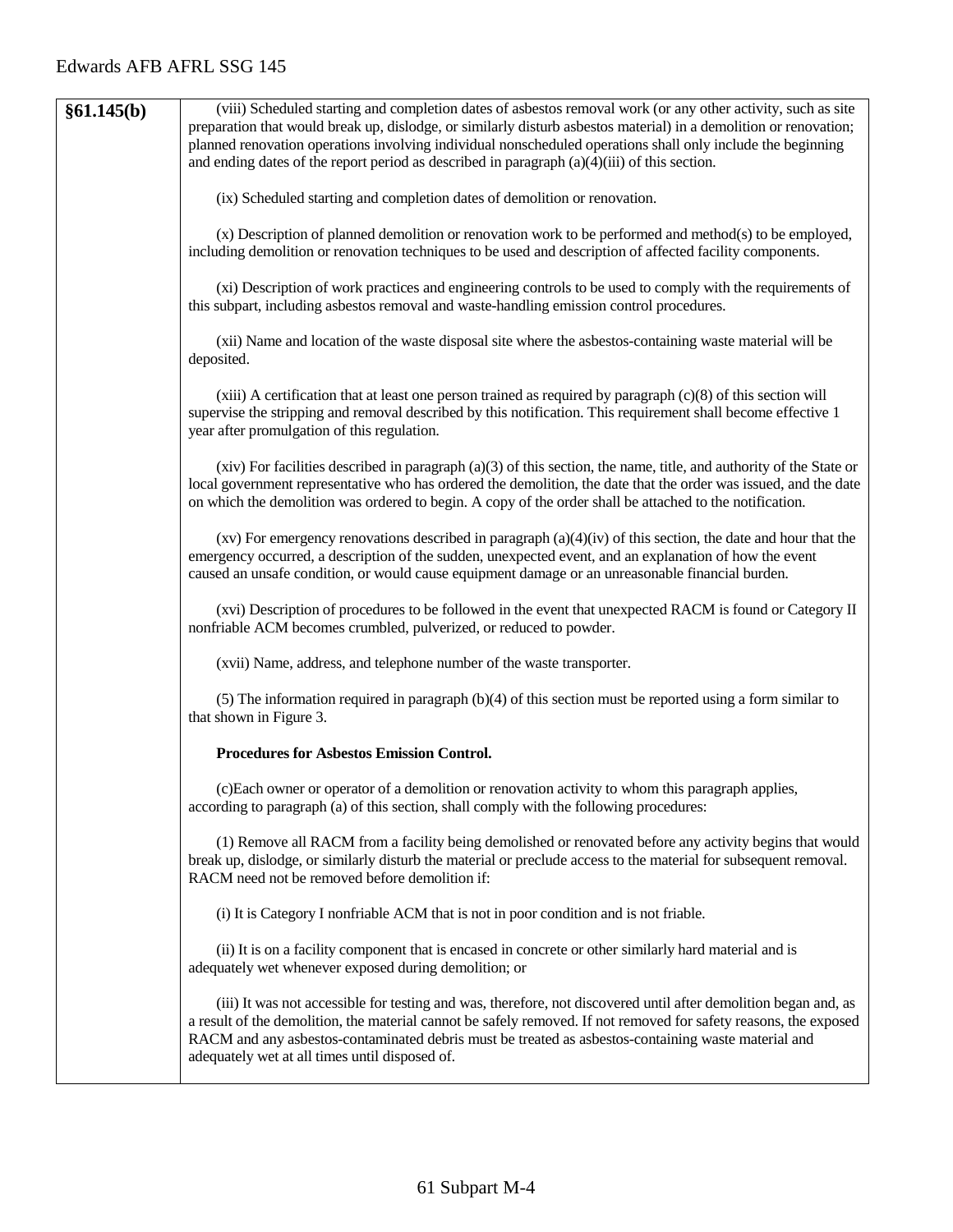| §61.145 | (iv) They are Category II nonfriable ACM and the probability is low that the materials will become<br>crumbled, pulverized, or reduced to powder during demolition.                                                                                                                                                                                                                                                                    |
|---------|----------------------------------------------------------------------------------------------------------------------------------------------------------------------------------------------------------------------------------------------------------------------------------------------------------------------------------------------------------------------------------------------------------------------------------------|
|         | (2) When a facility component that contains, is covered with, or is coated with RACM is being taken out of<br>the facility as a unit or in sections:                                                                                                                                                                                                                                                                                   |
|         | (i) Adequately wet all RACM exposed during cutting or disjoining operations; and                                                                                                                                                                                                                                                                                                                                                       |
|         | (ii) Carefully lower each unit or section to the floor and to ground level, not dropping, throwing, sliding, or<br>otherwise damaging or disturbing the RACM.                                                                                                                                                                                                                                                                          |
|         | (3) When RACM is stripped from a facility component while it remains in place in the facility, adequately<br>wet the RACM during the stripping operation.                                                                                                                                                                                                                                                                              |
|         | (i) In renovation operations, wetting is not required if:                                                                                                                                                                                                                                                                                                                                                                              |
|         | (A) The owner or operator has obtained prior written approval from the Administrator based on a written<br>application that wetting to comply with this paragraph would unavoidably damage equipment or present a<br>safety hazard; and                                                                                                                                                                                                |
|         | (B) The owner or operator uses of the following emission control methods:                                                                                                                                                                                                                                                                                                                                                              |
|         | (1) A local exhaust ventilation and collection system designed and operated to capture the particulate<br>asbestos material produced by the stripping and removal of the asbestos materials. The system must exhibit no<br>visible emissions to the outside air or be designed and operated in accordance with the requirements in $\S61.152$ .                                                                                        |
|         | (2) A glove-bag system designed and operated to contain the particulate asbestos material produced by the<br>stripping of the asbestos materials.                                                                                                                                                                                                                                                                                      |
|         | (3) Leak-tight wrapping to contain all RACM prior to dismantlement.                                                                                                                                                                                                                                                                                                                                                                    |
|         | (ii) In renovation operations where wetting would result in equipment damage or a safety hazard, and the<br>methods allowed in paragraph $(c)(3)(i)$ of this section cannot be used, another method may be used after<br>obtaining written approval from the Administrator based upon a determination that it is equivalent to wetting in<br>controlling emissions or to the methods allowed in paragraph $(c)(3)(i)$ of this section. |
|         | (iii) A copy of the Administrator's written approval shall be kept at the worksite and made available for<br>inspection.                                                                                                                                                                                                                                                                                                               |
|         | (4) After a facility component covered with, coated with, or containing RACM has been taken out of the<br>facility as a unit or in sections pursuant to paragraph $(c)(2)$ of this section, it shall be stripped or contained in<br>leak-tight wrapping, except as described in paragraph (c)(5) of this section. If stripped, either:                                                                                                 |
|         | (i) Adequately wet the RACM during stripping; or                                                                                                                                                                                                                                                                                                                                                                                       |
|         | (ii) Use a local exhaust ventilation and collection system designed and operated to capture the particulate<br>asbestos material produced by the stripping. The system must exhibit no visible emissions to the outside air or<br>be designed and operated in accordance with the requirements in §61.152.                                                                                                                             |
|         | (5) For large facility components such as reactor vessels, large tanks, and steam generators, but not beams<br>(which must be handled in accordance with paragraphs $(c)(2)$ , $(3)$ , and $(4)$ of this section), the RACM is not<br>required to be stripped if the following requirements are met:                                                                                                                                   |
|         | (i) The component is removed, transported, stored, disposed of, or reused without disturbing or damaging<br>the RACM.                                                                                                                                                                                                                                                                                                                  |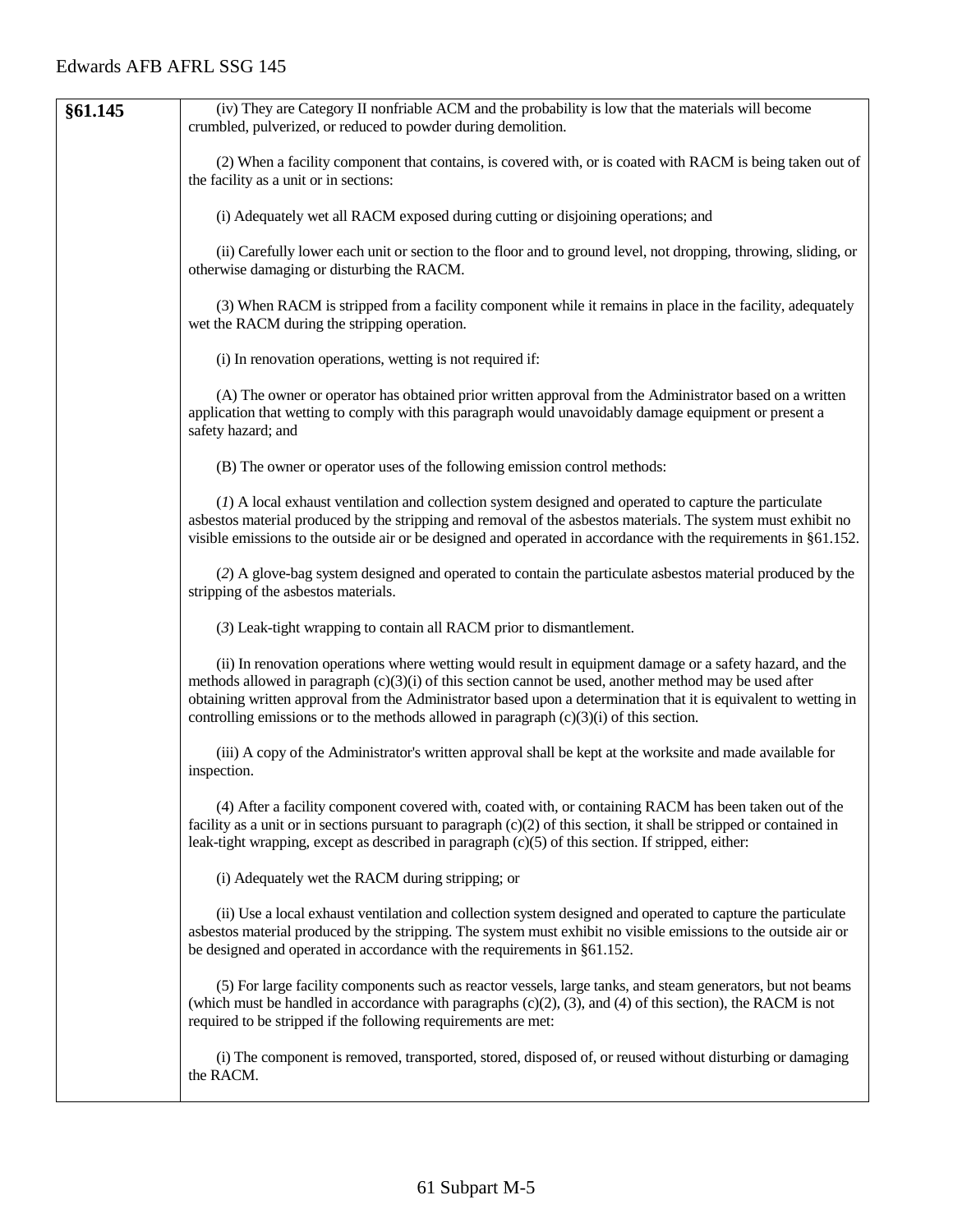| §61.145 | (ii) The component is encased in a leak-tight wrapping.                                                                                                                                                                                                                                                                                                                                                                                                                                                                                                                                                                                                                                                                                                                                                                                                                                                                                                                                                                                                                                                                                     |
|---------|---------------------------------------------------------------------------------------------------------------------------------------------------------------------------------------------------------------------------------------------------------------------------------------------------------------------------------------------------------------------------------------------------------------------------------------------------------------------------------------------------------------------------------------------------------------------------------------------------------------------------------------------------------------------------------------------------------------------------------------------------------------------------------------------------------------------------------------------------------------------------------------------------------------------------------------------------------------------------------------------------------------------------------------------------------------------------------------------------------------------------------------------|
|         | (iii) The leak-tight wrapping is labeled according to $\S61.149(d)(1)(i)$ , (ii), and (iii) during all loading and<br>unloading operations and during storage.                                                                                                                                                                                                                                                                                                                                                                                                                                                                                                                                                                                                                                                                                                                                                                                                                                                                                                                                                                              |
|         | (6) For all RACM, including material that has been removed or stripped:                                                                                                                                                                                                                                                                                                                                                                                                                                                                                                                                                                                                                                                                                                                                                                                                                                                                                                                                                                                                                                                                     |
|         | (i) Adequately wet the material and ensure that it remains wet until collected and contained or treated in<br>preparation for disposal in accordance with §61.150; and                                                                                                                                                                                                                                                                                                                                                                                                                                                                                                                                                                                                                                                                                                                                                                                                                                                                                                                                                                      |
|         | (ii) Carefully lower the material to the ground and floor, not dropping, throwing, sliding, or otherwise<br>damaging or disturbing the material.                                                                                                                                                                                                                                                                                                                                                                                                                                                                                                                                                                                                                                                                                                                                                                                                                                                                                                                                                                                            |
|         | (iii) Transport the material to the ground via leak-tight chutes or containers if it has been removed or<br>stripped more than 50 feet above ground level and was not removed as units or in sections.                                                                                                                                                                                                                                                                                                                                                                                                                                                                                                                                                                                                                                                                                                                                                                                                                                                                                                                                      |
|         | (iv) RACM contained in leak-tight wrapping that has been removed in accordance with paragraphs $(c)(4)$<br>and $(c)(3)(i)(B)(3)$ of this section need not be wetted.                                                                                                                                                                                                                                                                                                                                                                                                                                                                                                                                                                                                                                                                                                                                                                                                                                                                                                                                                                        |
|         | (7) When the temperature at the point of wetting is below 0 $^{\circ}$ C (32 $^{\circ}$ F):                                                                                                                                                                                                                                                                                                                                                                                                                                                                                                                                                                                                                                                                                                                                                                                                                                                                                                                                                                                                                                                 |
|         | (i) The owner or operator need not comply with paragraph $(c)(2)(i)$ and the wetting provisions of<br>paragraph $(c)(3)$ of this section.                                                                                                                                                                                                                                                                                                                                                                                                                                                                                                                                                                                                                                                                                                                                                                                                                                                                                                                                                                                                   |
|         | (ii) The owner or operator shall remove facility components containing, coated with, or covered with<br>RACM as units or in sections to the maximum extent possible.                                                                                                                                                                                                                                                                                                                                                                                                                                                                                                                                                                                                                                                                                                                                                                                                                                                                                                                                                                        |
|         | (iii) During periods when wetting operations are suspended due to freezing temperatures, the owner or<br>operator must record the temperature in the area containing the facility components at the beginning, middle,<br>and end of each workday and keep daily temperature records available for inspection by the Administrator<br>during normal business hours at the demolition or renovation site. The owner or operator shall retain the<br>temperature records for at least 2 years.                                                                                                                                                                                                                                                                                                                                                                                                                                                                                                                                                                                                                                                |
|         | (8) Effective 1 year after promulgation of this regulation, no RACM shall be stripped, removed, or<br>otherwise handled or disturbed at a facility regulated by this section unless at least one on-site representative,<br>such as a foreman or management-level person or other authorized representative, trained in the provisions of<br>this regulation and the means of complying with them, is present. Every 2 years, the trained on-site individual<br>shall receive refresher training in the provisions of this regulation. The required training shall include as a<br>minimum: applicability; notifications; material identification; control procedures for removals including, at<br>least, wetting, local exhaust ventilation, negative pressure enclosures, glove-bag procedures, and High<br>Efficiency Particulate Air (HEPA) filters; waste disposal work practices; reporting and recordkeeping; and<br>asbestos hazards and worker protection. Evidence that the required training has been completed shall be posted<br>and made available for inspection by the Administrator at the demolition or renovation site. |
|         | $(9)$ For facilities described in paragraph (a)(3) of this section, adequately wet the portion of the facility that<br>contains RACM during the wrecking operation.                                                                                                                                                                                                                                                                                                                                                                                                                                                                                                                                                                                                                                                                                                                                                                                                                                                                                                                                                                         |
|         | (10) If a facility is demolished by intentional burning, all RACM including Category I and Category II<br>nonfriable ACM must be removed in accordance with the NESHAP before burning.                                                                                                                                                                                                                                                                                                                                                                                                                                                                                                                                                                                                                                                                                                                                                                                                                                                                                                                                                      |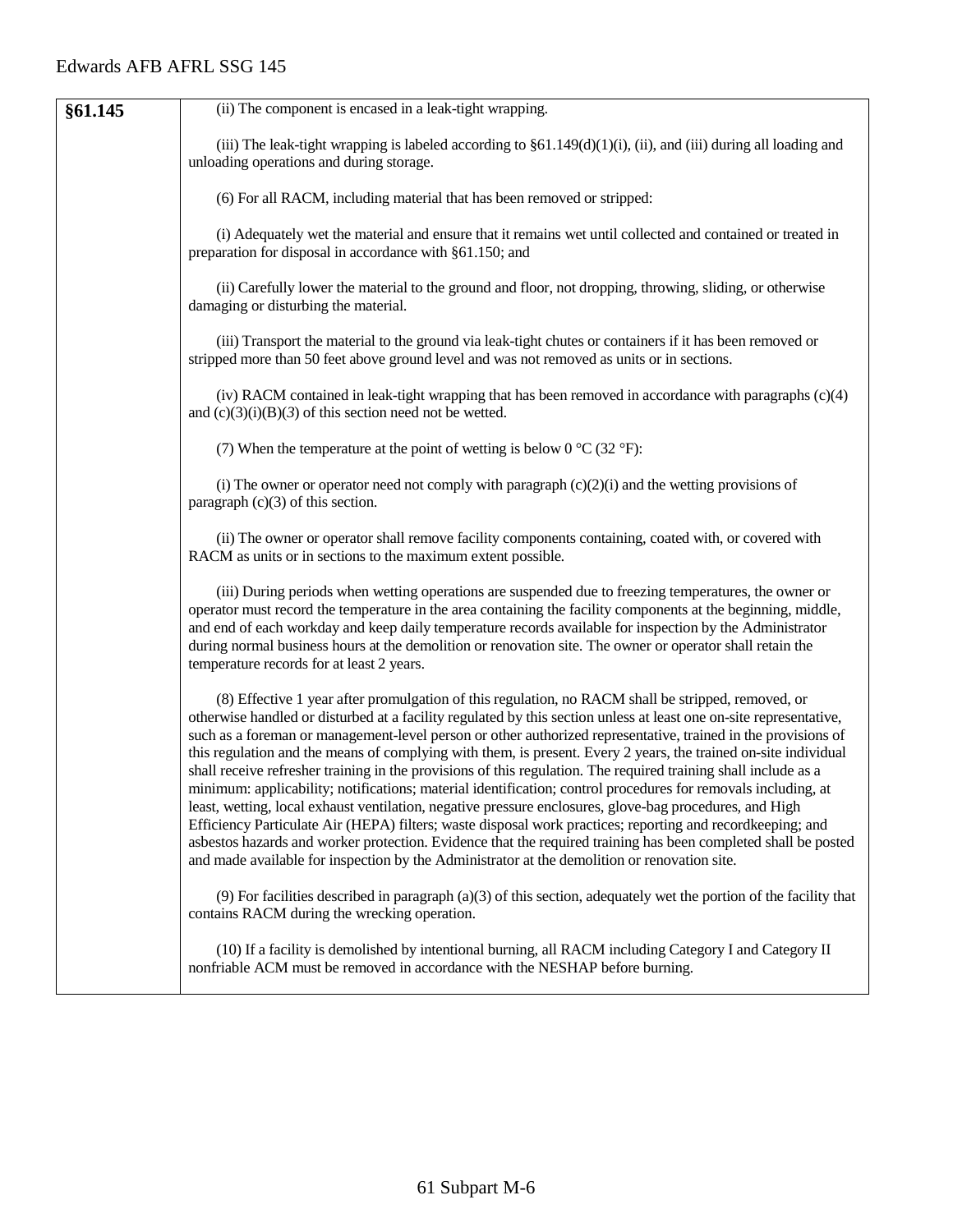# **Standard for Waste Disposal for Manufacturing, Fabricating, Demolition, Renovation, and Spraying Operations**

| §61.150 | Each owner or operator of any source covered under the provisions of §§61.144, 61.145, 61.146, and<br>61.147 shall comply with the following provisions:                                                                                                                                                                                                                                                                                                                                                                                       |
|---------|------------------------------------------------------------------------------------------------------------------------------------------------------------------------------------------------------------------------------------------------------------------------------------------------------------------------------------------------------------------------------------------------------------------------------------------------------------------------------------------------------------------------------------------------|
|         | (a) Discharge no visible emissions to the outside air during the collection, processing (including<br>incineration), packaging, or transporting of any asbestos-containing waste material generated by the source, or<br>use one of the emission control and waste treatment methods specified in paragraphs (a) (1) through (4) of this<br>section.                                                                                                                                                                                           |
|         | (1) Adequately wet asbestos-containing waste material as follows:                                                                                                                                                                                                                                                                                                                                                                                                                                                                              |
|         | (i) Mix control device asbestos waste to form a slurry; adequately wet other asbestos-containing waste<br>material; and                                                                                                                                                                                                                                                                                                                                                                                                                        |
|         | (ii) Discharge no visible emissions to the outside air from collection, mixing, wetting, and handling<br>operations, or use the methods specified by §61.152 to clean emissions containing particulate asbestos material<br>before they escape to, or are vented to, the outside air; and                                                                                                                                                                                                                                                      |
|         | (iii) After wetting, seal all asbestos-containing waste material in leak-tight containers while wet; or, for<br>materials that will not fit into containers without additional breaking, put materials into leak-tight wrapping;<br>and                                                                                                                                                                                                                                                                                                        |
|         | (iv) Label the containers or wrapped materials specified in paragraph $(a)(1)(iii)$ of this section using<br>warning labels specified by Occupational Safety and Health Standards of the Department of Labor,<br>Occupational Safety and Health Administration (OSHA) under 29 CFR 1910.1001(j)(4) or 1926.1101(k)(8).<br>The labels shall be printed in letters of sufficient size and contrast so as to be readily visible and legible.                                                                                                      |
|         | (v) For asbestos-containing waste material to be transported off the facility site, label containers or<br>wrapped materials with the name of the waste generator and the location at which the waste was generated.                                                                                                                                                                                                                                                                                                                           |
|         | (2) Process asbestos-containing waste material into nonfriable forms as follows:                                                                                                                                                                                                                                                                                                                                                                                                                                                               |
|         | (i) Form all asbestos-containing waste material into nonfriable pellets or other shapes;                                                                                                                                                                                                                                                                                                                                                                                                                                                       |
|         | (ii) Discharge no visible emissions to the outside air from collection and processing operations, including<br>incineration, or use the method specified by §61.152 to clean emissions containing particulate asbestos material<br>before they escape to, or are vented to, the outside air.                                                                                                                                                                                                                                                   |
|         | (3) For facilities demolished where the RACM is not removed prior to demolition according to<br>§§61.145(c)(1)(i),(ii),(iii), and(iv) or for facilities demolished according to §61.145(c)(9), adequately wet<br>asbestos-containing waste material at all times after demolition and keep wet during handling and loading for<br>transport to a disposal site. Asbestos-containing waste materials covered by this paragraph do not have to be<br>sealed in leak-tight containers or wrapping but may be transported and disposed of in bulk. |
|         | (4) Use an alternative emission control and waste treatment method that has received prior approval by the<br>Administrator according to the procedure described in $\S61.149(c)(2)$ .                                                                                                                                                                                                                                                                                                                                                         |
|         | (5) As applied to demolition and renovation, the requirements of paragraph (a) of this section do not apply<br>to Category I nonfriable ACM waste and Category II nonfriable ACM waste that did not become crumbled,<br>pulverized, or reduced to powder.                                                                                                                                                                                                                                                                                      |
|         | (b) All asbestos-containing waste material shall be deposited as soon as is practical by the waste generator<br>at:                                                                                                                                                                                                                                                                                                                                                                                                                            |
|         |                                                                                                                                                                                                                                                                                                                                                                                                                                                                                                                                                |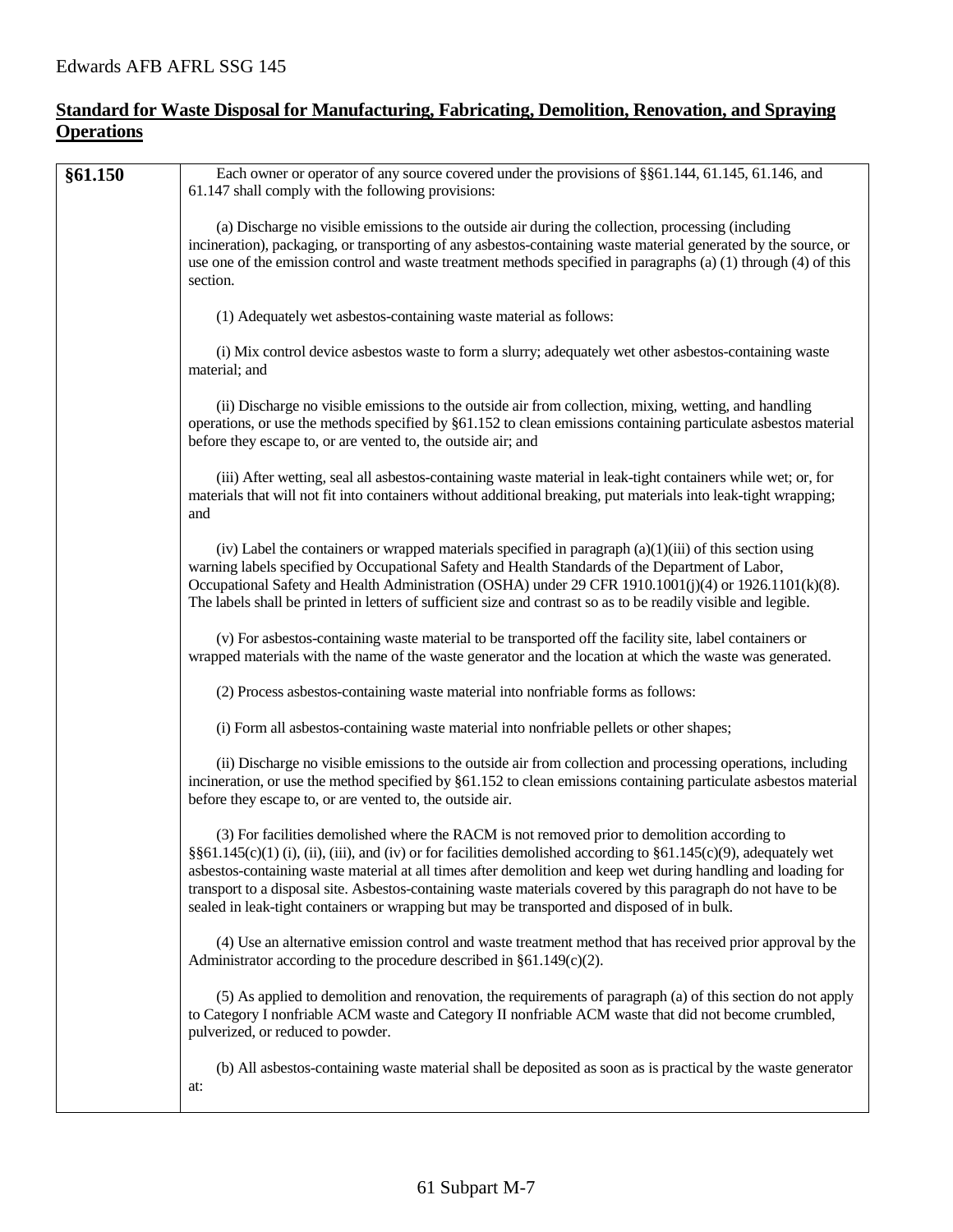| §61.150 | $(1)$ A waste disposal site operated in accordance with the provisions of §61.154, or                                                                                                                                                                                                                                                                                                                                                             |
|---------|---------------------------------------------------------------------------------------------------------------------------------------------------------------------------------------------------------------------------------------------------------------------------------------------------------------------------------------------------------------------------------------------------------------------------------------------------|
|         | (2) An EPA-approved site that converts RACM and asbestos-containing waste material into nonasbestos<br>(asbestos-free) material according to the provisions of $§61.155$ .                                                                                                                                                                                                                                                                        |
|         | (3) The requirements of paragraph (b) of this section do not apply to Category I nonfriable ACM that is not<br>RACM.                                                                                                                                                                                                                                                                                                                              |
|         | (c) Mark vehicles used to transport asbestos-containing waste material during the loading and unloading of<br>waste so that the signs are visible. The markings must conform to the requirements of $\S$ $61.149(d)(1)$ (i), (ii),<br>and (iii).                                                                                                                                                                                                  |
|         | (d) For all asbestos-containing waste material transported off the facility site:                                                                                                                                                                                                                                                                                                                                                                 |
|         | (1) Maintain waste shipment records, using a form similar to that shown in Figure 4, and include the<br>following information:                                                                                                                                                                                                                                                                                                                    |
|         | (i) The name, address, and telephone number of the waste generator.<br>(ii) The name and address of the local, State, or EPA Regional office responsible for administering the<br>asbestos NESHAP program.<br>(iii) The approximate quantity in cubic meters (cubic yards).<br>(iv) The name and telephone number of the disposal site operator.<br>(v) The name and physical site location of the disposal site.                                 |
|         | (vi) The date transported.                                                                                                                                                                                                                                                                                                                                                                                                                        |
|         | (vii) The name, address, and telephone number of the transporter(s).<br>(viii) A certification that the contents of this consignment are fully and accurately described by proper<br>shipping name and are classified, packed, marked, and labeled, and are in all respects in proper condition for<br>transport by highway according to applicable international and government regulations.                                                     |
|         | (2) Provide a copy of the waste shipment record, described in paragraph $(d)(1)$ of this section, to the<br>disposal site owners or operators at the same time as the asbestos-containing waste material is delivered to the<br>disposal site.                                                                                                                                                                                                    |
|         | (3) For waste shipments where a copy of the waste shipment record, signed by the owner or operator of the<br>designated disposal site, is not received by the waste generator within 35 days of the date the waste was<br>accepted by the initial transporter, contact the transporter and/or the owner or operator of the designated<br>disposal site to determine the status of the waste shipment.                                             |
|         | (4) Report in writing to the local, State, or EPA Regional office responsible for administering the asbestos<br>NESHAP program for the waste generator if a copy of the waste shipment record, signed by the owner or<br>operator of the designated waste disposal site, is not received by the waste generator within 45 days of the date<br>the waste was accepted by the initial transporter. Include in the report the following information: |
|         | (i) A copy of the waste shipment record for which a confirmation of delivery was not received, and                                                                                                                                                                                                                                                                                                                                                |
|         | (ii) A cover letter signed by the waste generator explaining the efforts taken to locate the asbestos waste<br>shipment and the results of those efforts.                                                                                                                                                                                                                                                                                         |
|         | (5) Retain a copy of all waste shipment records, including a copy of the waste shipment record signed by<br>the owner or operator of the designated waste disposal site, for at least 2 years.                                                                                                                                                                                                                                                    |
|         | (e) Furnish upon request, and make available for inspection by the Administrator, all records required<br>under this section.                                                                                                                                                                                                                                                                                                                     |
|         |                                                                                                                                                                                                                                                                                                                                                                                                                                                   |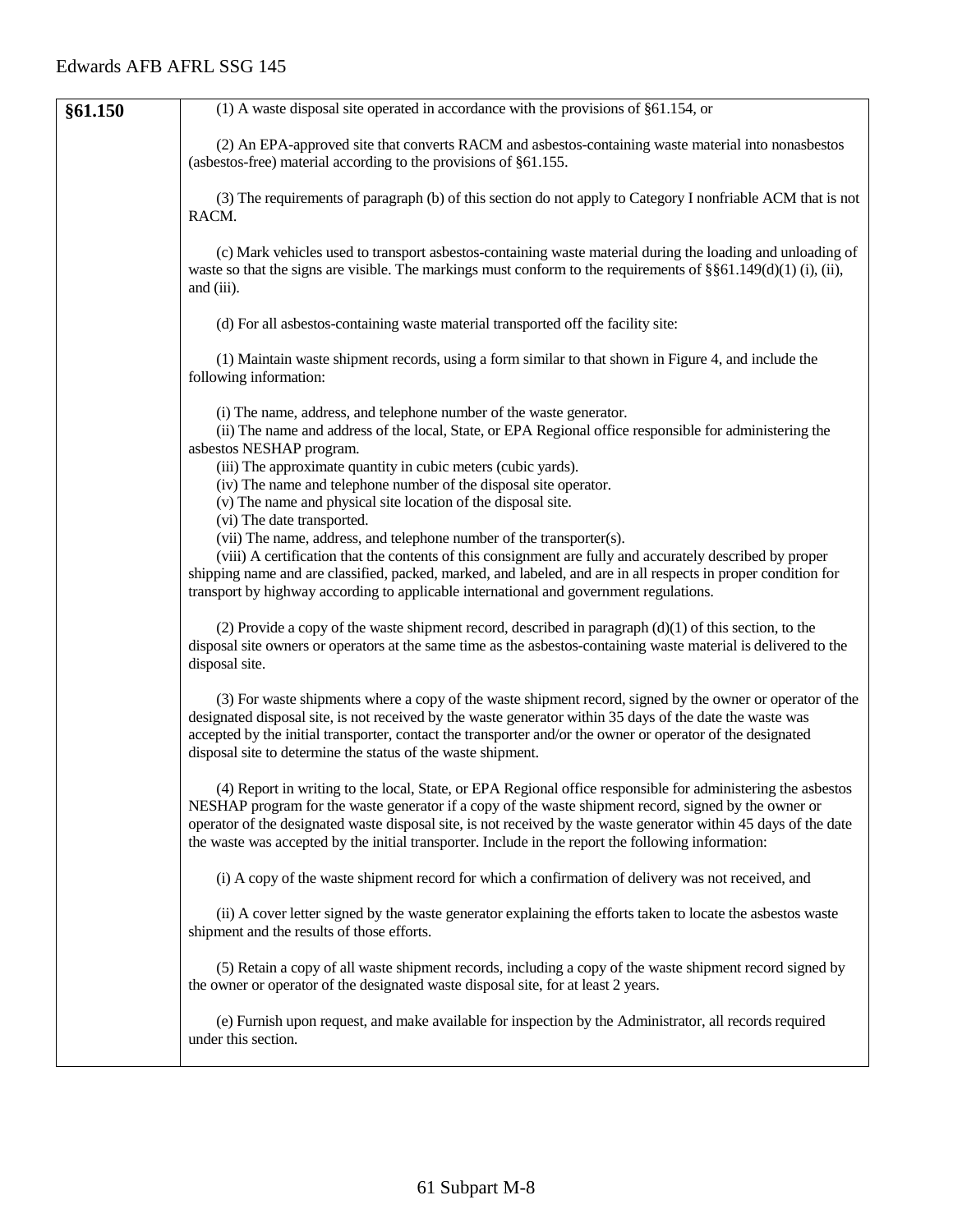# **Air Cleaning**

| §61.152 | (a) The owner or operator who uses air cleaning, as specified in $\S$ §61.142(a), 61.144(b)(2),                                                                                                          |
|---------|----------------------------------------------------------------------------------------------------------------------------------------------------------------------------------------------------------|
|         | $61.145(c)(3)(i)(B)(I), 61.145(c)(4)(ii), 61.145(c)(11)(i), 61.146(b)(2), 61.147(b)(2), 61.149(b), 61.149(c)(1)(ii),$                                                                                    |
|         | $61.150(a)(1)(ii)$ , $61.150(a)(2)(ii)$ , and $61.155(e)$ shall:                                                                                                                                         |
|         |                                                                                                                                                                                                          |
|         | (1) Use fabric filter collection devices, except as noted in paragraph (b) of this section, doing all of the                                                                                             |
|         | following:                                                                                                                                                                                               |
|         |                                                                                                                                                                                                          |
|         | (i) Ensuring that the airflow permeability, as determined by ASTM Method D737-75, does not exceed 9                                                                                                      |
|         | $m^3/min/m^2$ (30 ft <sup>3</sup> /min/ft <sup>2</sup> ) for woven fabrics or $11^3/min/m^2$ (35 ft <sup>3</sup> /min/ft <sup>2</sup> ) for felted fabrics, except that 12                               |
|         | $m^3/\text{min/m}^2$ (40 ft <sup>3</sup> min/ft <sup>2</sup> ) for woven and 14 m <sup>3</sup> /min/m <sup>2</sup> (45 ft <sup>3</sup> min/ft <sup>2</sup> ) for felted fabrics is allowed for filtering |
|         | air from asbestos ore dryers; and                                                                                                                                                                        |
|         |                                                                                                                                                                                                          |
|         | (ii) Ensuring that felted fabric weighs at least 475 grams per square meter (14 ounces per square yard) and                                                                                              |
|         | is at least 1.6 millimeters (one-sixteenth inch) thick throughout; and                                                                                                                                   |
|         | (iii) Avoiding the use of synthetic fabrics that contain fill yarn other than that which is spun.                                                                                                        |
|         |                                                                                                                                                                                                          |
|         | (2) Properly install, use, operate, and maintain all air-cleaning equipment authorized by this section.                                                                                                  |
|         | Bypass devices may be used only during upset or emergency conditions and then only for so long as it takes to                                                                                            |
|         | shut down the operation generating the particulate asbestos material.                                                                                                                                    |
|         |                                                                                                                                                                                                          |
|         | (3) For fabric filter collection devices installed after January 10, 1989, provide for easy inspection for                                                                                               |
|         | faulty bags.                                                                                                                                                                                             |
|         |                                                                                                                                                                                                          |
|         | (b) There are the following exceptions to paragraph $(a)(1)$ :                                                                                                                                           |
|         |                                                                                                                                                                                                          |
|         | (1) After January 10, 1989, if the use of fabric creates a fire or explosion hazard, or the Administrator                                                                                                |
|         | determines that a fabric filter is not feasible, the Administrator may authorize as a substitute the use of wet                                                                                          |
|         | collectors designed to operate with a unit contacting energy of at least 9.95 kilopascals (40 inches water gage                                                                                          |
|         | pressure).                                                                                                                                                                                               |
|         |                                                                                                                                                                                                          |
|         | (2) Use a HEPA filter that is certified to be at least 99.97 percent efficient for 0.3 micron particles.                                                                                                 |
|         | (3) The Administrator may authorize the use of filtering equipment other than described in paragraphs                                                                                                    |
|         | $(a)(1)$ and $(b)(1)$ and $(2)$ of this section if the owner or operator demonstrates to the Administrator's satisfaction                                                                                |
|         | that it is equivalent to the described equipment in filtering particulate asbestos material.                                                                                                             |
|         |                                                                                                                                                                                                          |

# **Reporting**

| §61.153 | (a) Any new source to which this subpart applies (with the exception of sources subject to $\S$ §61.143,            |
|---------|---------------------------------------------------------------------------------------------------------------------|
|         | 61.145, 61.146, and 61.148), which has an initial startup date preceding the effective date of this revision, shall |
|         | provide the following information to the Administrator postmarked or delivered within 90 days of the effective      |
|         | date. In the case of a new source that does not have an initial startup date preceding the effective date, the      |
|         | information shall be provided, postmarked or delivered, within 90 days of the initial startup date. Any owner or    |
|         | operator of an existing source shall provide the following information to the Administrator within 90 days of       |
|         | the effective date of this subpart unless the owner or operator of the existing source has previously provided this |
|         | information to the Administrator. Any changes in the information provided by any existing source shall be           |
|         | provided to the Administrator, postmarked or delivered, within 30 days after the change.                            |
|         |                                                                                                                     |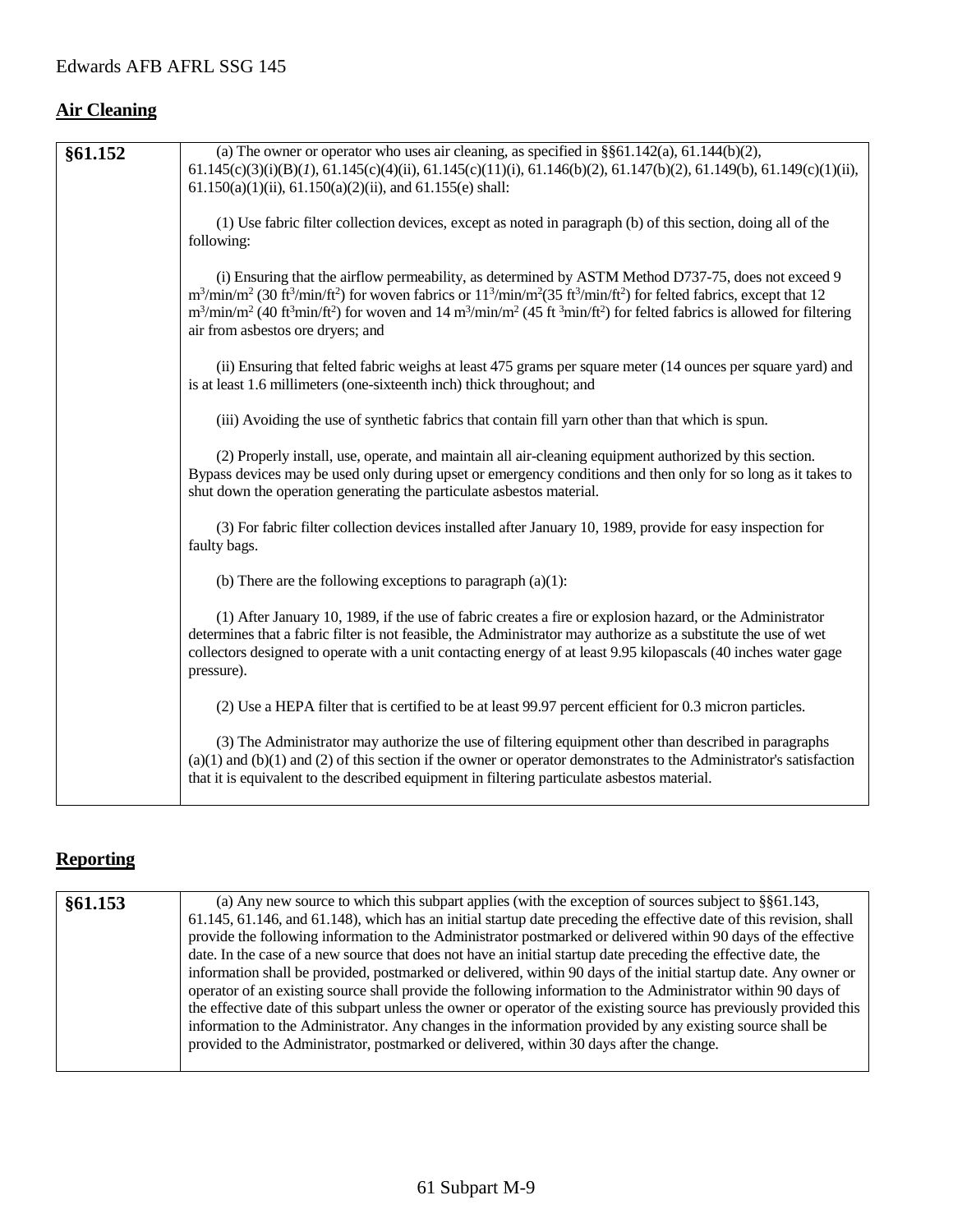| §61.153 | (1) A description of the emission control equipment used for each process; and                                                                                                                                                                                                                                                                                                                                                                                 |
|---------|----------------------------------------------------------------------------------------------------------------------------------------------------------------------------------------------------------------------------------------------------------------------------------------------------------------------------------------------------------------------------------------------------------------------------------------------------------------|
|         | (i) If the fabric device uses a woven fabric, the airflow permeability in $m^3/\text{min}/m^2$ and; if the fabric is<br>synthetic, whether the fill yarn is spun or not spun; and                                                                                                                                                                                                                                                                              |
|         | (ii) If the fabric filter device uses a felted fabric, the density in $g/m^2$ , the minimum thickness in inches, and<br>the airflow permeability in $m^3/\text{min}/m^2$ .                                                                                                                                                                                                                                                                                     |
|         | (2) If a fabric filter device is used to control emissions,                                                                                                                                                                                                                                                                                                                                                                                                    |
|         | (i) The airflow permeability in $m^3/min/m^2$ ( $ft^3/min/ft^2$ ) if the fabric filter device uses a woven fabric, and, if<br>the fabric is synthetic, whether the fill yarn is spun or not spun; and                                                                                                                                                                                                                                                          |
|         | (ii) If the fabric filter device uses a felted fabric, the density in $g/m^2$ (oz/yd <sup>2</sup> ), the minimum thickness in<br>millimeters (inches), and the airflow permeability in $m^3/\text{min}/m^2$ (ft <sup>3</sup> /min/ft <sup>2</sup> ).                                                                                                                                                                                                           |
|         | (3) If a HEPA filter is used to control emissions, the certified efficiency.                                                                                                                                                                                                                                                                                                                                                                                   |
|         | (4) For sources subject to $\S$ §61.149 and 61.150:                                                                                                                                                                                                                                                                                                                                                                                                            |
|         | (i) A brief description of each process that generates asbestos-containing waste material; and                                                                                                                                                                                                                                                                                                                                                                 |
|         | (ii) The average volume of asbestos-containing waste material disposed of, measured in $m^3$ /day (yd <sup>3</sup> /day);<br>and                                                                                                                                                                                                                                                                                                                               |
|         | (iii) The emission control methods used in all stages of waste disposal; and                                                                                                                                                                                                                                                                                                                                                                                   |
|         | (iv) The type of disposal site or incineration site used for ultimate disposal, the name of the site operator,<br>and the name and location of the disposal site.                                                                                                                                                                                                                                                                                              |
|         | (5) For sources subject to $\S$ §61.151 and 61.154:                                                                                                                                                                                                                                                                                                                                                                                                            |
|         | (i) A brief description of the site; and                                                                                                                                                                                                                                                                                                                                                                                                                       |
|         | (ii) The method or methods used to comply with the standard, or alternative procedures to be used.                                                                                                                                                                                                                                                                                                                                                             |
|         | (b) The information required by paragraph (a) of this section must accompany the information required by<br>§61.10. Active waste disposal sites subject to §61.154 shall also comply with this provision. Roadways,<br>demolition and renovation, spraying, and insulating materials are exempted from the requirements of §61.10(a).<br>The information described in this section must be reported using the format of appendix A of this part as a<br>guide. |

*Remainder of Page Intentionally Left Blank*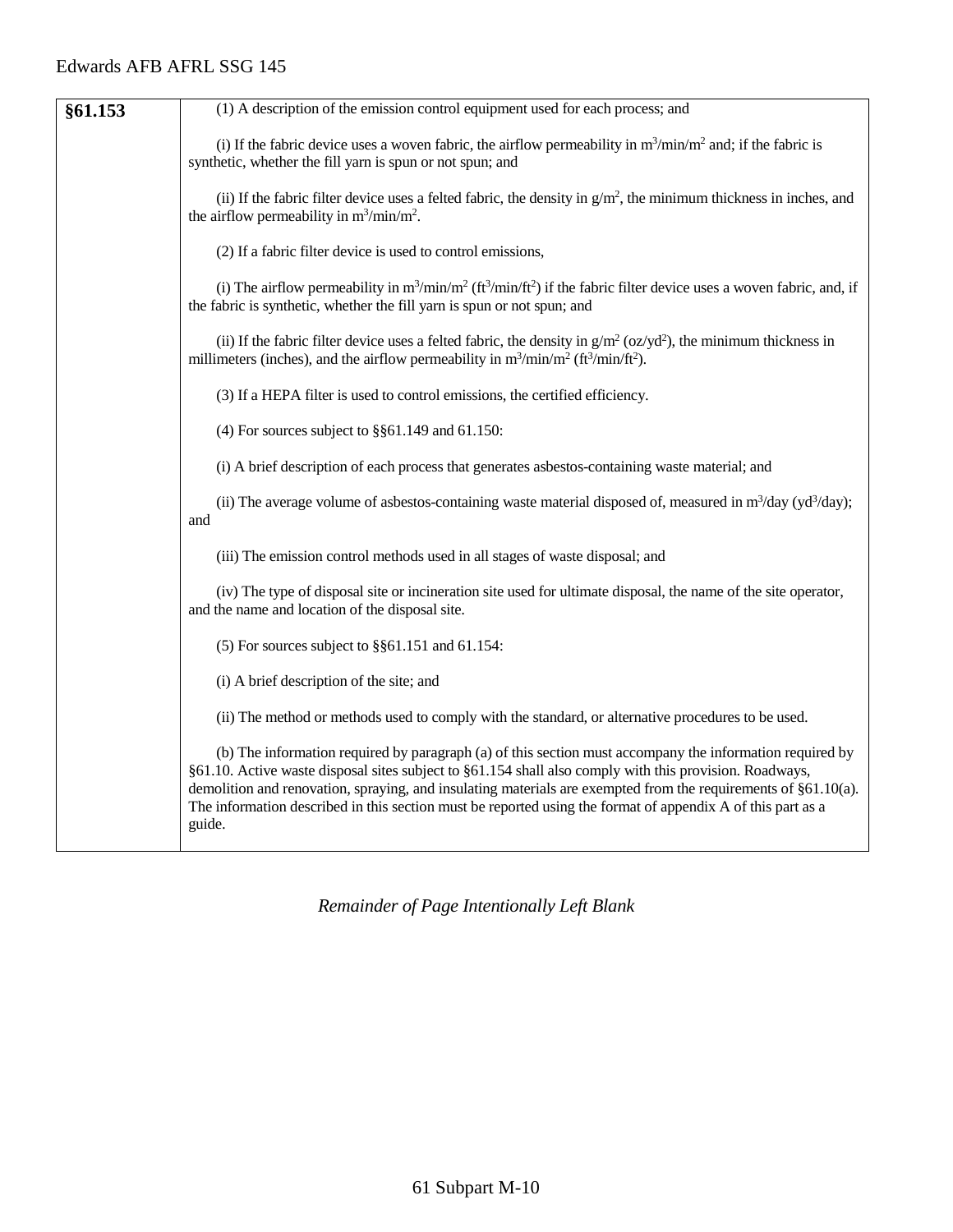# **FEDERAL REGULATIONS 40 CFR 63 SUBPART A General Provisions**

#### **Applicable provisions of 40 CFR 63 Subpart A shall apply.**

# **[59 FR 12430, Mar. 16, 1994, as amended at 67 FR 16595, Apr. 5, 2002]**

# **Applicability**

| §63.1 | (a) General. (1) Terms used throughout this part are defined in §63.2 or in the Clean Air Act (Act) as<br>amended in 1990, except that individual subparts of this part may include specific definitions in addition to or<br>that supersede definitions in §63.2.                                                                                                                                                                                                                                                                                                                                                                                                                                                                                                                                                                   |
|-------|--------------------------------------------------------------------------------------------------------------------------------------------------------------------------------------------------------------------------------------------------------------------------------------------------------------------------------------------------------------------------------------------------------------------------------------------------------------------------------------------------------------------------------------------------------------------------------------------------------------------------------------------------------------------------------------------------------------------------------------------------------------------------------------------------------------------------------------|
|       | (2) This part contains national emission standards for hazardous air pollutants (NESHAP) established<br>pursuant to section 112 of the Act as amended November 15, 1990. These standards regulate specific categories<br>of stationary sources that emit (or have the potential to emit) one or more hazardous air pollutants listed in this<br>part pursuant to section 112(b) of the Act. This section explains the applicability of such standards to sources<br>affected by them. The standards in this part are independent of NESHAP contained in 40 CFR part 61. The<br>NESHAP in part 61 promulgated by signature of the Administrator before November 15, 1990 (i.e., the date of<br>enactment of the Clean Air Act Amendments of 1990) remain in effect until they are amended, if appropriate,<br>and added to this part. |
|       | (3) No emission standard or other requirement established under this part shall be interpreted, construed, or<br>applied to diminish or replace the requirements of a more stringent emission limitation or other applicable<br>requirement established by the Administrator pursuant to other authority of the Act (section 111, part C or D or<br>any other authority of this Act), or a standard issued under State authority. The Administrator may specify in a<br>specific standard under this part that facilities subject to other provisions under the Act need only comply with<br>the provisions of that standard.                                                                                                                                                                                                        |
|       | (4)(i) Each relevant standard in this part 63 must identify explicitly whether each provision in this subpart<br>A is or is not included in such relevant standard.                                                                                                                                                                                                                                                                                                                                                                                                                                                                                                                                                                                                                                                                  |
|       | (ii) If a relevant part 63 standard incorporates the requirements of 40 CFR part 60, part 61 or other part 63<br>standards, the relevant part 63 standard must identify explicitly the applicability of each corresponding part 60,<br>part 61, or other part 63 subpart A (General) provision.                                                                                                                                                                                                                                                                                                                                                                                                                                                                                                                                      |
|       | (iii) The General Provisions in this subpart A do not apply to regulations developed pursuant to section<br>$112(r)$ of the amended Act, unless otherwise specified in those regulations.                                                                                                                                                                                                                                                                                                                                                                                                                                                                                                                                                                                                                                            |
|       | $(5)$ [Reserved]                                                                                                                                                                                                                                                                                                                                                                                                                                                                                                                                                                                                                                                                                                                                                                                                                     |
|       | (6) To obtain the most current list of categories of sources to be regulated under section 112 of the Act, or<br>to obtain the most recent regulation promulgation schedule established pursuant to section $112(e)$ of the Act,<br>contact the Office of the Director, Emission Standards Division, Office of Air Quality Planning and Standards,<br>U.S. EPA (MD-13), Research Triangle Park, North Carolina 27711.                                                                                                                                                                                                                                                                                                                                                                                                                |
|       | $(7)-(9)$ [Reserved]                                                                                                                                                                                                                                                                                                                                                                                                                                                                                                                                                                                                                                                                                                                                                                                                                 |
|       | (10) For the purposes of this part, time periods specified in days shall be measured in calendar days, even if<br>the word "calendar" is absent, unless otherwise specified in an applicable requirement.                                                                                                                                                                                                                                                                                                                                                                                                                                                                                                                                                                                                                            |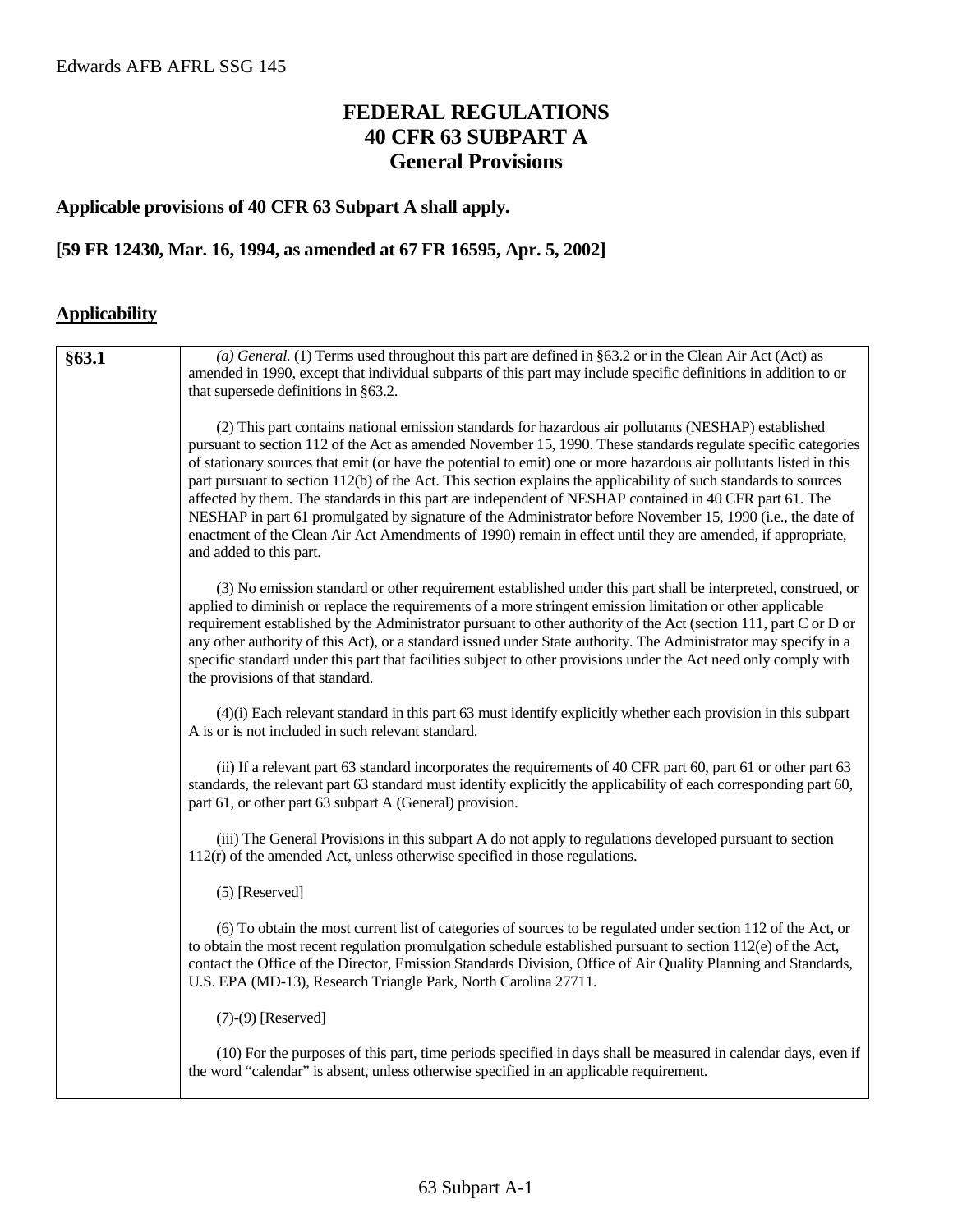| §63.1 | (11) For the purposes of this part, if an explicit postmark deadline is not specified in an applicable<br>requirement for the submittal of a notification, application, test plan, report, or other written communication<br>to the Administrator, the owner or operator shall postmark the submittal on or before the number of days<br>specified in the applicable requirement. For example, if a notification must be submitted 15 days before a<br>particular event is scheduled to take place, the notification shall be postmarked on or before 15 days<br>preceding the event; likewise, if a notification must be submitted 15 days after a particular event takes place,<br>the notification shall be postmarked on or before 15 days following the end of the event. The use of reliable<br>non-Government mail carriers that provide indications of verifiable delivery of information required to be<br>submitted to the Administrator, similar to the postmark provided by the U.S. Postal Service, or alternative<br>means of delivery agreed to by the permitting authority, is acceptable. |
|-------|------------------------------------------------------------------------------------------------------------------------------------------------------------------------------------------------------------------------------------------------------------------------------------------------------------------------------------------------------------------------------------------------------------------------------------------------------------------------------------------------------------------------------------------------------------------------------------------------------------------------------------------------------------------------------------------------------------------------------------------------------------------------------------------------------------------------------------------------------------------------------------------------------------------------------------------------------------------------------------------------------------------------------------------------------------------------------------------------------------|
|       | (12) Notwithstanding time periods or postmark deadlines specified in this part for the submittal of<br>information to the Administrator by an owner or operator, or the review of such information by the<br>Administrator, such time periods or deadlines may be changed by mutual agreement between the owner or<br>operator and the Administrator. Procedures governing the implementation of this provision are specified in<br>§63.9(i).                                                                                                                                                                                                                                                                                                                                                                                                                                                                                                                                                                                                                                                              |
|       | (b) Initial applicability determination for this part. (1) The provisions of this part apply to the owner or<br>operator of any stationary source that—                                                                                                                                                                                                                                                                                                                                                                                                                                                                                                                                                                                                                                                                                                                                                                                                                                                                                                                                                    |
|       | (i) Emits or has the potential to emit any hazardous air pollutant listed in or pursuant to section $112(b)$ of<br>the Act; and                                                                                                                                                                                                                                                                                                                                                                                                                                                                                                                                                                                                                                                                                                                                                                                                                                                                                                                                                                            |
|       | (ii) Is subject to any standard, limitation, prohibition, or other federally enforceable requirement<br>established pursuant to this part.                                                                                                                                                                                                                                                                                                                                                                                                                                                                                                                                                                                                                                                                                                                                                                                                                                                                                                                                                                 |
|       | (2) [Reserved]                                                                                                                                                                                                                                                                                                                                                                                                                                                                                                                                                                                                                                                                                                                                                                                                                                                                                                                                                                                                                                                                                             |
|       | (3) An owner or operator of a stationary source who is in the relevant source category and who<br>determines that the source is not subject to a relevant standard or other requirement established under this<br>part must keep a record as specified in $§63.10(b)(3)$ .                                                                                                                                                                                                                                                                                                                                                                                                                                                                                                                                                                                                                                                                                                                                                                                                                                 |
|       | (c) Applicability of this part after a relevant standard has been set under this part. (1) If a relevant<br>standard has been established under this part, the owner or operator of an affected source must comply with<br>the provisions of that standard and of this subpart as provided in paragraph $(a)(4)$ of this section.                                                                                                                                                                                                                                                                                                                                                                                                                                                                                                                                                                                                                                                                                                                                                                          |
|       | (2) Except as provided in $\S 63.10(b)(3)$ , if a relevant standard has been established under this part, the<br>owner or operator of an affected source may be required to obtain a title V permit from a permitting<br>authority in the State in which the source is located. Emission standards promulgated in this part for area<br>sources pursuant to section $112(c)(3)$ of the Act will specify whether—                                                                                                                                                                                                                                                                                                                                                                                                                                                                                                                                                                                                                                                                                           |
|       | (i) States will have the option to exclude area sources affected by that standard from the requirement to<br>obtain a title V permit (i.e., the standard will exempt the category of area sources altogether from the<br>permitting requirement);                                                                                                                                                                                                                                                                                                                                                                                                                                                                                                                                                                                                                                                                                                                                                                                                                                                          |
|       | (ii) States will have the option to defer permitting of area sources in that category until the Administrator<br>takes rulemaking action to determine applicability of the permitting requirements; or                                                                                                                                                                                                                                                                                                                                                                                                                                                                                                                                                                                                                                                                                                                                                                                                                                                                                                     |
|       | (iii) If a standard fails to specify what the permitting requirements will be for area sources affected by<br>such a standard, then area sources that are subject to the standard will be subject to the requirement to obtain<br>a title V permit without any deferral.                                                                                                                                                                                                                                                                                                                                                                                                                                                                                                                                                                                                                                                                                                                                                                                                                                   |

(3)-(4) [Reserved]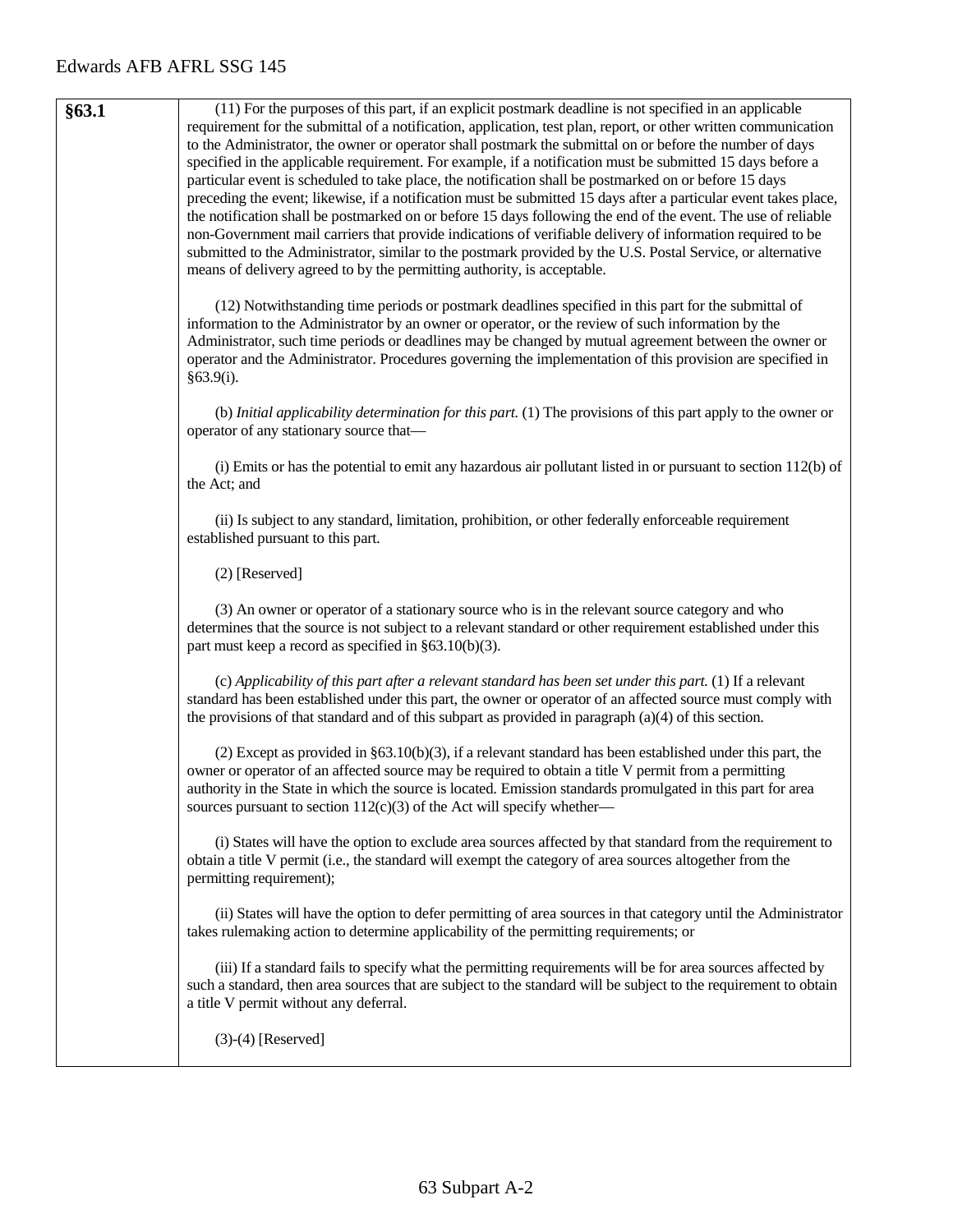| §63.1(c) | (5) If an area source that otherwise would be subject to an emission standard or other requirement<br>established under this part if it were a major source subsequently increases its emissions of hazardous air<br>pollutants (or its potential to emit hazardous air pollutants) such that the source is a major source that is<br>subject to the emission standard or other requirement, such source also shall be subject to the notification<br>requirements of this subpart.                                                                                                                                                                                                                                                                                                                                                                                                                                                                                                                                                                                                                                                                                                                        |
|----------|------------------------------------------------------------------------------------------------------------------------------------------------------------------------------------------------------------------------------------------------------------------------------------------------------------------------------------------------------------------------------------------------------------------------------------------------------------------------------------------------------------------------------------------------------------------------------------------------------------------------------------------------------------------------------------------------------------------------------------------------------------------------------------------------------------------------------------------------------------------------------------------------------------------------------------------------------------------------------------------------------------------------------------------------------------------------------------------------------------------------------------------------------------------------------------------------------------|
|          | (e) If the Administrator promulgates an emission standard under section $112(d)$ or (h) of the Act that is<br>applicable to a source subject to an emission limitation by permit established under section $112(i)$ of the Act,<br>and the requirements under the section $112(j)$ emission limitation are substantially as effective as the<br>promulgated emission standard, the owner or operator may request the permitting authority to revise the<br>source's title V permit to reflect that the emission limitation in the permit satisfies the requirements of the<br>promulgated emission standard. The process by which the permitting authority determines whether the<br>section $112(i)$ emission limitation is substantially as effective as the promulgated emission standard must<br>include, consistent with part 70 or 71 of this chapter, the opportunity for full public, EPA, and affected State<br>review (including the opportunity for EPA's objection) prior to the permit revision being finalized. A<br>negative determination by the permitting authority constitutes final action for purposes of review and appeal<br>under the applicable title V operating permit program. |

*Remainder of Page Intentionally Left Blank*